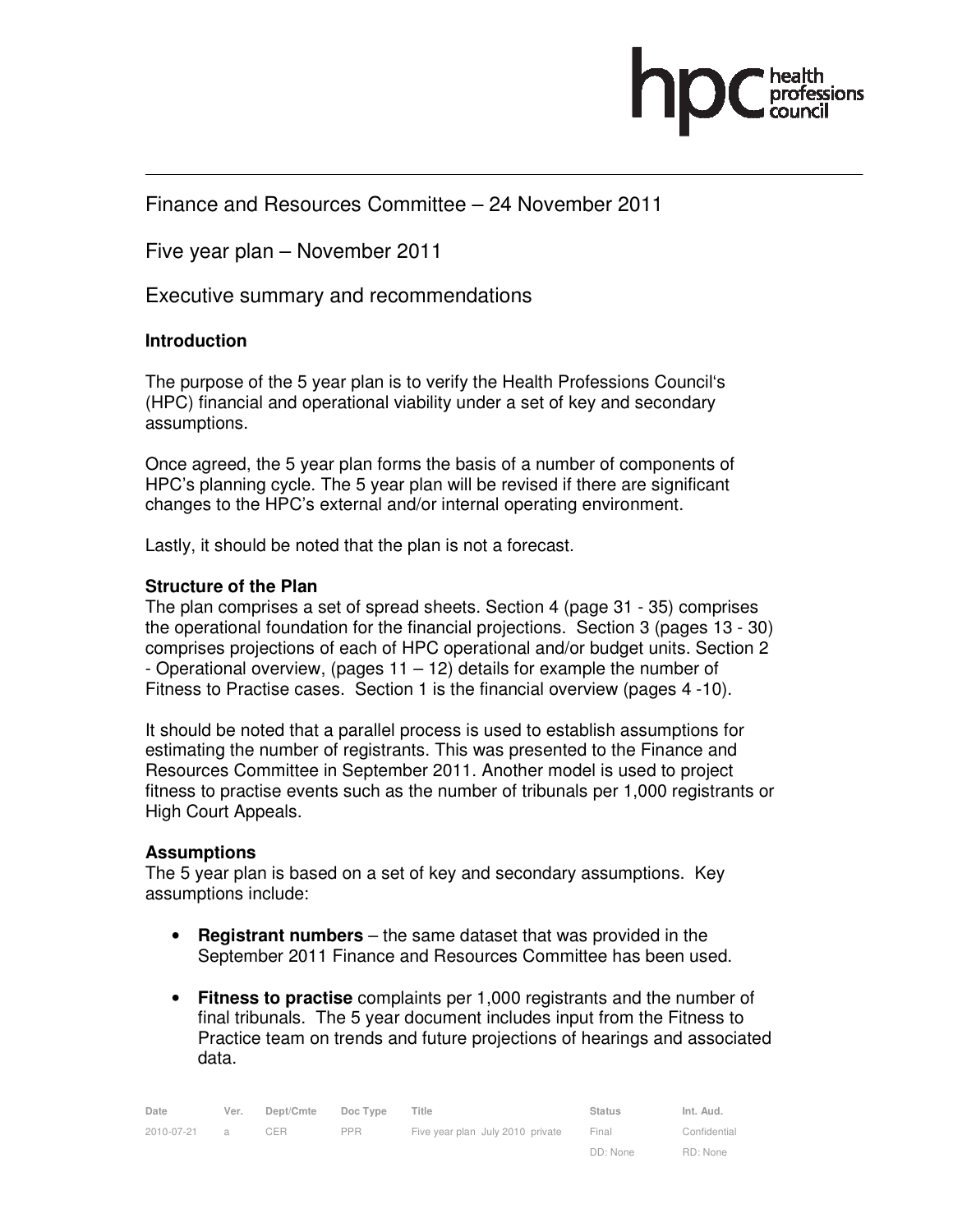- **Economic climate** for the first two years of the plan support a policy of restraint on registrant fees and employee costs.
- **New Professions** English Social Workers register is expected to open on 1 August 2012 with an appropriate portion of income being included. Other new professions can be seen on page six.

#### **Overview of Plan**

Referring to page 5 of the plan, that there is small deficit in year one. For the budget there needs to be refinement of the numbers and there is a working assumption that this would be about breakeven.

From year two onwards there is expected to be a full years of income from the on-boarding of the English Social Workers onto the register.

The five year plan is a flexible environment and should be seen as a central case for the organisation.

#### **Decision**

The Finance and Resources Committee is requested to:

Review the 5 year plan (Version 4) and to approve the key assumptions used.

**Resource implications**  Detailed in the document

## **Financial implications**

Detailed in the document

**Appendices**  5 Year Plan 2012 – 2017 (Version 4)

**Date of paper**  17 November 2011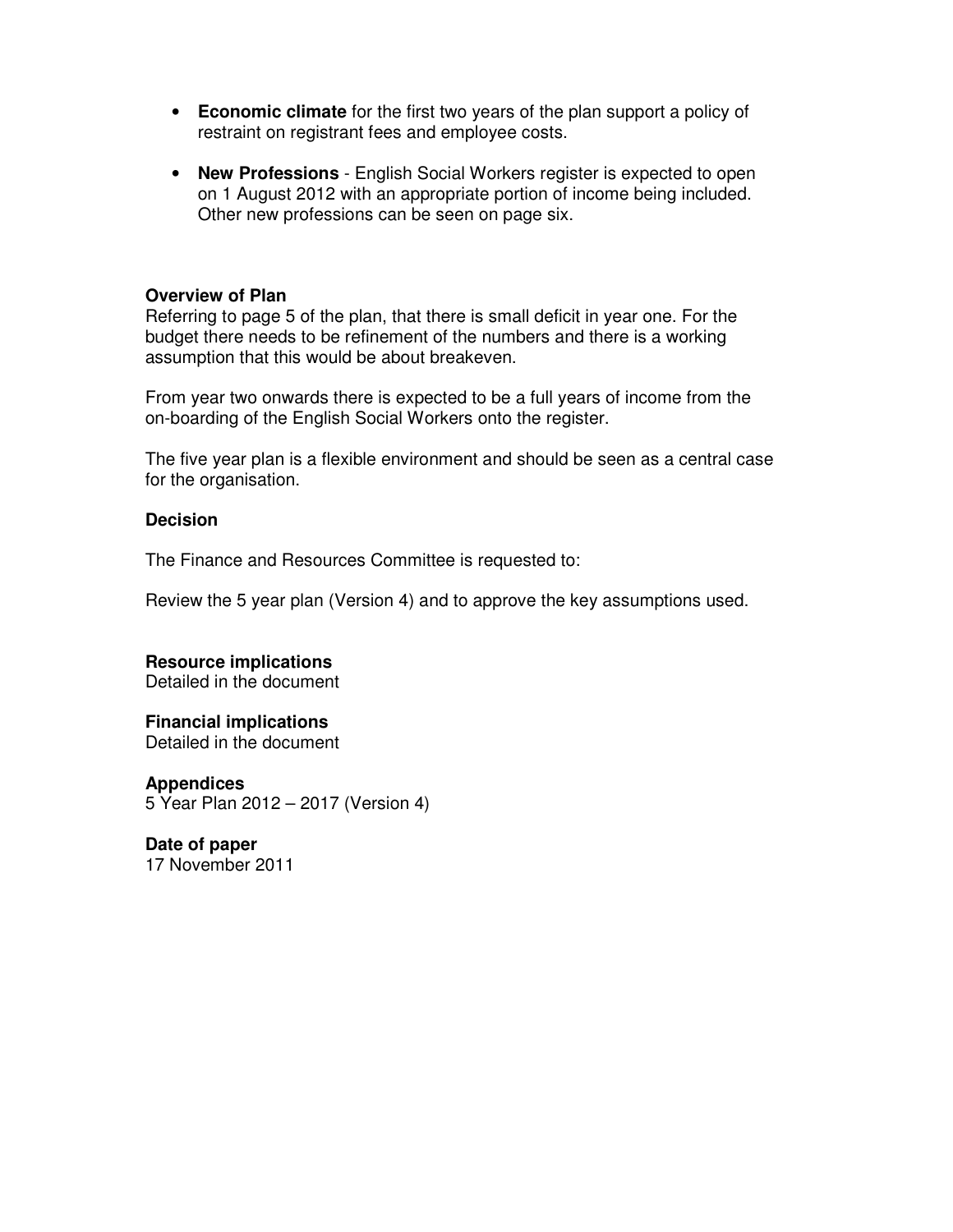# **5 Year Plan 2012-2017**

Version 4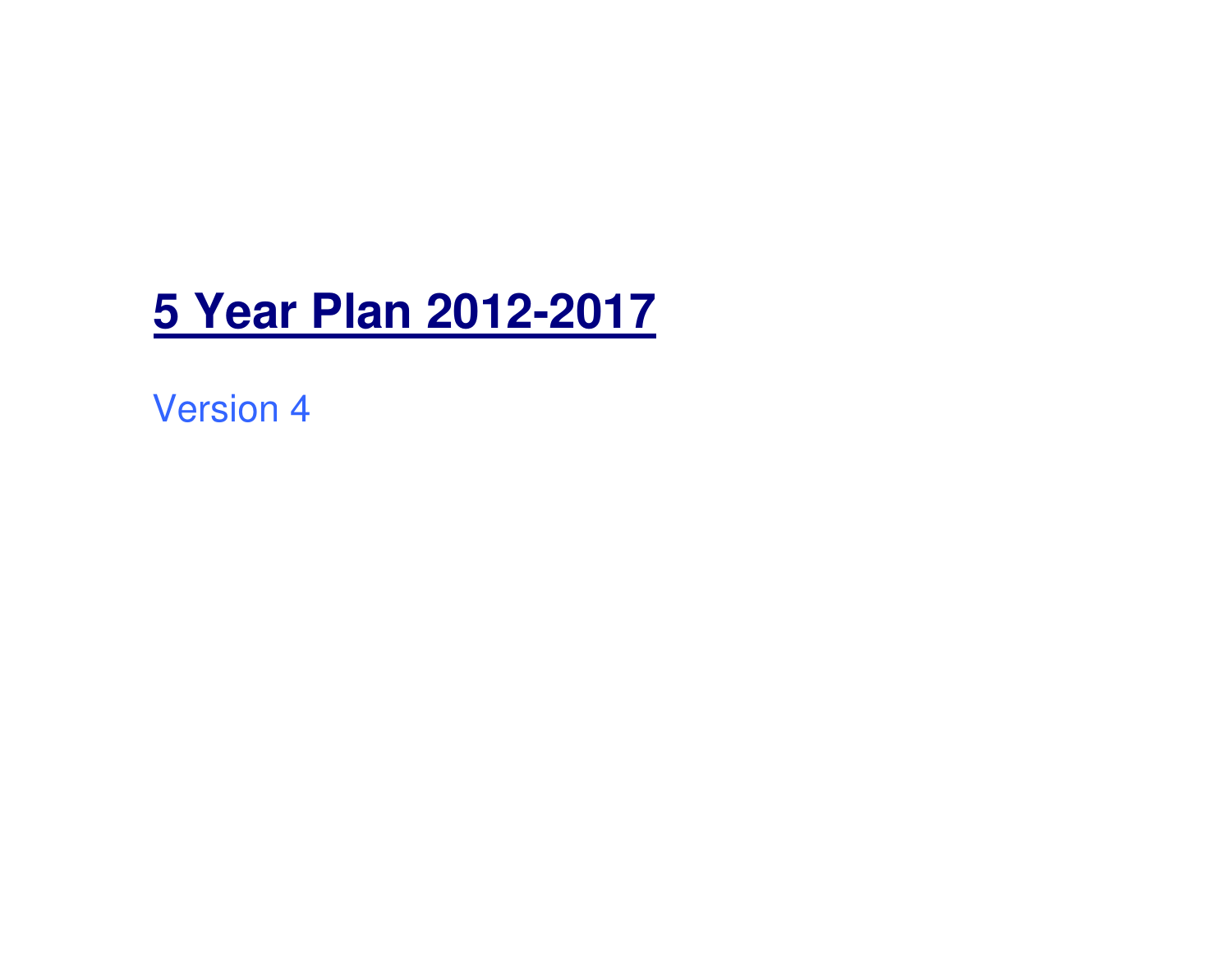#### **Contents**

|                                      |                                                                                                                                                                                                                                                                                                                                                                                                                                                      |                                                                                                                       | Page                                    |
|--------------------------------------|------------------------------------------------------------------------------------------------------------------------------------------------------------------------------------------------------------------------------------------------------------------------------------------------------------------------------------------------------------------------------------------------------------------------------------------------------|-----------------------------------------------------------------------------------------------------------------------|-----------------------------------------|
| <b>Key Assumptions</b>               | 3                                                                                                                                                                                                                                                                                                                                                                                                                                                    | 4.0 Operational Information                                                                                           | 31                                      |
|                                      |                                                                                                                                                                                                                                                                                                                                                                                                                                                      | - Council & Committee Meetings                                                                                        | 32                                      |
| 1.0 Financial Overview               | 4                                                                                                                                                                                                                                                                                                                                                                                                                                                    |                                                                                                                       | 33                                      |
| - Income & Expenditure               | 5                                                                                                                                                                                                                                                                                                                                                                                                                                                    | - Partners & Legal Cases                                                                                              | 34                                      |
| - Income by Profession               | 6                                                                                                                                                                                                                                                                                                                                                                                                                                                    | - Registrant Total                                                                                                    | 35                                      |
| - Operating Expenses Overview        | $\overline{7}$                                                                                                                                                                                                                                                                                                                                                                                                                                       |                                                                                                                       |                                         |
| - Capital Expenditure & Depreciation | 8                                                                                                                                                                                                                                                                                                                                                                                                                                                    | 5.0 Additional Information                                                                                            | 36                                      |
|                                      |                                                                                                                                                                                                                                                                                                                                                                                                                                                      |                                                                                                                       | 37                                      |
|                                      |                                                                                                                                                                                                                                                                                                                                                                                                                                                      |                                                                                                                       |                                         |
| 2.0 Operational Overview             | 11                                                                                                                                                                                                                                                                                                                                                                                                                                                   |                                                                                                                       |                                         |
| - Operational Events                 | 12                                                                                                                                                                                                                                                                                                                                                                                                                                                   |                                                                                                                       |                                         |
| 3.0 Financial Information            | 13                                                                                                                                                                                                                                                                                                                                                                                                                                                   |                                                                                                                       |                                         |
| - Employee - Wages & Other Costs     |                                                                                                                                                                                                                                                                                                                                                                                                                                                      |                                                                                                                       |                                         |
|                                      |                                                                                                                                                                                                                                                                                                                                                                                                                                                      |                                                                                                                       |                                         |
|                                      |                                                                                                                                                                                                                                                                                                                                                                                                                                                      |                                                                                                                       |                                         |
|                                      |                                                                                                                                                                                                                                                                                                                                                                                                                                                      |                                                                                                                       |                                         |
|                                      |                                                                                                                                                                                                                                                                                                                                                                                                                                                      |                                                                                                                       |                                         |
|                                      |                                                                                                                                                                                                                                                                                                                                                                                                                                                      |                                                                                                                       |                                         |
|                                      |                                                                                                                                                                                                                                                                                                                                                                                                                                                      |                                                                                                                       |                                         |
|                                      |                                                                                                                                                                                                                                                                                                                                                                                                                                                      |                                                                                                                       |                                         |
|                                      |                                                                                                                                                                                                                                                                                                                                                                                                                                                      |                                                                                                                       |                                         |
|                                      |                                                                                                                                                                                                                                                                                                                                                                                                                                                      |                                                                                                                       |                                         |
|                                      |                                                                                                                                                                                                                                                                                                                                                                                                                                                      |                                                                                                                       |                                         |
|                                      |                                                                                                                                                                                                                                                                                                                                                                                                                                                      |                                                                                                                       |                                         |
|                                      |                                                                                                                                                                                                                                                                                                                                                                                                                                                      |                                                                                                                       |                                         |
|                                      |                                                                                                                                                                                                                                                                                                                                                                                                                                                      |                                                                                                                       |                                         |
|                                      |                                                                                                                                                                                                                                                                                                                                                                                                                                                      |                                                                                                                       |                                         |
|                                      |                                                                                                                                                                                                                                                                                                                                                                                                                                                      |                                                                                                                       |                                         |
|                                      |                                                                                                                                                                                                                                                                                                                                                                                                                                                      |                                                                                                                       |                                         |
|                                      |                                                                                                                                                                                                                                                                                                                                                                                                                                                      |                                                                                                                       |                                         |
|                                      |                                                                                                                                                                                                                                                                                                                                                                                                                                                      |                                                                                                                       |                                         |
|                                      |                                                                                                                                                                                                                                                                                                                                                                                                                                                      |                                                                                                                       |                                         |
|                                      | - Fees & Allowances<br>- Cash Flow<br>- Partner Costs<br>- Departmental Operating Expenses<br>* Governance<br>> Council & Professional Liaison Groups<br>> Committees<br>* Departments<br>> Chief Executive<br>> Secretariat<br>> Education<br>> Registration<br>> Operations<br>> Information Technology<br>> Finance<br>> Facilities<br>> Fitness to Practice<br>> Human Resources<br>> Human Resources - Partners<br>> Communications<br>> Policy | Page<br>9<br>10<br>14<br>15<br>16<br>17<br>18<br>19<br>20<br>21<br>22<br>23<br>24<br>25<br>26<br>27<br>28<br>29<br>30 | - Employee Numbers Overview<br>- Ratios |

|                     | Page |                                | Page |
|---------------------|------|--------------------------------|------|
|                     |      | 4.0 Operational Information    | 31   |
|                     |      | - Council & Committee Meetings | 32   |
| w                   |      | - Employee Numbers Overview    | 33   |
| diture              |      | - Partners & Legal Cases       | 34   |
| ssion               |      | - Registrant Total             | 35   |
| nses Overview       |      |                                |      |
| ture & Depreciation |      | 5.0 Additional Information     | 36   |
| ces:                |      | - Ratios                       | 37   |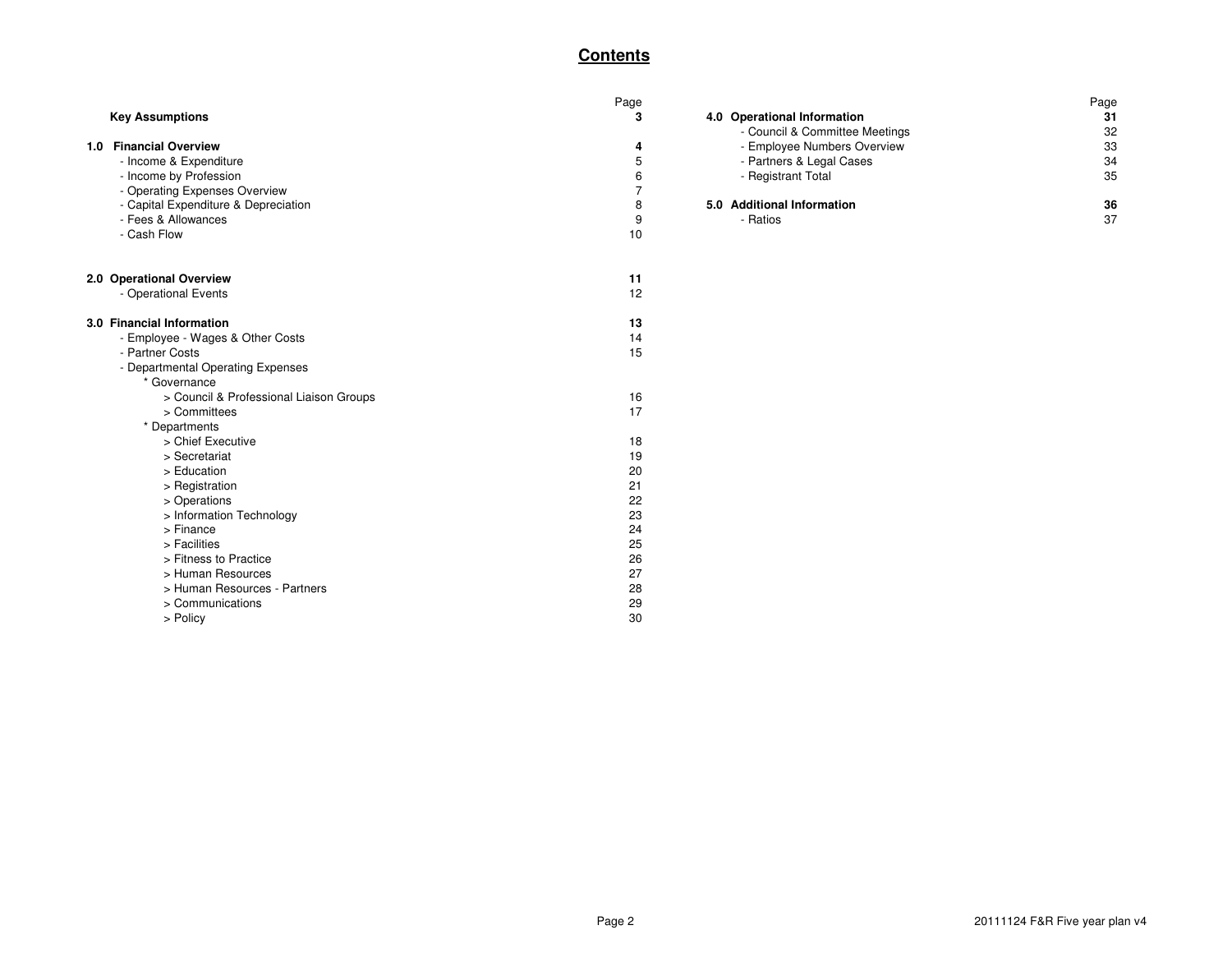|         |         |               | Year 1   | Year 2   | Year 3   | Year 4   | Year 5   |
|---------|---------|---------------|----------|----------|----------|----------|----------|
| Actual  | Actual  | <b>Budget</b> | Forecast | Forecast | Forecast | Forecast | Forecast |
| 2009/10 | 2010/11 | 2011/12       | 2012/13  | 2013/14  | 2014/15  | 2015/16  | 2016/17  |
|         |         |               |          |          |          |          |          |
|         |         |               |          |          |          |          |          |

| Wages          | $2.0\%$ | .5%     | 2.0% | 2.0% | 2.0% | 2.0% | 2.0% | $2.0\%$ |
|----------------|---------|---------|------|------|------|------|------|---------|
|                |         |         |      |      |      |      |      |         |
| Other Expenses | $3.0\%$ | $2.0\%$ | 2.0% | 2.0% | 2.0% | 2.0% | 2.0% | $2.0\%$ |

#### **Key Assumptions**

**Inflation**

- -The plan assumes 9 UK health regulators.
- -The plan does not include any non-healthcare professionals.
- -The register for the social workers will open on 1 August 2011
- -The plan does not include any voluntary registers
- The plan does not include any grant income from the Department of Health-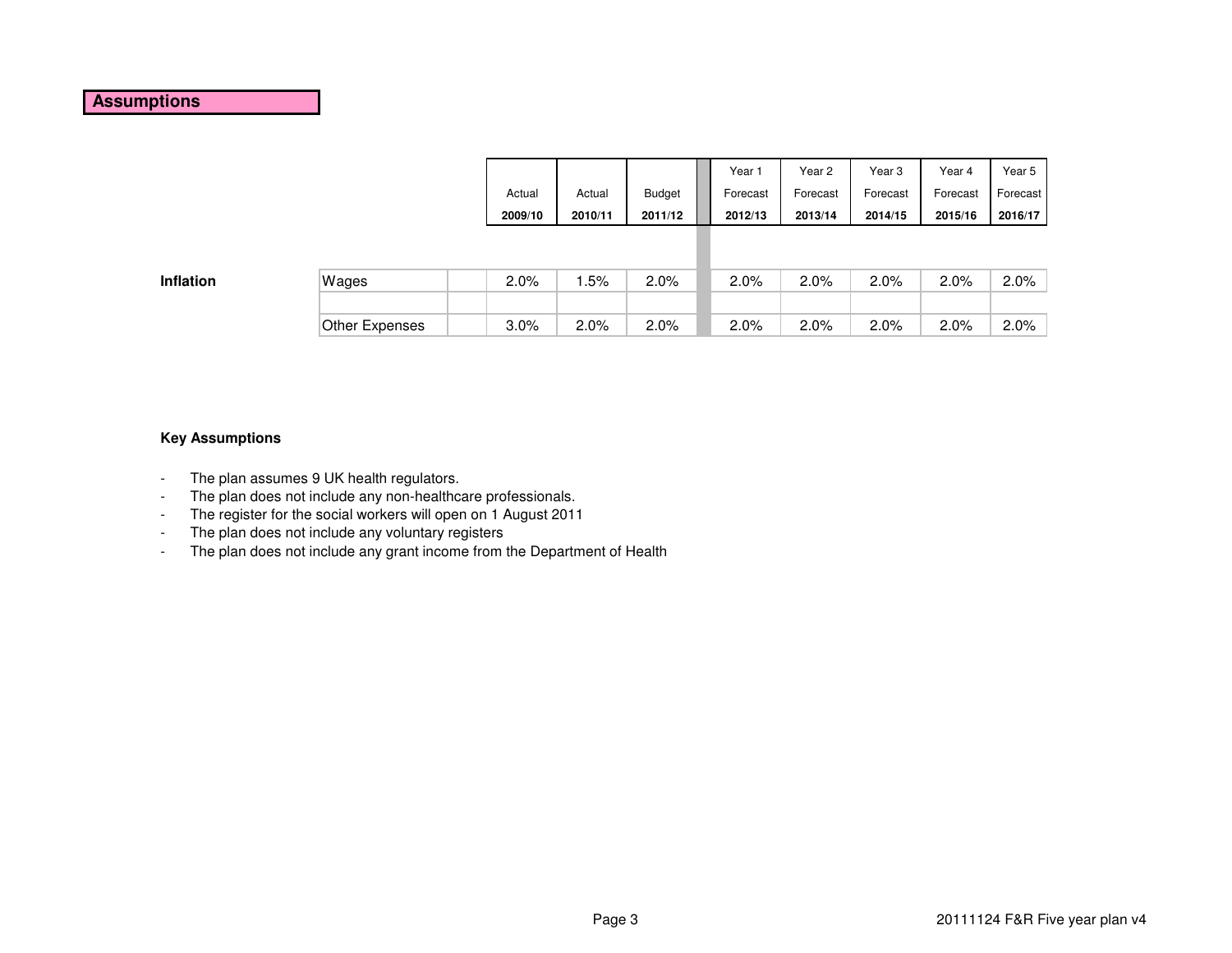1.0 Financial Overview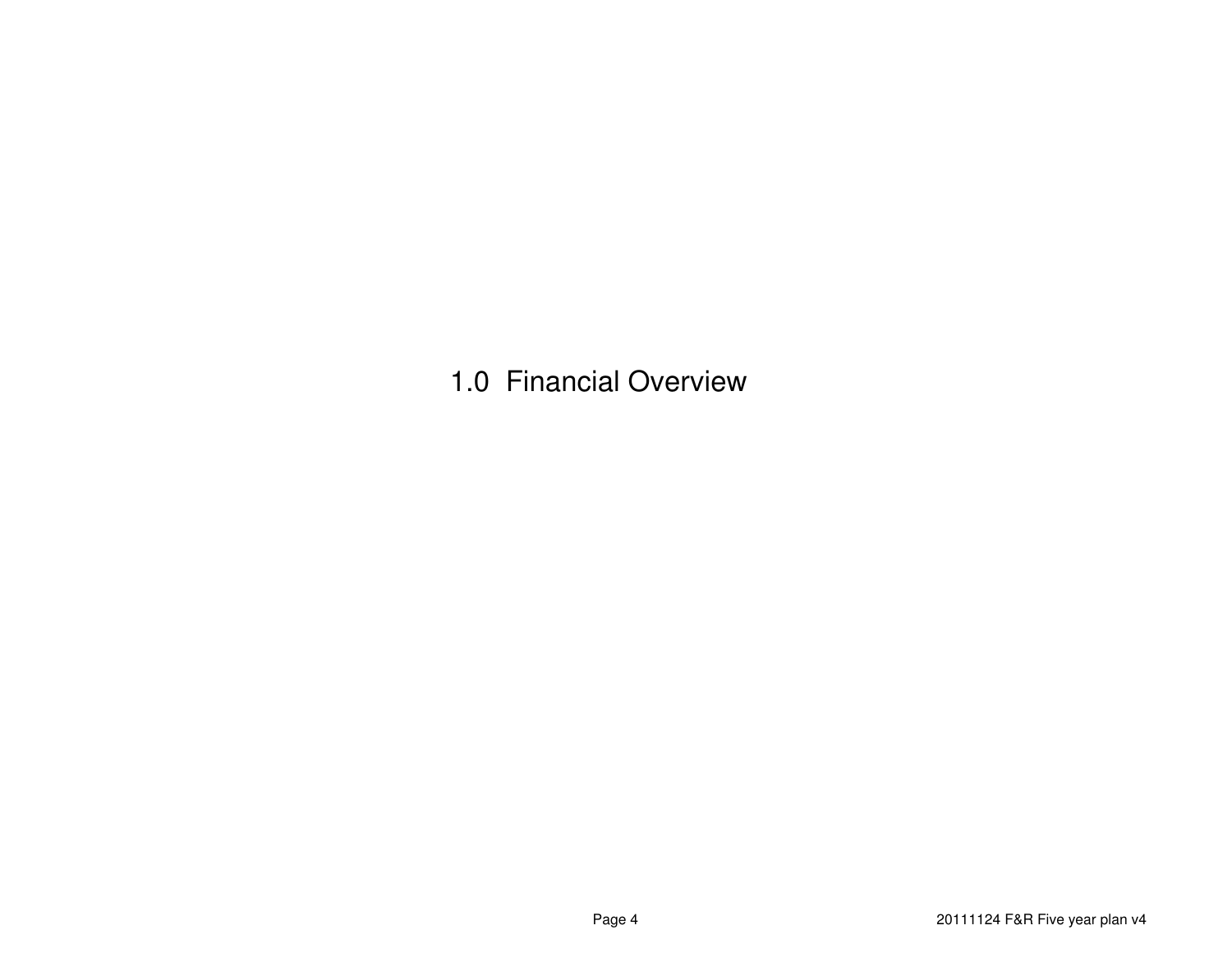#### **Income & Expenditure Overview**

|                           | Actual<br>2009/10 | Actual<br>2010/11 | Budget<br>2011/12 | Year 1<br>Forecast<br>2012/13 | Year 2<br>Forecast<br>2013/14 | Year 3<br>Forecast<br>2014/15 | Year 4<br>Forecast<br>2015/16 | Year 5<br>Forecast<br>2016/17 |
|---------------------------|-------------------|-------------------|-------------------|-------------------------------|-------------------------------|-------------------------------|-------------------------------|-------------------------------|
|                           | £'000             | £'000             | £'000             | £'000                         | £'000                         | £'000                         | £'000                         | £'000                         |
| <b>Income</b>             | 14,869            | 16,845            | 17,209            | 19,042                        | 24,479                        | 25,574                        | 27,642                        | 28,673                        |
|                           |                   |                   |                   |                               |                               |                               |                               |                               |
| <b>Operating Expenses</b> | 14,630            | 15,729            | 16,637            | 18,445                        | 20,962                        | 21,425                        | 22,208                        | 22,611                        |
| <b>Depreciation</b>       | 376               | 526               | 660               | 816                           | 1,094                         | 1,334                         | 1,558                         | 1,762                         |
| <b>Total Expenses</b>     | 15,007            | 16,255            | 17,297            | 19,262                        | 22,055                        | 22,760                        | 23,765                        | 24,373                        |
| Surplus / (Deficit)       | (138)             | 590               | (88)              | (220)                         | 2,423                         | 2,815                         | 3,876                         | 4,300                         |
|                           |                   |                   |                   |                               |                               |                               |                               |                               |
| <b>Net Assets</b>         | 946               | 1,744             | 1,656             | 1,436                         | 3,859                         | 6,674                         | 10,550                        | 14,851                        |

Income is excluding any investments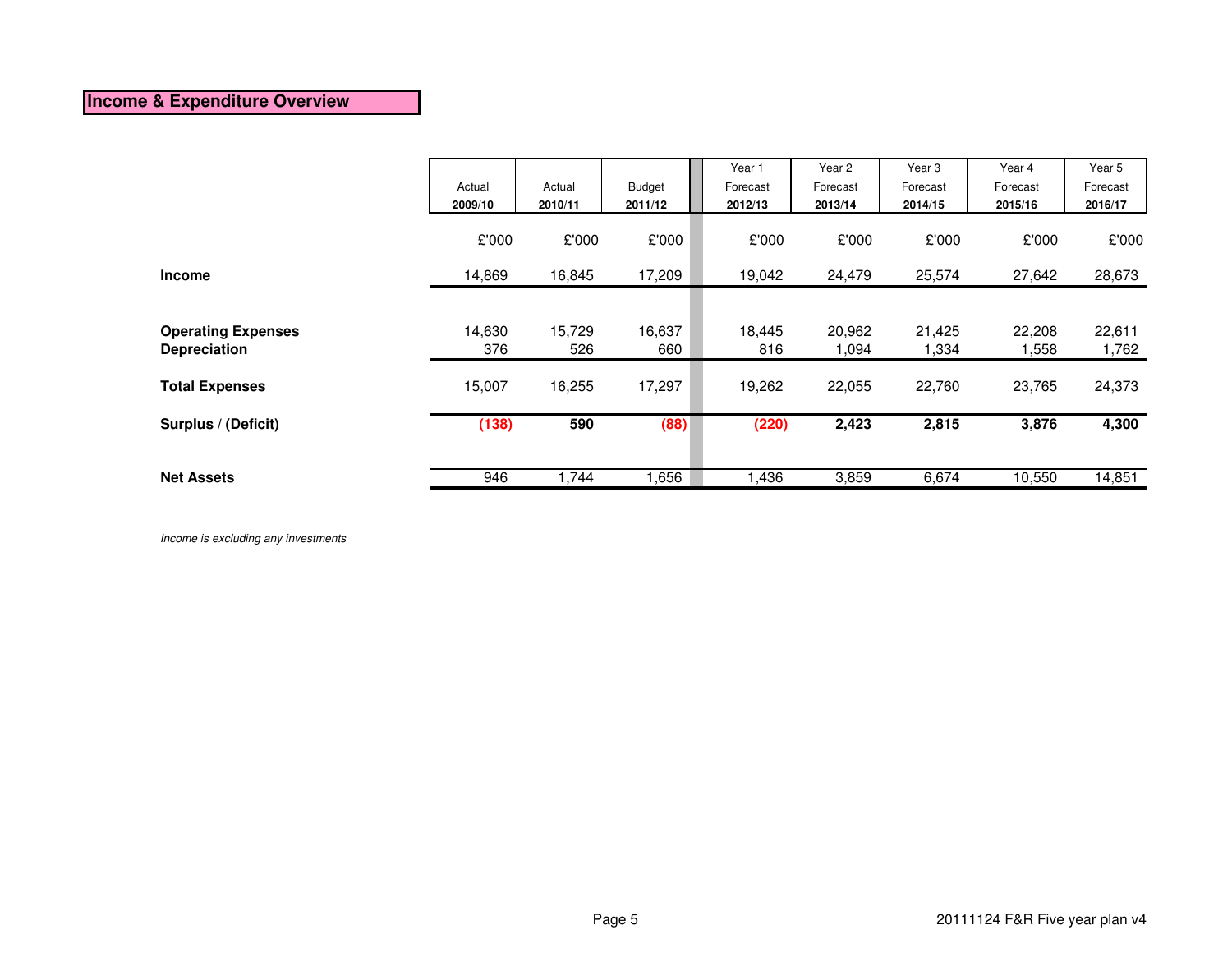# **Income by Profession**

|                                             |              |              |                |               | Year 1   |                | Year 2   | Year <sub>3</sub> | Year 4   | Year 5   |
|---------------------------------------------|--------------|--------------|----------------|---------------|----------|----------------|----------|-------------------|----------|----------|
|                                             |              | Actual       | Actual         | <b>Budget</b> | Forecast |                | Forecast | Forecast          | Forecast | Forecast |
|                                             |              | 2009/10      | 2010/11        | 2011/12       | 2012/13  |                | 2013/14  | 2014/15           | 2015/16  | 2016/17  |
|                                             |              |              |                |               |          |                |          |                   |          |          |
|                                             |              | £'000        | £'000          | £'000         |          | £'000          | £'000    | £'000             | £'000    | £'000    |
| <b>Current Professions</b>                  |              |              |                |               |          |                |          |                   |          |          |
| Arts Therapists                             |              | 192          | 217            | 220           |          | 248            | 256      | 271               | 300      | 321      |
| <b>Biomedical Scientists</b>                |              | 1,729        | 1,783          | 1,800         |          | 1,773          | 1,812    | 1,867             | 2,034    | 2,036    |
| Chiropodists                                |              | 919          | 972            | 992           |          | 1,006          | 1,001    | 1,026             | 1,086    | 1,144    |
| <b>Clinical Scientists</b>                  |              | 336          | 358            | 354           |          | 367            | 380      | 402               | 435      | 440      |
| <b>Dietitians</b>                           |              | 509          | 586            | 586           |          | 618            | 624      | 651               | 704      | 745      |
| <b>Hearing Aid Dispensers</b>               |              | 0            | 86             | 133           |          | 134            | 135      | 145               | 152      | 167      |
| Occupational Therapists                     |              | 2,347        | 2,492          | 2,553         |          | 2,584          | 2,671    | 2,808             | 3,060    | 3,096    |
| <b>Operating Departmental Practitioners</b> |              | 701          | 765            | 821           |          | 848            | 861      | 899               | 935      | 1,032    |
| Orthoptists                                 |              | 98           | 99             | 101           |          | 101            | 104      | 110               | 117      | 118      |
| Paramedics                                  |              | 1,117        | 1,206          | 1,282         |          | 1,362          | 1,431    | 1,546             | 1,675    | 1,716    |
| Physiotherapists                            |              | 3,346        | 3,585          | 3,570         |          | 3,700          | 3,691    | 3,805             | 4,147    | 4,285    |
| <b>Practitioner Psychologists</b>           |              | 576          | 1,497          | 1,471         |          | 1,318          | 1,353    | 1,306             | 1,346    | 1,459    |
| Prosthetists & Orthotists                   |              | 72           | 69             | 70            |          | 70             | 72       | 76                | 82       | 82       |
| Radiographers                               |              | 1,968        | 2,114          | 2,214         |          | 2,116          | 2,177    | 2,186             | 2,266    | 2,471    |
| Speech & Language Therapists                |              | 959          | 1,015          | 1,043         |          | 1,059          | 1,097    | 1,165             | 1,262    | 1,282    |
|                                             | Sub Total    | 14,869       | 16,845         | 17,209        |          | 17,303         | 17,665   | 18,262            | 19,602   | 20,394   |
| <b>New Professions</b>                      |              |              |                |               |          |                |          |                   |          |          |
| Social Work                                 |              | $\mathbf 0$  | $\overline{0}$ | $\mathbf 0$   |          | 1,739          | 6,457    | 6,969             | 7,677    | 7,927    |
| <b>Licensed Herbalists</b>                  |              | $\mathbf 0$  | $\overline{0}$ | 0             |          | $\overline{0}$ | 357      | 343               | 363      | 352      |
|                                             |              |              |                |               |          |                |          |                   |          |          |
|                                             | Sub Total    | $\mathbf{0}$ | $\mathbf{0}$   | $\mathbf{0}$  |          | 1,739          | 6,814    | 7,312             | 8,040    | 8,279    |
|                                             |              |              |                |               |          |                |          |                   |          |          |
|                                             | <b>Total</b> | 14,869       | 16,845         | 17,209        |          | 19,042         | 24,479   | 25,574            | 27,642   | 28,673   |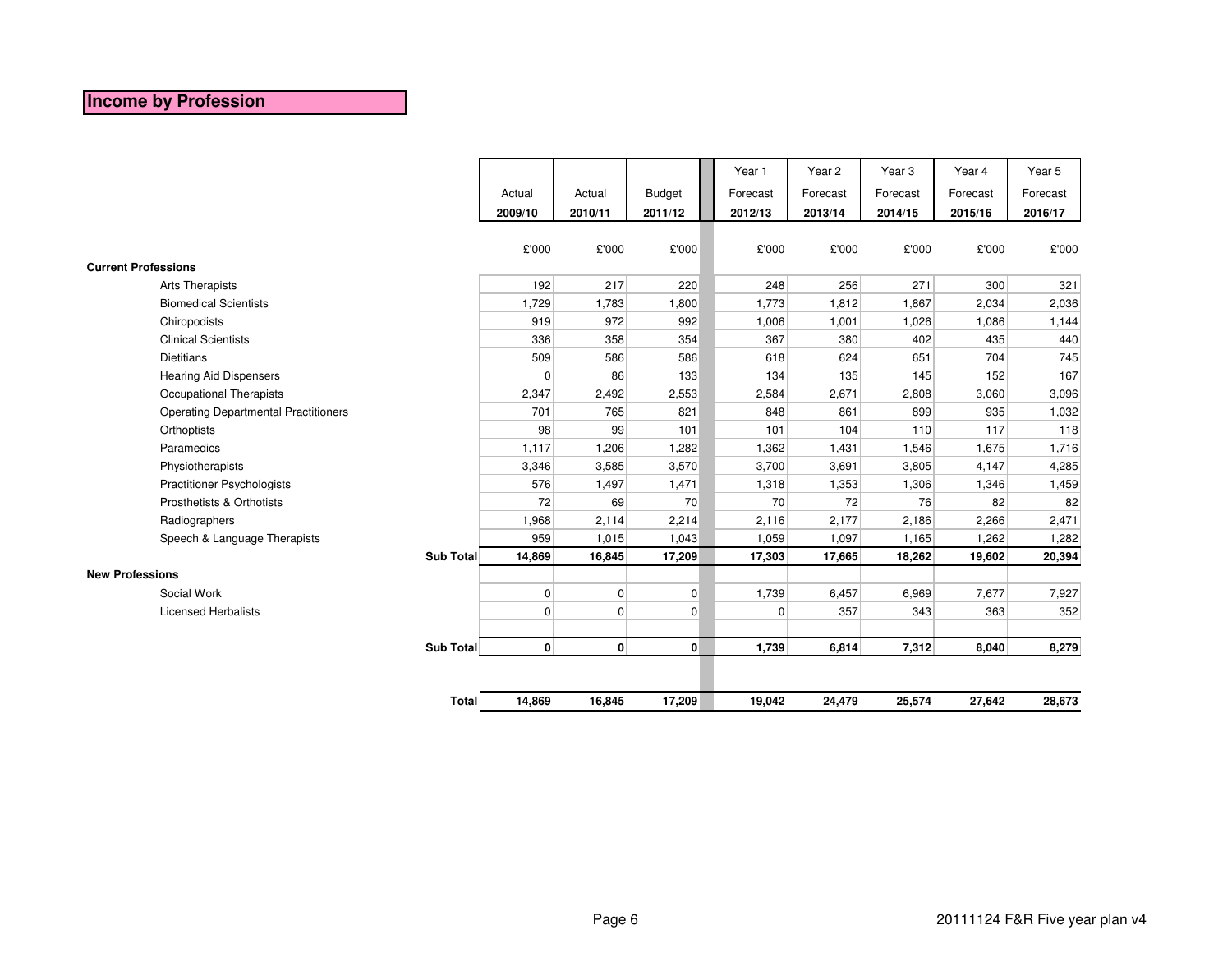|                               |         |         |                | Year 1         | Year <sub>2</sub> | Year <sub>3</sub> | Year 4   | Year 5   |
|-------------------------------|---------|---------|----------------|----------------|-------------------|-------------------|----------|----------|
|                               | Actual  | Actual  | <b>Budget</b>  | Forecast       | Forecast          | Forecast          | Forecast | Forecast |
|                               | 2009/10 | 2010/11 | 2011/12        | 2012/13        | 2013/14           | 2014/15           | 2015/16  | 2016/17  |
|                               |         |         |                |                |                   |                   |          |          |
|                               | £'000   | £'000   | £'000          | £'000          | £'000             | £'000             | £'000    |          |
| Governance                    |         |         |                |                |                   |                   |          |          |
| Council                       | 45      | 191     | 280            | 235            | 238               | 242               | 250      | 250      |
| Committees                    | 106     | 101     | 106            | 114            | 116               | 116               | 120      | 120      |
| Professional Liaison Groups   | 25      | 23      | 25             | $\overline{9}$ | 10 <sup>1</sup>   | 10                | 10       | 10       |
|                               |         |         |                |                |                   |                   |          |          |
| <b>Departments</b>            |         |         |                |                |                   |                   |          |          |
| <b>Chief Executive</b>        | 353     | 462     | 313            | 320            | 326               | 333               | 340      | 346      |
| Secretariat                   | 264     | 249     | 245            | 241            | 246               | 250               | 255      | 261      |
| Education                     | 674     | 721     | 784            | 1,070          | 1,173             | 1,263             | 1,349    | 1,388    |
| Registration                  | 1,859   | 1,715   | 1,908          | 1,671          | 1,779             | 1,833             | 1,809    | 1,877    |
| <b>Information Technology</b> | 771     | 938     | 1,152          | 1,127          | 1,150             | 1,173             | 1,196    | 1,220    |
| <b>Operations Office</b>      | 452     | 494     | 445            | 463            | 472               | 481               | 491      | 501      |
| Finance                       | 640     | 628     | 654            | 622            | 624               | 665               | 678      | 692      |
| <b>Facilities Management</b>  | 834     | 870     | 839            | 932            | 950               | 969               | 989      | 1,009    |
| <b>Fitness to Practice</b>    | 6,192   | 7,203   | 7,492          | 9,273          | 10,840            | 10,596            | 11,107   | 11,265   |
| Human Resources               | 426     | 349     | 447            | 392            | 418               | 430               | 457      | 464      |
| Human Resources - Partners    | 329     | 338     | 405            | 499            | 612               | 672               | 663      | 678      |
| Communications                | 1,114   | 987     | 1,096          | 987            | 1,245             | 1,457             | 1,517    | 1,547    |
| Policy & Standards            | 248     | 217     | 286            | 289            | 362               | 386               | 377      | 384      |
|                               |         |         |                |                |                   |                   |          |          |
| Other expenditure             |         |         |                |                |                   |                   |          |          |
| <b>Major Projects</b>         | 298     | 241     | 162            | 100            | 250               | 300               | 300      | 300      |
| Small projects                | 0       | 0       | $\overline{0}$ | 100            | 150               | 250               | 300      | 300      |
| <b>Total</b>                  | 14,630  | 15,729  | 16,637         | 18,445         | 20,962            | 21,425            | 22,208   | 22,611   |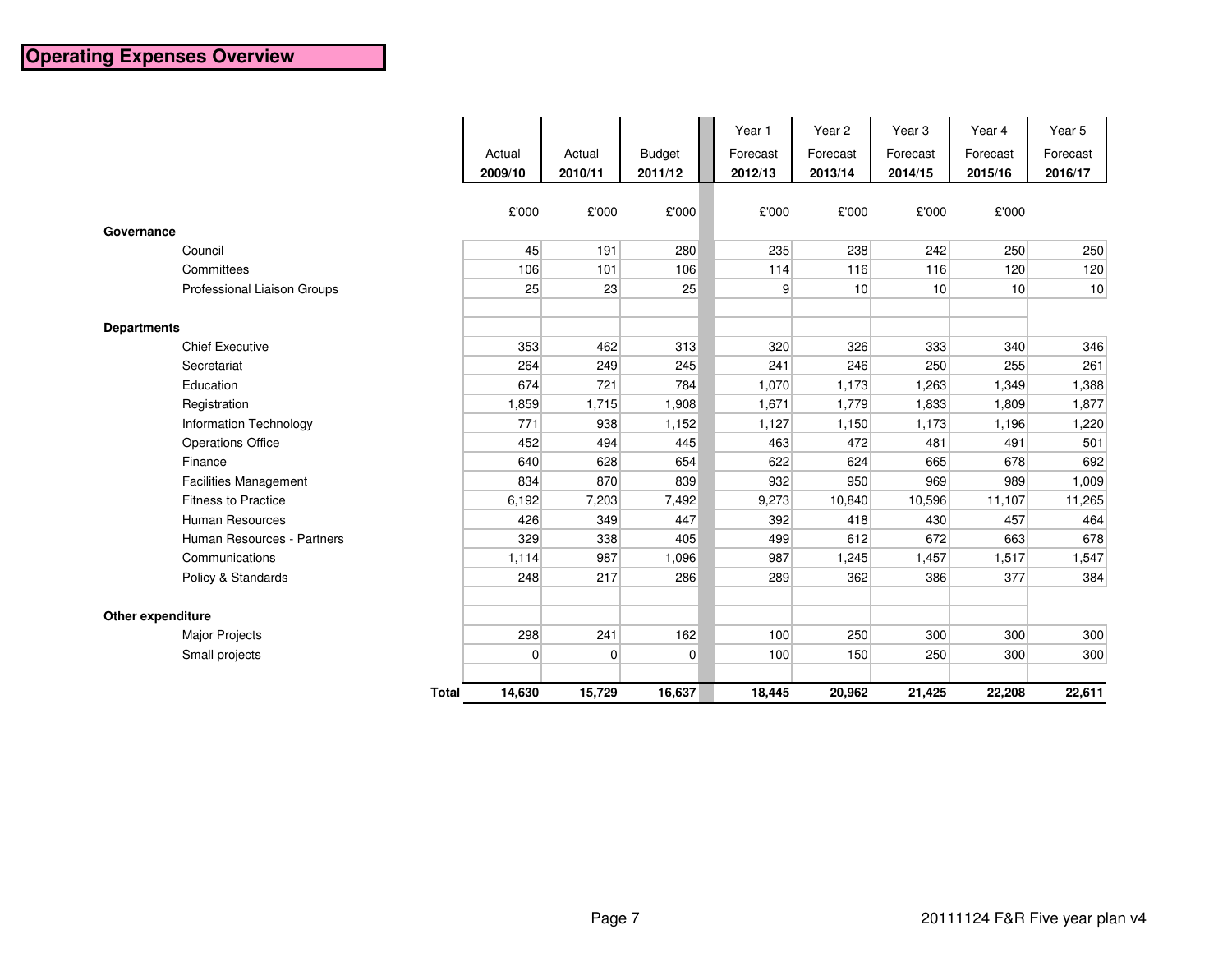#### **Capital Expenditure and Depreciation**

|                                                |                   |                      |                          | Year 1              | Year 2              | Year <sub>3</sub>     | Year 4              | Year 5<br>Forecast |
|------------------------------------------------|-------------------|----------------------|--------------------------|---------------------|---------------------|-----------------------|---------------------|--------------------|
|                                                | Actual<br>2009/10 | Actual<br>2010/11    | <b>Budget</b><br>2011/12 | Forecast<br>2012/13 | Forecast<br>2013/14 | Forecast<br>2014/15   | Forecast<br>2015/16 | 2016/17            |
|                                                |                   |                      |                          |                     |                     |                       |                     |                    |
|                                                | £'000             | £'000                | £'000                    | £'000               | £'000               | £'000                 | £'000               | £'000              |
| Major Investment (£50K+ Individual Item)       |                   |                      |                          |                     |                     |                       |                     |                    |
| Online Applications/Renewals                   | 302               | 524                  |                          |                     | 250                 |                       |                     |                    |
| <b>Online Services</b>                         |                   |                      |                          |                     | 500                 | 500                   | 250                 |                    |
| Registration system                            | 73                | 245                  | 169                      | 100                 | 100                 | 250                   | 1,000               | 250                |
| Education system                               |                   |                      | 137                      | 200                 |                     | 50                    | 100                 | 100                |
| FTP Case management system                     | 53                |                      | 249                      | 100                 | 100                 | 100                   | 100                 | 100                |
| <b>Small Projects</b>                          |                   | 140                  | 5 <sup>1</sup>           | 10                  | 10                  | 10                    | 10                  | 10                 |
| Contingency for NetRegulate projects           |                   |                      |                          | 100                 | 100                 | 100                   | 100                 | 100                |
| Renovation of 22/26 Stannary Street            | 612               | 11                   |                          |                     |                     |                       |                     |                    |
| Purchase of additional Office Space            | 8                 |                      | 1,610                    |                     | 1,700               | 500                   | 750                 |                    |
| Rolling Building/Office Maintenance Programme  |                   | 6                    | 50                       | 75                  | 75                  | 75                    | 75                  |                    |
| Major Investment Total                         | 1,047             | 925                  | 2,220                    | 585                 | 2,835               | 1,585                 | 2,385               | 560                |
| Minor Investment (less than £50K individually) |                   |                      |                          |                     |                     |                       |                     |                    |
| Furniture & Equipment<br>Licences              | 48<br>0           | 18<br>$\overline{0}$ | $\overline{0}$           | 10<br>144           | 10<br>50            | 10<br>50 <sup>°</sup> | 10<br>50            | 10<br>50           |
|                                                | 64                | 18                   | 20                       | 137                 |                     | 20                    | 70                  | 85                 |
| PCs, Laptops and Servers<br>Sundry Items       | 5                 | 11                   | 10                       | 15                  | 140<br>20           | 20                    | 25                  | 20                 |
|                                                |                   |                      |                          |                     |                     |                       |                     |                    |
| Minor Investment Total                         | 117               | 47                   | 30                       | 306                 | 220                 | 100                   | 155                 | 165                |
|                                                |                   |                      |                          |                     |                     |                       |                     |                    |
| <b>Capital Expenditure Total</b>               | 1,164             | 973                  | 2,250                    | 891                 | 3,055               | 1,685                 | 2,540               | 725                |
| Depreciation                                   |                   |                      |                          |                     |                     |                       |                     |                    |
| <b>Building</b>                                | 43                | $\overline{0}$       | 32                       | 32                  | 34                  | 34                    | 34                  | 34                 |
| Office Equipment                               | 21                | 51                   | 20                       | 30                  | 52                  | 61                    | 76                  | 85                 |
| Information Technology                         | 312               | 475                  | 608                      | 754                 | 1008                | 1239                  | 1447                | 1643               |
| <b>Depreciation Total</b>                      | 376               | 526                  | 660                      | 816                 | 1,094               | 1,334                 | 1,558               | 1,762              |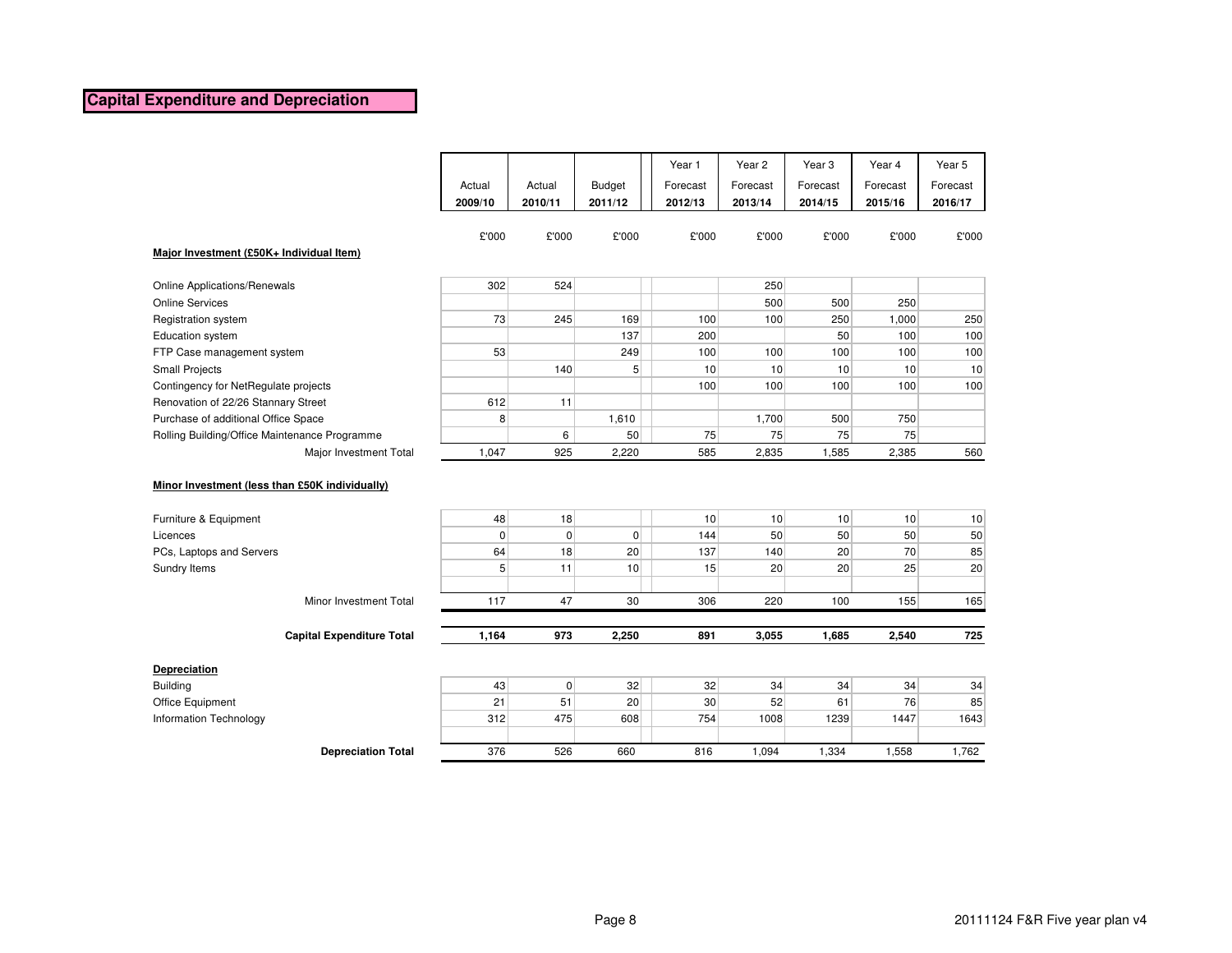#### **Fees & Allowances**

|                   |                                          |         |         |         | Year 1   | Year 2   | Year 3   | Year 4   | Year 5   |
|-------------------|------------------------------------------|---------|---------|---------|----------|----------|----------|----------|----------|
|                   |                                          | Actual  | Actual  | Budget  | Forecast | Forecast | Forecast | Forecast | Forecast |
|                   |                                          | 2009/10 | 2010/11 | 2011/12 | 2012/13  | 2013/14  | 2014/15  | 2015/16  | 2016/17  |
|                   |                                          |         |         |         |          |          |          |          |          |
|                   |                                          | £       | £       | £       | £        | £        | £        | £        | £        |
|                   |                                          |         |         |         |          |          |          |          |          |
| <b>Fees</b>       | Full Year Registration (Graduates)       | 53      | 53      | 53      | 53       | 53       | 58       | 58       | 58       |
|                   | Full Year Registration (Non Graduates)   | 53      | 53      | 53      | 53       | 53       | 58       | 58       | 58       |
|                   | Readmission                              | 115     | 115     | 115     | 115      | 115      | 126      | 126      | 130      |
|                   | Renewal                                  | 76      | 76      | 76      | 76       | 76       | 84       | 84       | 86       |
|                   | <b>International Scrutiny Fees</b>       | 420     | 420     | 420     | 420      | 420      | 460      | 460      | 480      |
|                   | <b>Grandparenting Scrutiny Fees</b>      | 420     | 420     | 420     | 420      | 420      | 460      | 460      | 480      |
|                   |                                          |         |         |         |          |          |          |          |          |
| <b>Allowances</b> | Day Rates                                |         |         |         |          |          |          |          |          |
| (VAT Inclusive)   | Council                                  | 310     | 310     | 310     | 310      | 320      | 320      | 340      | 340      |
|                   | <b>Panel Members</b>                     | 180     | 180     | 180     | 180      | 190      | 190      | 200      | 200      |
|                   | Vistor                                   | 180     | 180     | 180     | 180      | 190      | 190      | 200      | 200      |
|                   | Panel Chair                              | 310     | 310     | 310     | 310      | 320      | 320      | 330      | 330      |
|                   | Legal Assessor                           | 580     | 580     | 580     | 580      | 610      | 610      | 630      | 630      |
|                   |                                          |         |         |         |          |          |          |          |          |
|                   | Per Case                                 |         |         |         |          |          |          |          |          |
|                   | Assessors - International                | 72      | 72      | 72      | 72       | 74       | 74       | 76       | 76       |
|                   | Assessors - Grandparenting               | 72      | 72      | 72      | 72       | 74       | 74       | 76       | 76       |
|                   | Assessors - CPD                          | 20      | 20      | 20      | 20       | 20       | 20       | 20       | 20       |
|                   | Annual Monitoring & Major / Minor Change | 72      | 72      | 72      | 72       | 74       | 74       | 76       | 76       |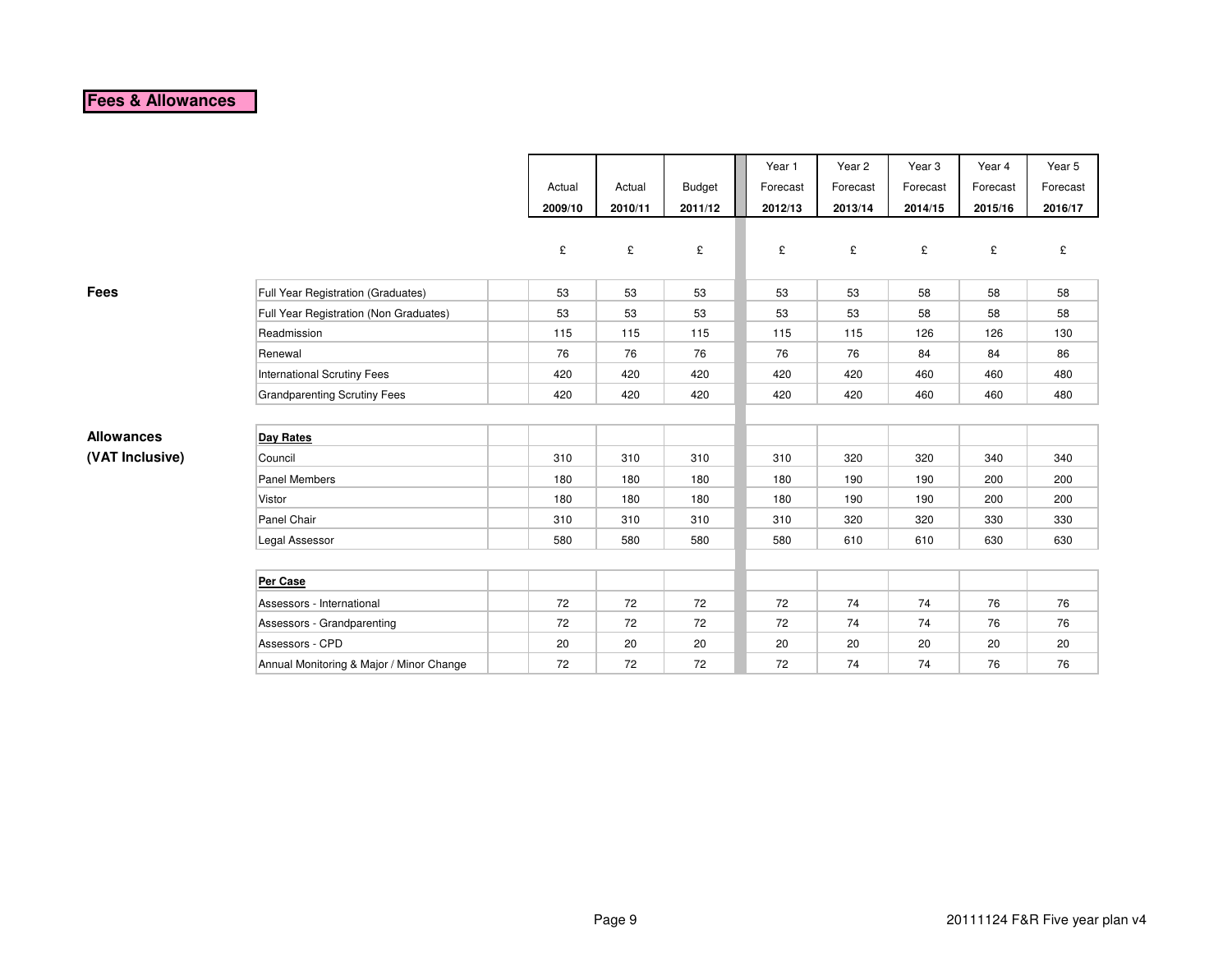#### **Summary Cash Flow**

|                                              |         |         |               | Year 1      | Year <sub>2</sub> | Year <sub>3</sub> | Year 4      | Year 5      |
|----------------------------------------------|---------|---------|---------------|-------------|-------------------|-------------------|-------------|-------------|
|                                              | Actual  | Actual  | <b>Budget</b> | Forecast    | Forecast          | Forecast          | Forecast    | Forecast    |
|                                              | 2009/10 | 2010/11 | 2011/12       | 2012/13     | 2013/14           | 2014/15           | 2015/16     | 2016/17     |
|                                              | £'000   | £'000   | £'000         | £'000       | £'000             | £'000             | £'000       | £'000       |
| Income                                       | 14,869  | 16,845  | 17,209        | 19,042      | 24,479            | 25,574            | 27,642      | 28,673      |
| Deferred Income Movements                    | 1,708   | 528     | 1,510         | 597         | 767               | 802               | 867         | 899         |
|                                              |         |         |               |             |                   |                   |             |             |
| <b>Total Cash Received</b>                   | 16,577  | 17,373  | 18,719        | 19,639      | 25,246            | 26,376            | 28,508      | 29,572      |
|                                              |         |         |               |             |                   |                   |             |             |
| <b>Operating Expenses</b>                    | 14,630  | 15,729  | 16,637        | 18,445      | 20,962            | 21,425            | 22,208      | 22,611      |
|                                              |         |         |               |             |                   |                   |             |             |
| Movement in Debtors                          | 147     | (294)   | 0             | $\mathbf 0$ | $\mathbf 0$       | 0                 | $\mathbf 0$ | 0           |
| Movement in Creditors                        | (1,063) | 442     | $\mathbf 0$   | $\pmb{0}$   | $\mathbf 0$       | 0                 | $\mathbf 0$ | $\mathbf 0$ |
| Depreciation                                 | (376)   | (526)   | (660)         | (816)       | (1,094)           | (1, 334)          | (1,558)     | (1,762)     |
|                                              |         |         |               |             |                   |                   |             |             |
| Capital Expenditure                          | 1,164   | 973     | 2,250         | 891         | 3,055             | 1,685             | 2,540       | 725         |
|                                              |         |         |               |             |                   |                   |             |             |
| <b>Total Cash Spent</b>                      | 14,503  | 16,323  | 18,227        | 18,520      | 22,923            | 21,776            | 23,190      | 21,574      |
|                                              |         |         |               |             |                   |                   |             |             |
| Cash Movement - Increase / (Decrease)        | 2,074   | 1,051   | 492           | 1,119       | 2,323             | 4,600             | 5,318       | 7,998       |
|                                              |         |         |               |             |                   |                   |             |             |
| <b>Opening Balance - Cash Not Investment</b> | 5,342   | 7,415   | 8,466         | 8,958       | 10,077            | 12,400            | 17,000      | 22,318      |
|                                              |         |         |               |             |                   |                   |             |             |
| <b>Closing Balance</b>                       | 7,415   | 8,466   | 8,958         | 10,077      | 12,400            | 17,000            | 22,318      | 30,316      |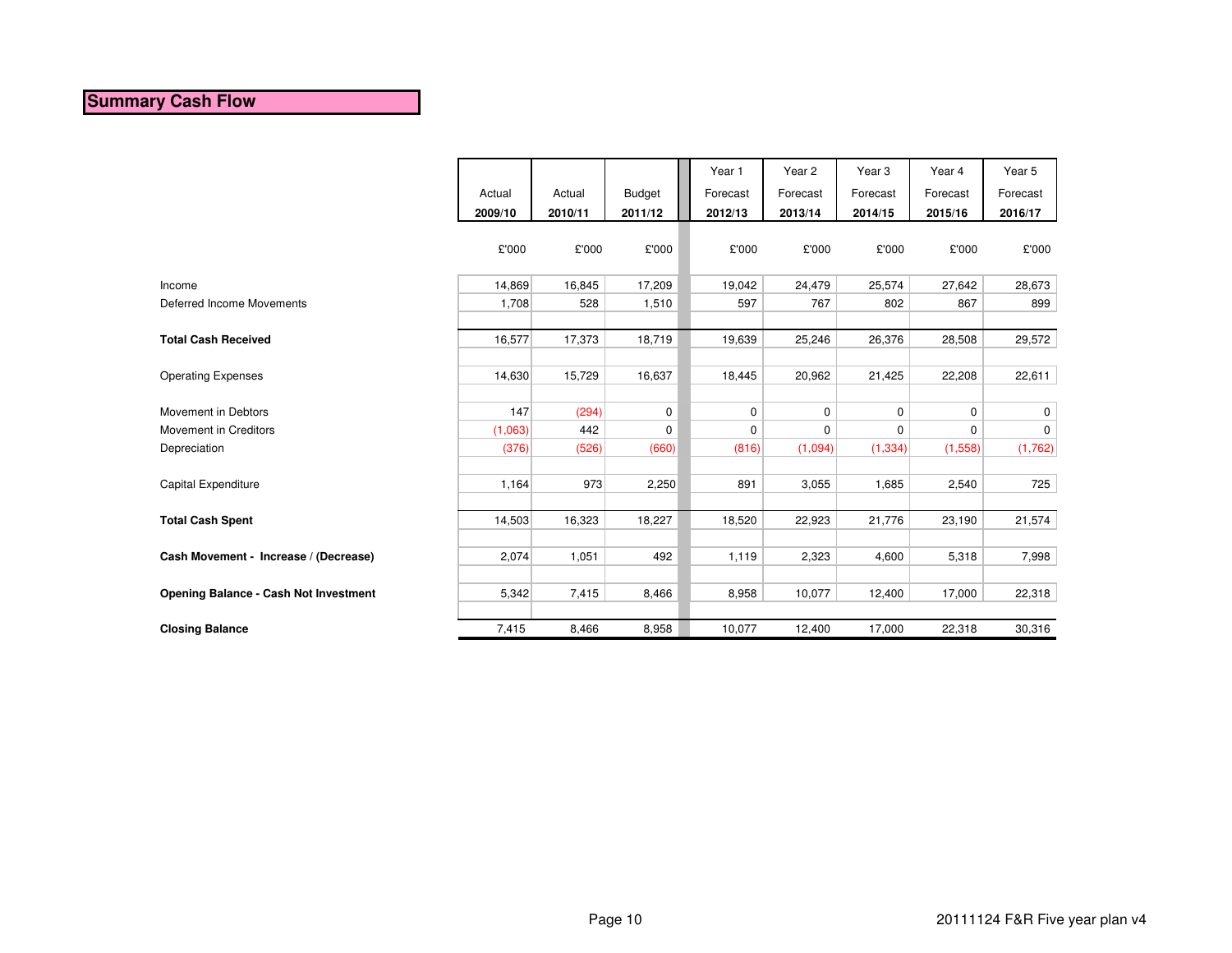2.0 Operational Overview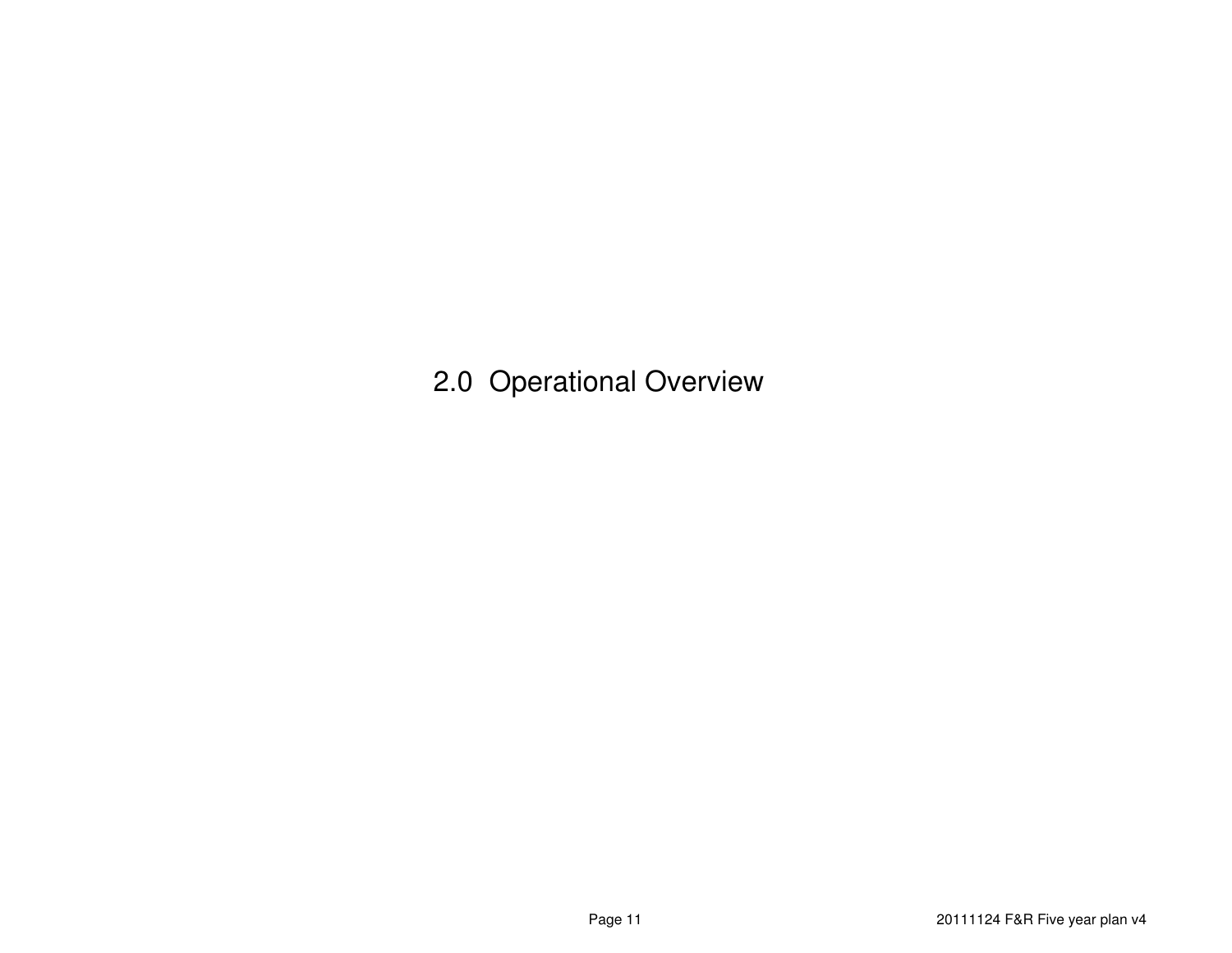# **Operational Events**

|                                  | Actual<br>2009/10 | Actual<br>2010/11 | <b>Budget</b><br>2011/12 | Year 1<br>Forecast<br>2012/13 | Year 2<br>Forecast<br>2013/14 | Year <sub>3</sub><br>Forecast<br>2014/15 | Year 4<br>Forecast<br>2015/16 | Year 5<br>Forecast<br>2016/17 |
|----------------------------------|-------------------|-------------------|--------------------------|-------------------------------|-------------------------------|------------------------------------------|-------------------------------|-------------------------------|
|                                  | No.               | No.               | No.                      | No.                           | No.                           | No.                                      | No.                           | No.                           |
| Registrants                      |                   |                   |                          |                               |                               |                                          |                               |                               |
| - Existing Professions           | 205,311           | 215,083           | 220,178                  | 226,747                       | 230,702                       | 235,218                                  | 238,944                       | 242,647                       |
| - New Professions                | $\sim$            | $\sim$            | $\overline{\phantom{a}}$ | 88,620                        | 88,619                        | 90,954                                   | 93,189                        | 95,515                        |
| <b>Employee Numbers Overview</b> | 137               | 143               | 149                      | 185                           | 194                           | 204                                      | 206                           | 208                           |
| Hearings (days of)               | 513               | 721               | 945                      | 1,190                         | 1,339                         | 1,100                                    | 1,078                         | 1,090                         |
| <b>Fitness to Practice Cases</b> | 382               | 476               | 583                      | 651                           | 670                           | 887                                      | 922                           | 960                           |
| Council Meetings (no. of days)   | 10                | 11                | 10                       | 10                            | 10                            | 10                                       | 10                            | 10                            |
| Committee Meetings (No. of Days) | 26                | 26                | 22                       | 23                            | 23                            | 23                                       | 23                            | 23                            |
|                                  |                   |                   |                          |                               |                               |                                          |                               |                               |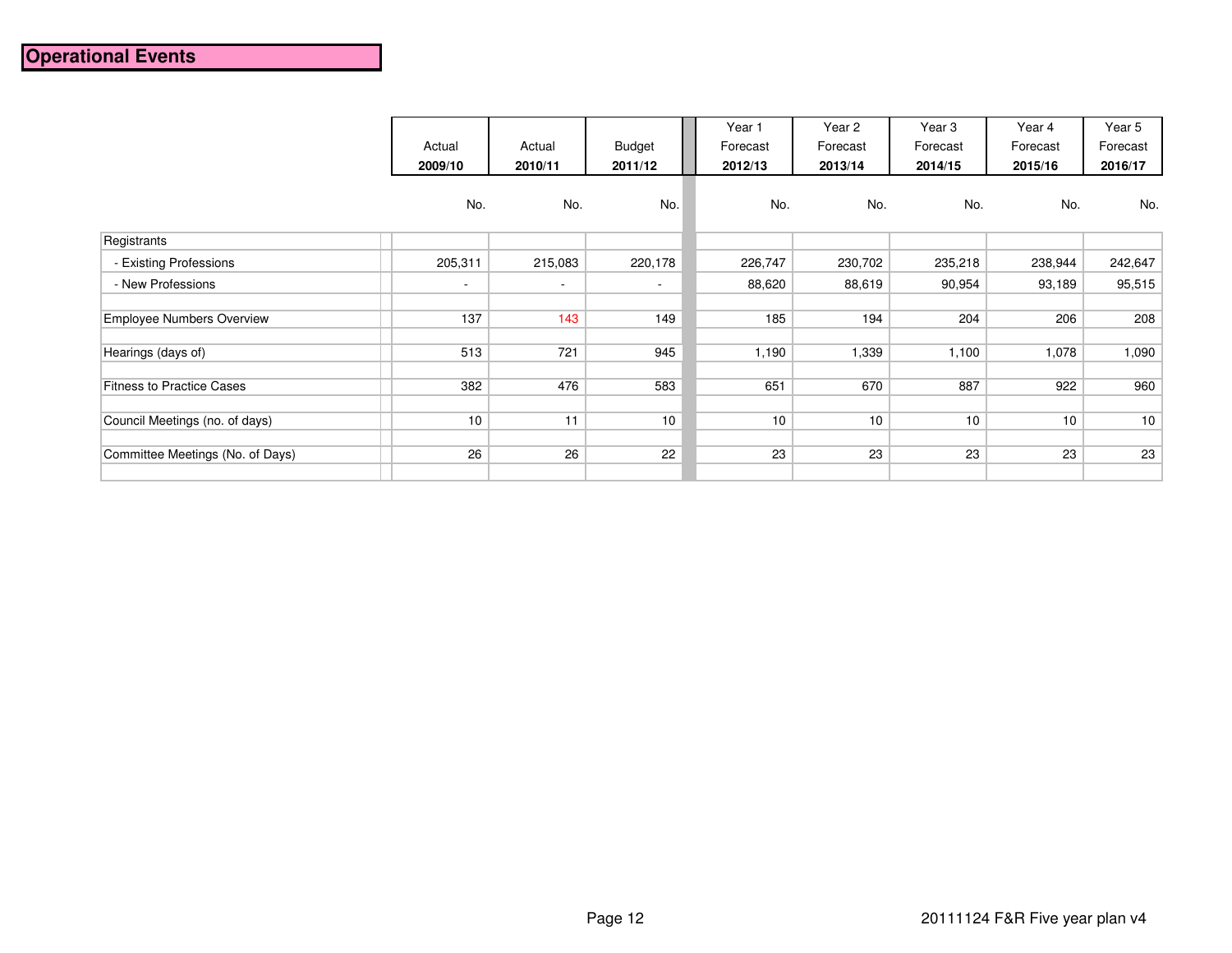3.0 Financial Information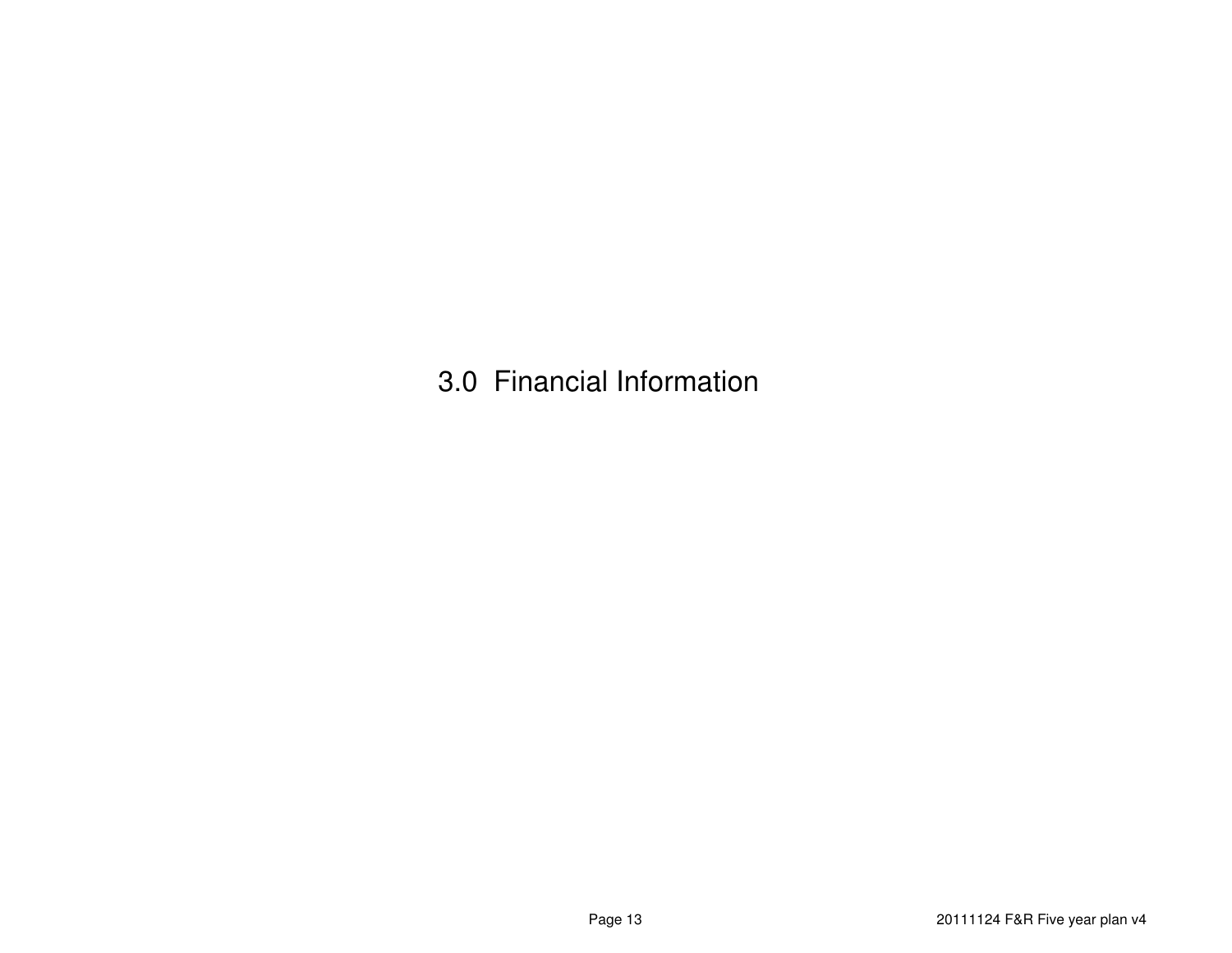#### **Employee - Wages & Other Costs**

|                                    |                |         |         | Year 1   | Year 2   | Year 3   | Year 4          | Year 5   |
|------------------------------------|----------------|---------|---------|----------|----------|----------|-----------------|----------|
|                                    | Actual         | Actual  | Budget  | Forecast | Forecast | Forecast | Forecast        | Forecast |
|                                    | 2009/10        | 2010/11 | 2011/12 | 2012/13  | 2013/14  | 2014/15  | 2015/16         | 2016/17  |
|                                    | £'000          | £'000   | £'000   | £'000    | £'000    | £'000    | £'000           | £'000    |
| Wages                              | 4,061          | 4,439   | 4,831   | 5,806    | 6,521    | 6,866    | 7,080           | 7,301    |
|                                    |                |         |         |          |          |          |                 |          |
| <b>National Insurance Cost</b>     | 424            | 465     | 517     | 743      | 835      | 879      | 906             | 935      |
| Pension                            | 314            | 332     | 296     | 208      | 232      | 243      | 250             | 258      |
|                                    |                |         |         |          |          |          |                 |          |
| <b>Temporary Employees</b>         | 272            | 150     | 97      | 118      | 89       | 90       | 90 <sup>°</sup> | 91       |
|                                    |                |         |         |          |          |          |                 |          |
| <b>Other Payroll</b>               | 166            | 77      | 110     | 107      | 109      | 116      | 136             | 137      |
| Travel                             | 124            | 134     | 144     | 142      | 145      | 148      | 146             | 149      |
| Subsistence                        | 76             | 57      | 61      | 76       | 79       | 82       | 78              | 82       |
|                                    |                |         |         |          |          |          |                 |          |
| <b>Accommodation / Conferences</b> | $\overline{7}$ | 10      | 15      | 10       | 10       | 11       | 11              | 11       |
|                                    |                |         |         |          |          |          |                 |          |
| Total                              | 5,444          | 5,662   | 6,070   | 7,212    | 8,021    | 8,434    | 8,698           | 8,963    |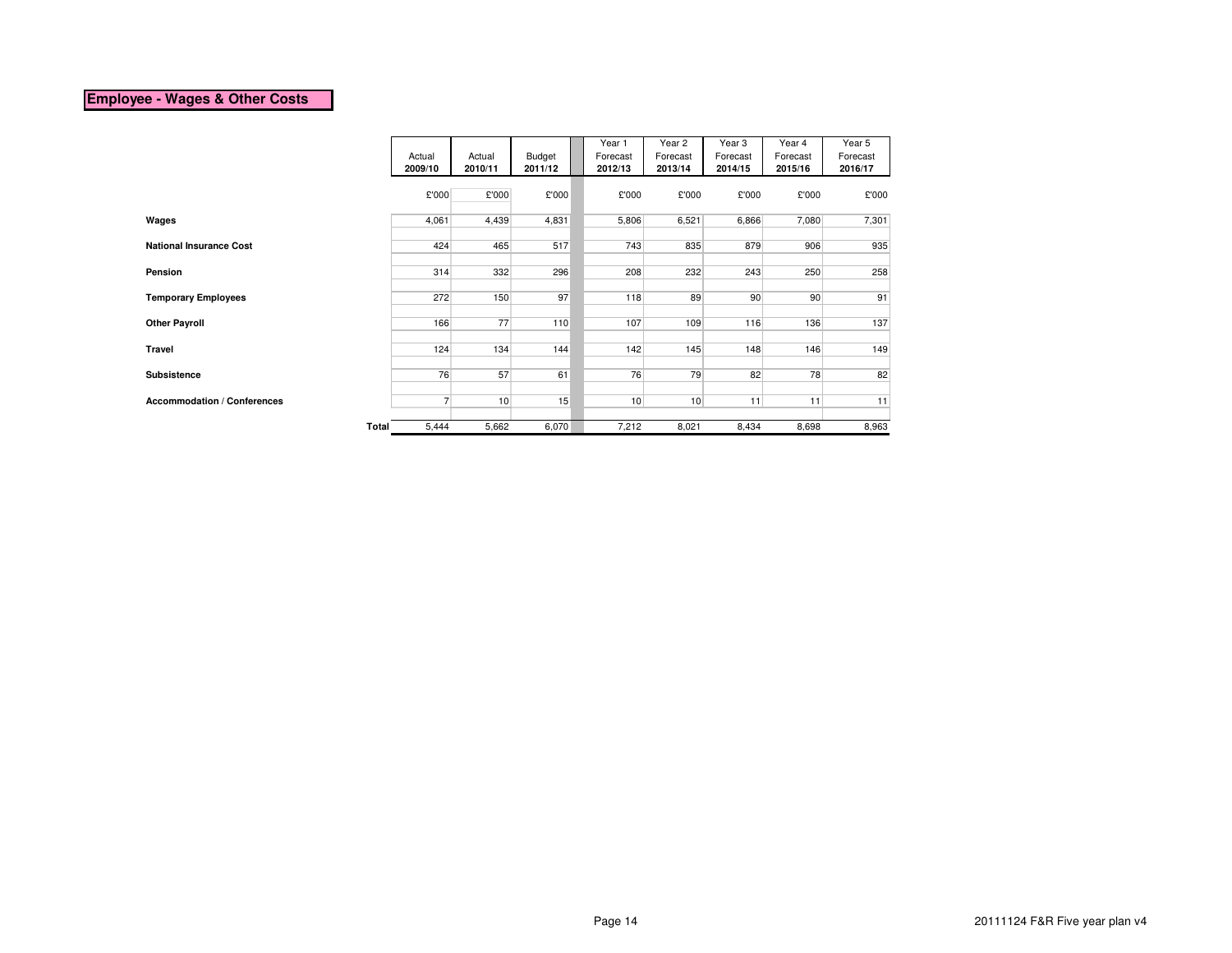# **Partners - Costs**

|                           |                                  |                |                |               | Year 1         | Year 2         | Year <sub>3</sub> | Year 4          | Year 5       |
|---------------------------|----------------------------------|----------------|----------------|---------------|----------------|----------------|-------------------|-----------------|--------------|
|                           |                                  | Actual         | Actual         | <b>Budget</b> | Forecast       | Forecast       | Forecast          | Forecast        | Forecast     |
|                           |                                  | 2009/10        | 2010/11        | 2011/12       | 2012/13        | 2013/14        | 2014/15           | 2015/16         | 2016/17      |
|                           |                                  |                |                |               |                |                |                   |                 |              |
|                           |                                  | £'000          | £'000          | £'000         | £'000          | £'000          | £'000             | £'000           | £'000        |
| Recruitment               |                                  | 24             | 33             | 44            | 25             | 33             | 52                | 30 <sup>°</sup> | 33           |
|                           |                                  |                |                |               |                |                |                   |                 |              |
| <b>Training</b>           |                                  | 218            | 175            | 206           | 250            | 350            | 357               | 364             | 371          |
|                           |                                  |                |                |               |                |                |                   |                 |              |
| <b>Assessors</b>          | Registrants - International      | 209            | 302            | 133           | 93             | 63             | 45                | 31              | 22           |
|                           | Registrants - Grandparenting     | 13             | 12             | 49            | 49             | $\overline{0}$ | $\mathbf 0$       | $\mathbf 0$     | 0            |
|                           | CPD                              | 115            | 82             | 167           | 102            | 124            | 192               | 130             | 200          |
|                           |                                  |                |                |               |                |                |                   |                 |              |
| <b>Test of Competence</b> | Intern'l / Grandp'g Applications | 3 <sup>1</sup> | 7 <sup>1</sup> | 13            | $\overline{2}$ | $\vert$ 2      | $\mathbf{2}$      | $\overline{c}$  | $\mathbf{2}$ |
|                           |                                  |                |                |               |                |                |                   |                 |              |
|                           |                                  |                |                |               |                |                |                   |                 |              |
| <b>Panel Members</b>      | Investigating                    | 155            | 172            | 145           | 244            | 286            | 231               | 241             | 244          |
|                           | Interim Orders                   | 117            | 117            | 89            | 203            | 221            | 206               | 185             | 186          |
|                           | <b>Review Hearings</b>           | 120            | 84             | 109           | 167            | 205            | 165               | 138             | 140          |
|                           | <b>Full Hearing</b>              | 1,081          | 1,202          | 1,354         | 1,664          | 1,843          | 1,487             | 1,537           | 1,555        |
|                           | <b>Registration Appeals</b>      | 8              | 11             | 29            | 32             | 46             | 47                | 49              | 49           |
|                           |                                  | 1,482          | 1,585          | 1,726         | 2,311          | 2,602          | 2,136             | 2,150           | 2,175        |
|                           |                                  |                |                |               |                |                |                   |                 |              |
| <b>Education</b>          | Allowances                       | 81             | 95             | 137           | 163            | 173            | 181               | 158             | 168          |
|                           | <b>Annual Monitoring</b>         | 16             | 25             | 19            | 14             | 17             | 21                | 26              | 28           |
|                           | Major / Minor Change             | $\overline{7}$ | 11             | 10            | 9              | 10             | 11                | 16              | 17           |
|                           |                                  |                |                |               |                |                |                   |                 |              |
|                           |                                  | 1,087          | 1,125          | 1,149         | 1,354          | 1,532          | 1,510             | 1,370           | 1,461        |
|                           |                                  |                |                |               |                |                |                   |                 |              |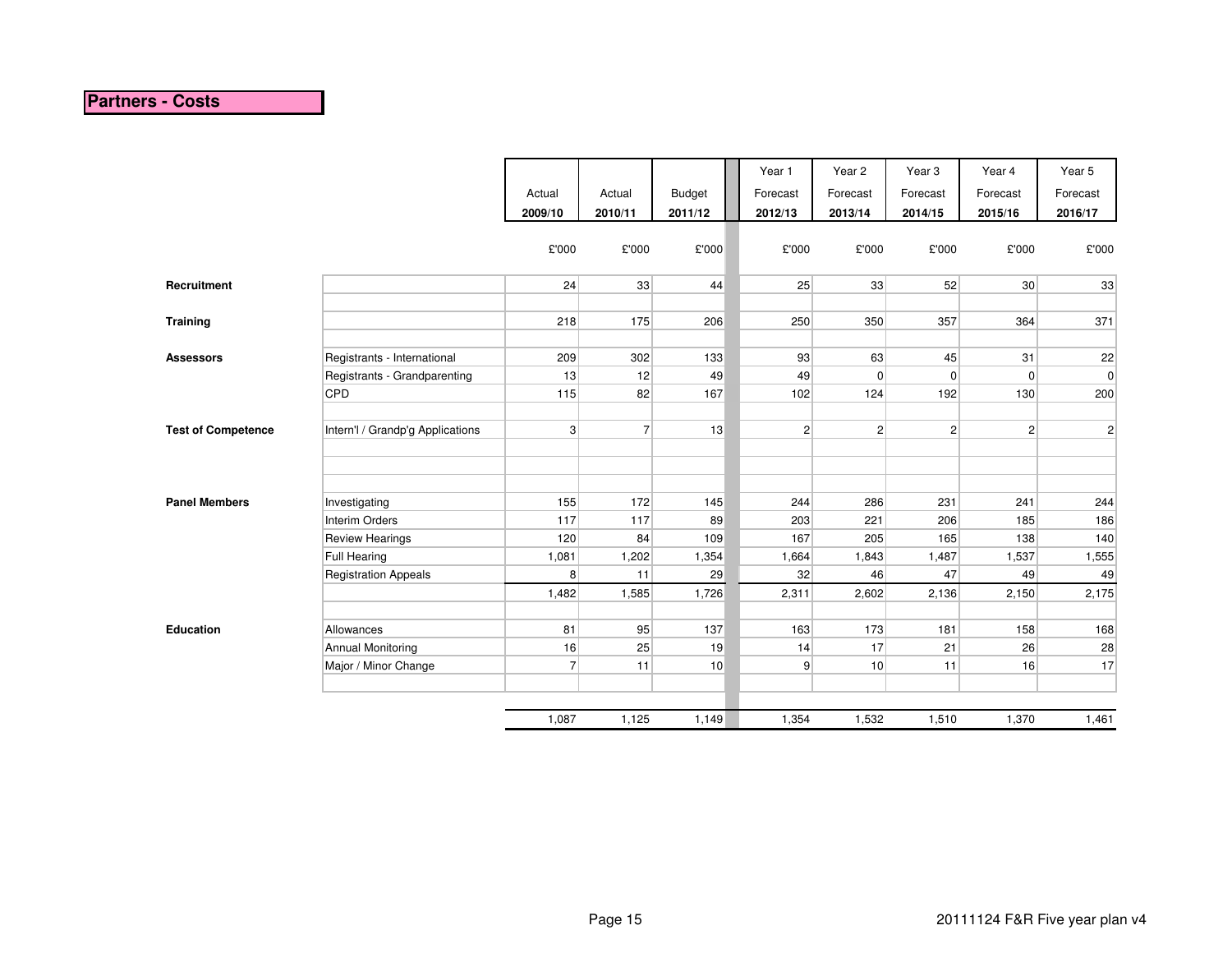# **Council & Professional Liaison Groups**

|                        |                             |                         | Actual<br>2009/10 | Actual<br>2010/11 | <b>Budget</b><br>2011/12 | Year 1<br>Forecast<br>2012/13 | Year 2<br>Forecast<br>2013/14 | Year <sub>3</sub><br>Forecast<br>2014/15 | Year 4<br>Forecast<br>2015/16 | Year 5<br>Forecast<br>2016/17 |
|------------------------|-----------------------------|-------------------------|-------------------|-------------------|--------------------------|-------------------------------|-------------------------------|------------------------------------------|-------------------------------|-------------------------------|
|                        |                             |                         | £'000             | £'000             | £'000                    | $\pounds 000$                 | £'000                         | £'000                                    | £'000                         | £'000                         |
| Chair                  | Fees & Allowances           |                         | 50                | 47                | 47                       | 50                            | 51                            | 51                                       | 54                            | 54                            |
|                        | Expenses                    | Travel & Subsistence    | 7                 | 11                | 17                       | $\vert$                       | $\overline{4}$                | $\overline{4}$                           | $\vert 4 \vert$               | $\overline{\mathbf{4}}$       |
|                        |                             | Conferences             | $\mathbf{1}$      | 1                 | 3                        | $\overline{0}$                | $\overline{0}$                | 0                                        | $\overline{0}$                | $\overline{0}$                |
| <b>Office Services</b> |                             | Mobile Telephone        | $\mathbf{1}$      | 1                 | $\overline{c}$           | 2 <sup>2</sup>                | $\overline{2}$                | $\overline{2}$                           | $\mathbf{2}$                  | $\vert$ 2                     |
|                        |                             | Other Professional Fees | $\mathbf{1}$      | 2 <sup>2</sup>    | 3                        | 3 <sup>1</sup>                | $\mathbf{3}$                  | $\mathbf{3}$                             | $\lvert 3 \rvert$             | 3                             |
| Council                | Fees                        |                         | 58                | 56                | 67                       | 56                            | 58                            | 58                                       | 61                            | 61                            |
|                        | Expenses                    | Travel & Subsistence    | 49                | 33                | 39                       | 54                            | 54                            | 58                                       | 58                            | 58                            |
|                        | Conferences                 |                         | 5 <sup>2</sup>    | 1                 | 6                        | 5 <sup>1</sup>                | 5 <sup>5</sup>                | 5 <sup>5</sup>                           | 5 <sup>2</sup>                | 5 <sup>2</sup>                |
|                        | Catering                    |                         | 6 <sup>1</sup>    | 0                 | 11                       | 11                            | 11                            | 11                                       | 12                            | 12                            |
|                        | Training                    |                         | 2                 | 0                 | 20                       | 10 <sup>1</sup>               | 10                            | 10                                       | 10                            | 10                            |
|                        | Appointments                |                         | 77                | 12                | 25                       | 20                            | 20                            | 20                                       | 20                            | 20                            |
|                        | Annual General Meeting      |                         | $\overline{1}$    | 3 <sup>1</sup>    | $\overline{4}$           | 0                             | $\mathbf 0$                   | $\overline{0}$                           | $\overline{0}$                | 0                             |
|                        | NI/PAYE                     |                         | (213)             | 23                | 36                       | 20                            | 20                            | 20                                       | 20                            | 20                            |
|                        | Legal Advice                |                         | $\overline{0}$    |                   | $\mathbf 0$              | 0                             | $\mathbf 0$                   | 0                                        | $\overline{0}$                | 0                             |
|                        | Professional Liaison Groups |                         | 25                | 23                | 25                       | 9 <sup>1</sup>                | 10                            | 10                                       | 10                            | 10                            |
|                        | Other                       |                         | 0                 | 0                 | 1                        | 1                             | $\mathbf{1}$                  | 1                                        | 1                             | 1                             |
|                        |                             | Total                   | 70                | 215               | 305                      | 244                           | 248                           | 252                                      | 260                           | 260                           |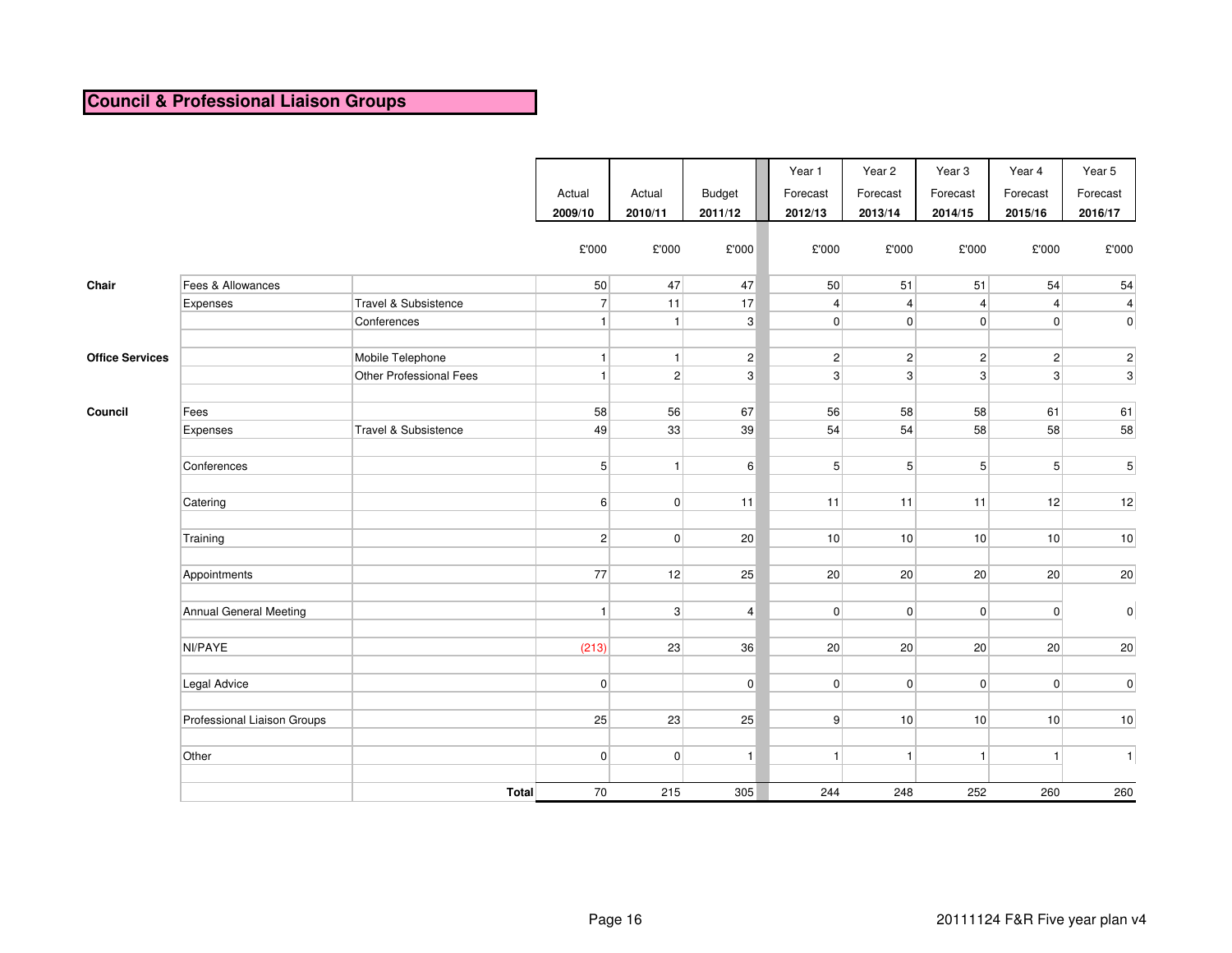#### **Committees**

|                      |                         |                      |              |                 |                |                         | Year 1         | Year 2         | Year <sub>3</sub> | Year 4         | Year 5                  |
|----------------------|-------------------------|----------------------|--------------|-----------------|----------------|-------------------------|----------------|----------------|-------------------|----------------|-------------------------|
|                      |                         |                      |              | Actual          | Actual         | Budget                  | Forecast       | Forecast       | Forecast          | Forecast       | Forecast                |
|                      |                         |                      |              | 2009/10         | 2010/11        | 2011/12                 | 2012/13        | 2013/14        | 2014/15           | 2015/16        | 2016/17                 |
|                      |                         |                      |              | £'000           | £'000          | £'000                   | £'000          | £'000          | £'000             | £'000          | £'000                   |
| <b>Statutory</b>     | FTP                     | Fees & Allowances    |              | $5\overline{)}$ | 9              | 8                       | 8              | 9              | 9 <sup>°</sup>    | $\overline{9}$ | 9                       |
|                      |                         | Travel & Subsistence |              | $\overline{7}$  | 6              | 8                       | $\overline{7}$ | $\overline{7}$ | $\overline{7}$    | $\overline{7}$ | $\overline{7}$          |
|                      | Total                   |                      |              | 12              | 15             | 16                      | 15             | 15             | 15                | 16             | 16                      |
|                      | Education & Training    | Fees & Allowances    |              | 21              | 22             | 22                      | 21             | 22             | 22                | 23             | 23                      |
|                      |                         | Travel & Subsistence |              | 18              | 12             | 13                      | 17             | 17             | 17                | 17             | 17                      |
|                      | Total                   |                      |              | 40              | 34             | 35                      | 38             | 39             | 39                | 40             | 40                      |
| <b>Non-Statutory</b> | <b>Education Panels</b> | Fees & Allowances    |              | $\overline{0}$  | $\mathbf{1}$   | $\overline{c}$          | 3              | 3              | 3                 | 3              | 3                       |
|                      |                         | Travel & Subsistence |              |                 | $\mathbf 0$    | $\overline{0}$          | $\mathbf{2}$   | $\overline{2}$ | $\overline{2}$    | $\overline{2}$ | $\overline{\mathbf{c}}$ |
|                      | Total                   |                      |              | $\mathbf{1}$    | $\mathbf{1}$   | $\overline{2}$          | 5 <sup>1</sup> | 5              | 5                 |                | 5                       |
|                      | Finance & Resources     | Fees & Allowances    |              | 17              | 22             | 20                      | 22             | 23             | 23                | 24             | 24                      |
|                      |                         | Travel & Subsistence |              | 17              | 18             | 18                      | 18             | 18             | 18                | 18             | 18                      |
|                      | Total                   |                      |              | 35              | 39             | 38                      | 40             | 41             | 41                | 42             | 42                      |
|                      | Communications          | Fees & Allowances    |              | 6               | 3              | 5 <sup>5</sup>          | 5 <sub>1</sub> | 5              | 5                 | 6              | 6                       |
|                      |                         | Travel & Subsistence |              | $\overline{4}$  | $\overline{c}$ | 3                       | 4              | $\overline{4}$ | 4                 |                | 4                       |
|                      | <b>Total</b>            |                      |              | 10              | 5              | 8                       | $\mathbf{9}$   | $\overline{9}$ | $\mathbf{9}$      | 10             | 10                      |
|                      | Audit                   | Fees & Allowances    |              | $5\overline{)}$ | 4              | 5                       | 4              | 4              |                   |                | 4                       |
|                      |                         | Travel & Subsistence |              | $\mathbf{3}$    | $\sqrt{2}$     | $\overline{\mathbf{c}}$ | $\mathbf{2}$   | $\mathbf{2}$   | $\overline{2}$    | $\overline{2}$ | $\mathbf 2$             |
|                      | Total                   |                      |              | 8               | 6              | $\overline{7}$          | 6              | 6              | 6                 | 6              | 6                       |
|                      |                         |                      |              |                 |                |                         |                |                |                   |                |                         |
|                      |                         |                      | <b>Total</b> | 106             | 101            | 106                     | 114            | 116            | 116               | 120            | 120                     |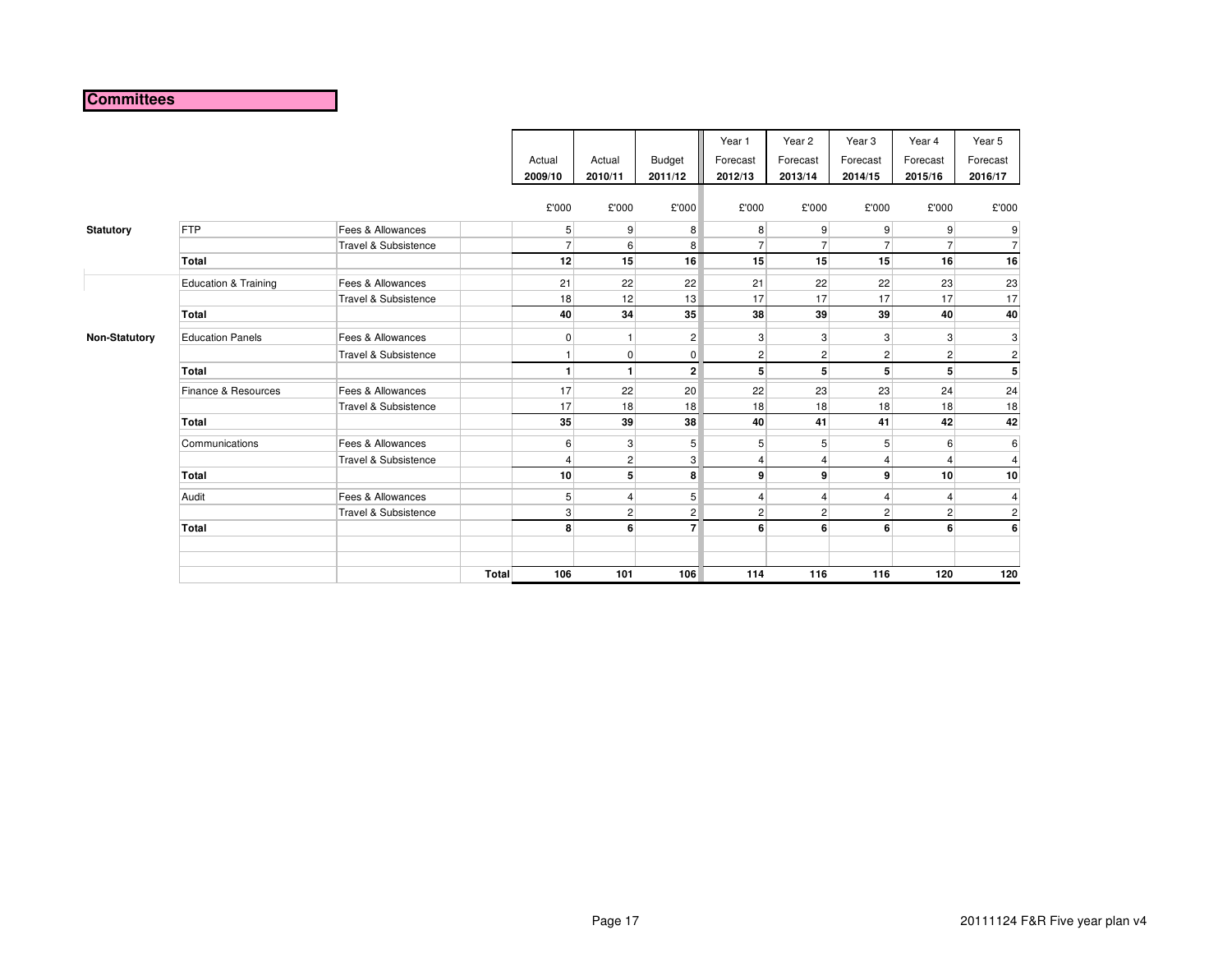# **Chief Executive**

|                                    |                                      | Actual<br>2009/10 | Actual<br>2010/11 | Budget<br>2011/12 | Year 1<br>Forecast<br>2012/13 | Year 2<br>Forecast<br>2013/14 | Year <sub>3</sub><br>Forecast<br>2014/15 | Year 4<br>Forecast<br>2015/16 | Year 5<br>Forecast<br>2016/17 |
|------------------------------------|--------------------------------------|-------------------|-------------------|-------------------|-------------------------------|-------------------------------|------------------------------------------|-------------------------------|-------------------------------|
|                                    |                                      | £'000             | £'000             | £'000             | £'000                         | £'000                         | £'000                                    | £'000                         | £'000                         |
| Payroll                            | <b>Basic Pay</b>                     | 178               | 187               | 187               | 191                           | 195                           | 198                                      | 202                           | 206                           |
|                                    | National Insurance                   | 22                | 32                | 23                | 24                            | 25                            | 25                                       | 26                            | 27                            |
|                                    | Pension cost                         | 31                | $\overline{c}$    | 31                | 31                            | 32                            | 33                                       | 33                            | 34                            |
|                                    | Medical Insurance                    | $\overline{c}$    | 22                | $\mathbf{1}$      |                               | $\mathbf{1}$                  |                                          | $\mathbf{1}$                  | $\mathbf{2}$                  |
|                                    | <b>Temporary Staff</b>               | $\overline{0}$    | $\overline{0}$    | 0                 | $\overline{0}$                | $\overline{0}$                | $\overline{0}$                           | 0                             | $\overline{0}$                |
|                                    |                                      |                   |                   |                   |                               |                               |                                          |                               |                               |
| <b>Travel &amp; Subsistence</b>    | Travel                               | 13                | 14                | 15                | 15                            | 16                            | 16                                       | 16                            | 17                            |
|                                    | Subsistence                          | $6 \mid$          | 8                 | 6                 | $6 \mid$                      | $6 \mid$                      | 6                                        | 6                             | $\overline{7}$                |
|                                    | Entertaining                         | $\overline{0}$    | 1                 | $\mathbf{1}$      |                               | $\mathbf{1}$                  | 1                                        | 1                             | 1                             |
|                                    | Conferences                          | $\mathbf{1}$      | $\mathbf{1}$      | $\overline{c}$    | $\overline{2}$                | $\mathbf{2}$                  | $\overline{2}$                           | $\overline{c}$                | $\mathbf{2}$                  |
| <b>Office Services</b>             | <b>Printing &amp; Stationery</b>     | 0                 | 1                 | 0                 | $\overline{0}$                | $\overline{0}$                | $\overline{0}$                           | 0                             | 0                             |
|                                    | Room Hire                            | $\mathbf{1}$      | $\pmb{0}$         | 0                 | $\overline{0}$                | $\overline{0}$                | $\overline{0}$                           | $\mathbf 0$                   | $\overline{0}$                |
|                                    |                                      |                   |                   |                   |                               |                               |                                          |                               |                               |
| <b>Specific Departmental costs</b> | Mobile Telephone                     | $\mathbf{1}$      | $\mathbf 2$       | $\mathbf{1}$      | 1                             | $\mathbf{1}$                  | $\mathbf{1}$                             | $\mathbf{1}$                  | $\mathbf{1}$                  |
|                                    | Other Professional fees              | $\mathbf{3}$      | $\overline{0}$    | $\overline{c}$    | $\overline{2}$                | $\overline{2}$                | $\overline{2}$                           | $\overline{c}$                | $\mathbf{2}$                  |
|                                    | Subscriptions to professional bodies | $\mathbf{1}$      | 3                 | $\overline{c}$    | $\overline{2}$                | $\mathbf{2}$                  | $\overline{2}$                           | $\overline{c}$                | $\mathbf{2}$                  |
|                                    | Training                             | 0                 | $\mathbf{1}$      | 5                 | 5 <sup>1</sup>                | 5 <sup>5</sup>                | 5                                        | 5                             | $\,6$                         |
|                                    | Legal Advice                         | 80                | 180               | 30                | 31                            | 31                            | 32                                       | 32                            | 33                            |
|                                    | <b>EMT Training</b>                  | 14                | 8                 | 8                 | 8                             | 8                             | 8                                        | 8                             | 8 <sup>1</sup>                |
|                                    |                                      |                   |                   |                   |                               |                               |                                          |                               |                               |
|                                    |                                      | 353               | 462               | 313               | 320                           | 326                           | 333                                      | 340                           | 346                           |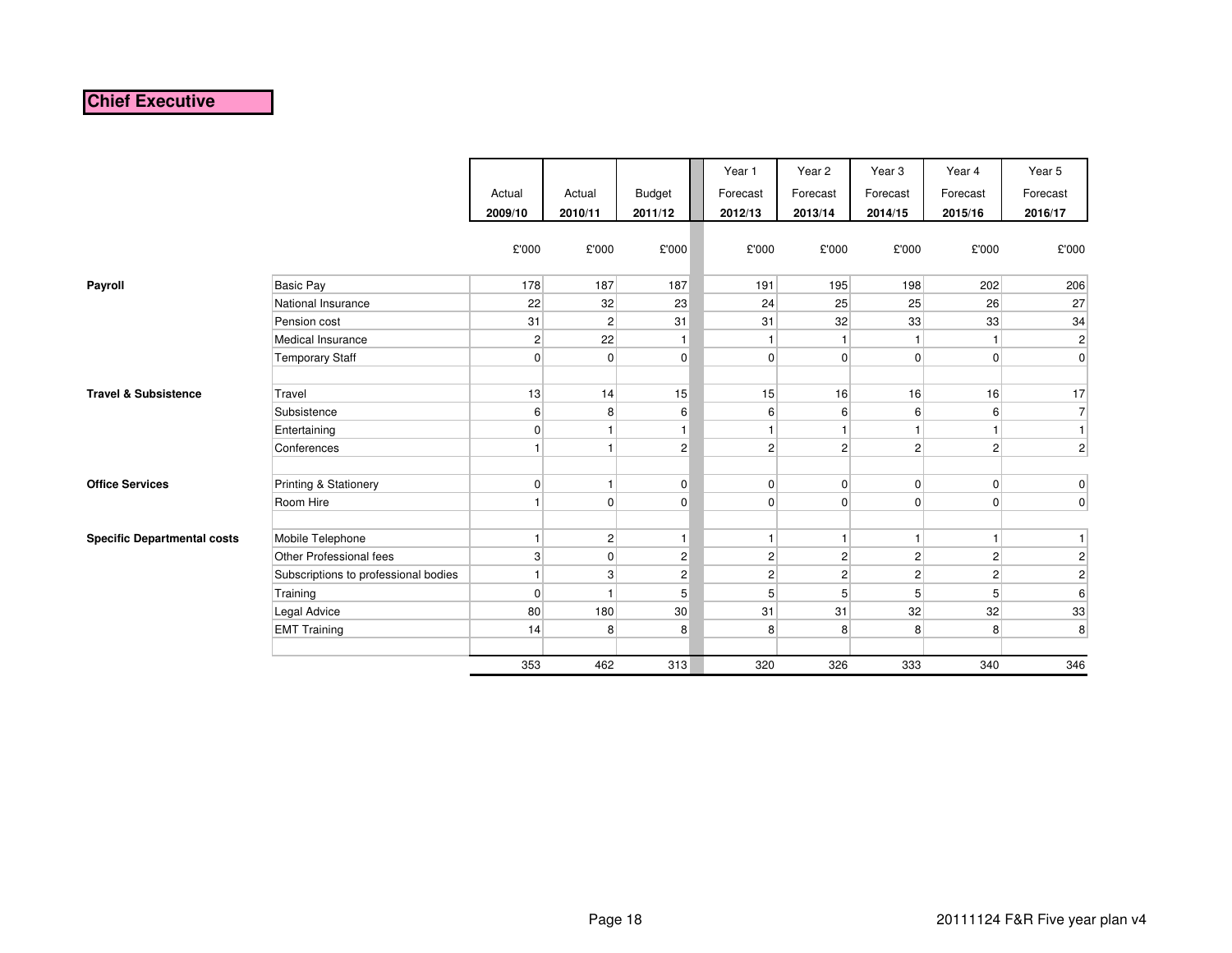## **Secretariat**

|                                    |                                      |                |                |               | Year 1         | Year <sub>2</sub> | Year <sub>3</sub> | Year 4          | Year 5          |
|------------------------------------|--------------------------------------|----------------|----------------|---------------|----------------|-------------------|-------------------|-----------------|-----------------|
|                                    |                                      | Actual         | Actual         | <b>Budget</b> | Forecast       | Forecast          | Forecast          | Forecast        | Forecast        |
|                                    |                                      | 2009/10        | 2010/11        | 2011/12       | 2012/13        | 2013/14           | 2014/15           | 2015/16         | 2016/17         |
|                                    |                                      | £'000          | £'000          | £'000         | £'000          | £'000             | £'000             | £'000           | £'000           |
| Payroll                            | Basic Pay                            | 144            | 125            | 127           | 129            | 132               | 135               | 137             | 140             |
|                                    | National Insurance                   | 16             | 14             | 15            | 15             | 15                | 15                | 15              | 15              |
|                                    | Pension cost                         | 11             | 13             | 12            | 4              |                   | 4                 | 4               | $\vert 4 \vert$ |
|                                    | <b>Temporary Staff</b>               | $\overline{0}$ | $\mathbf 0$    | $\pmb{0}$     | $\overline{0}$ | $\Omega$          | $\overline{0}$    | $\overline{0}$  | $\overline{0}$  |
|                                    |                                      |                |                |               |                |                   |                   |                 |                 |
| <b>Travel &amp; Subsistence</b>    | Fares                                | $\overline{2}$ |                | $\mathbf{1}$  |                |                   | $\mathbf{1}$      | 1               |                 |
|                                    | Subsistence                          | 1 <sup>1</sup> | 1              | $\mathbf{1}$  |                |                   | $\mathbf{1}$      |                 |                 |
|                                    | Conferences                          |                |                | $\mathbf{1}$  |                |                   | $\overline{1}$    | 1               | 1               |
| <b>Office Services</b>             | Printing & Stationery                | 47             | 39             | 28            | 29             | 29                | 30 <sup>°</sup>   | 30 <sup>°</sup> | 31              |
|                                    | Room Hire                            | $\overline{0}$ | $\overline{4}$ | 4             | 4              |                   | 4                 | 4               | $\vert$         |
| <b>Project Costs</b>               | Small Project costs                  | $\overline{0}$ | $\mathbf 0$    | $\pmb{0}$     | $\overline{0}$ | $\Omega$          | $\overline{0}$    | $\overline{0}$  | 0               |
| <b>Specific Departmental costs</b> | Mobile Telephone                     | 0              | $\mathbf 0$    | $\pmb{0}$     | $\overline{0}$ | $\Omega$          | $\overline{0}$    | $\overline{0}$  | 0               |
|                                    | Subscriptions to professional bodies | $\overline{0}$ | $\mathbf 0$    | $\pmb{0}$     | $\overline{0}$ | $\Omega$          | $\overline{0}$    | $\overline{0}$  | $\mathbf 0$     |
|                                    | Legal Advice                         | 35             | 43             | 48            | 49             | 50                | 51                | 52              | 53              |
|                                    | Training                             | 8              | 9              | 8             | 8              | 8                 | 8                 | 9 <sup>1</sup>  | 9               |
|                                    |                                      |                |                |               |                |                   |                   |                 |                 |
|                                    |                                      | 264            | 249            | 245           | 241            | 246               | 250               | 255             | 261             |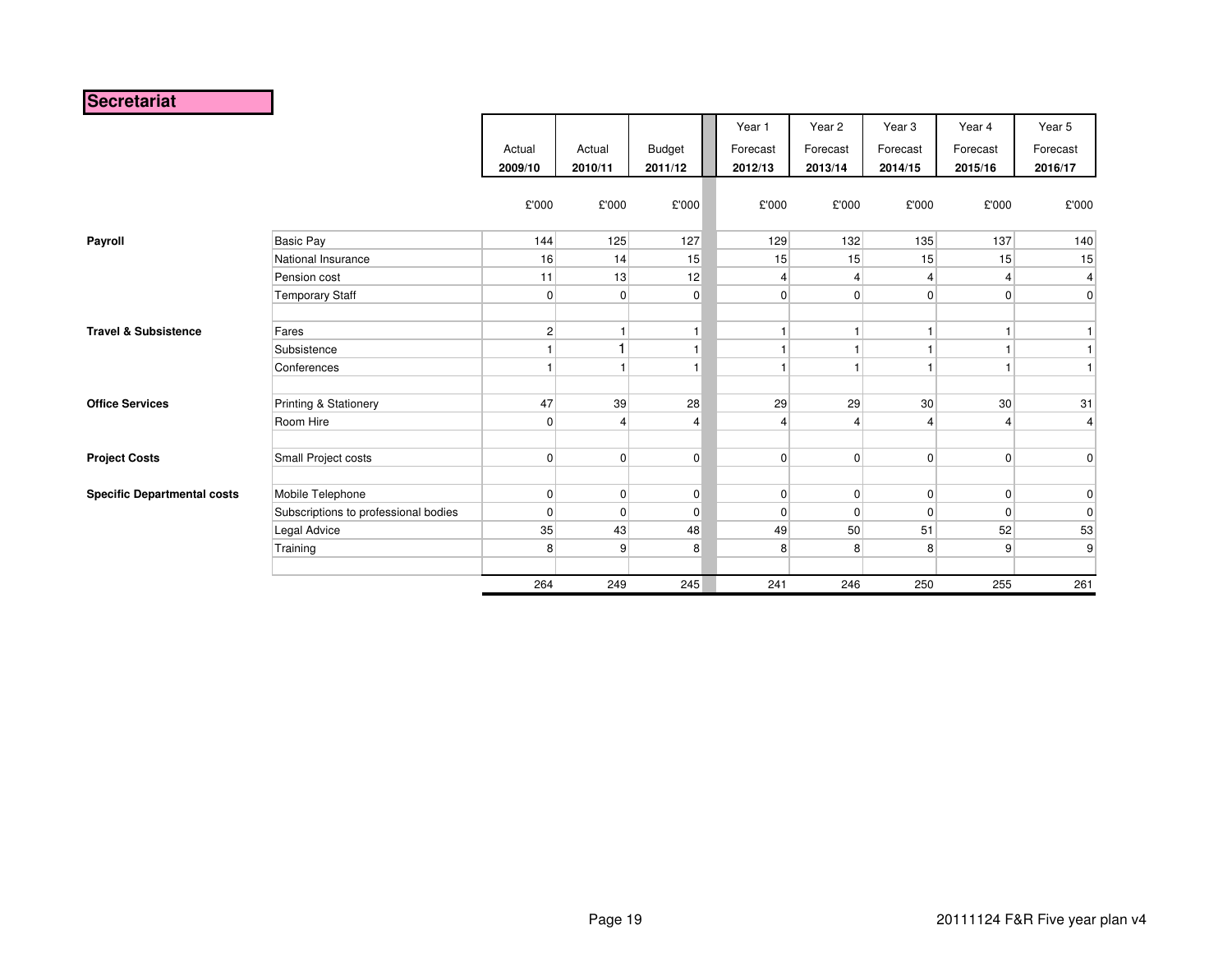# **Education**

|                                    |                                      | Actual<br>2009/10 | Actual<br>2010/11       | <b>Budget</b><br>2011/12  | Year 1<br>Forecast<br>2012/13 | Year 2<br>Forecast<br>2013/14 | Year <sub>3</sub><br>Forecast<br>2014/15 | Year 4<br>Forecast<br>2015/16 | Year 5<br>Forecast<br>2016/17 |
|------------------------------------|--------------------------------------|-------------------|-------------------------|---------------------------|-------------------------------|-------------------------------|------------------------------------------|-------------------------------|-------------------------------|
|                                    |                                      | £'000             | £'000                   | £'000                     | £'000                         | £'000                         | £'000                                    | £'000                         | £'000                         |
| Payroll                            | <b>Basic Pay</b>                     | 378               | 408                     | 428                       | 665                           | 740                           | 804                                      | 897                           | 915                           |
|                                    | National Insurance                   | 39                | 43                      | 46                        | 72                            | 80                            | 88                                       | 99                            | 101                           |
|                                    | Pension cost                         | 35                | 37                      | 37                        | 19                            | 21                            | 23                                       | 25                            | 26                            |
|                                    | <b>Temporary Staff</b>               | 17                | 18                      | 11                        | 16                            | 16                            | 16                                       | 16                            | 16                            |
| <b>Travel &amp; Subsistence</b>    | Fares                                | 17                | 14                      | 18                        | 21                            | 22                            | 23                                       | 20                            | 22                            |
|                                    | Subsistence                          | 15                | 19                      | 21                        | 34                            | 36                            | 38                                       | 33                            | 36                            |
|                                    | Conferences                          | $\vert$           | $\overline{c}$          | $\mathbf{1}$              | $\overline{0}$                | $\overline{0}$                | $\overline{0}$                           | $\overline{0}$                | $\overline{0}$                |
| <b>Council &amp; Committee</b>     | Profession Specific Training         | 0                 | $\mathbf 0$             | $\vert$ 2                 | $\overline{0}$                | $\overline{0}$                | $\overline{0}$                           | $\overline{0}$                | $\overline{0}$                |
| <b>Office Services</b>             | <b>Printing and Stationery</b>       | 17                | 22                      | 14                        | 14                            | 14                            | 14                                       | 14                            | 14                            |
|                                    | Postage                              | 0                 | $\mathbf 0$             | $\ensuremath{\mathsf{3}}$ | 3                             | $\mathbf{3}$                  | 3                                        | 3                             | $\ensuremath{\mathsf{3}}$     |
|                                    | Room Hire                            | 3 <sup>1</sup>    | $\overline{c}$          | $\sqrt{5}$                | 5 <sup>5</sup>                | 5 <sup>1</sup>                | 5 <sup>5</sup>                           | 5 <sup>5</sup>                | $5\overline{)}$               |
|                                    | Catering                             | $\vert$           | $\mathbf{1}$            | $\overline{c}$            | $\overline{2}$                | $\mathbf{2}$                  | $\overline{2}$                           | $\mathbf{2}$                  | $\mathbf{2}$                  |
| <b>Project Costs</b>               | Small Project costs                  | 18                | $\mathbf 0$             | $\mathbf 0$               | $\overline{0}$                | $\overline{0}$                | $\overline{0}$                           | $\overline{0}$                | 0                             |
| <b>Partners</b>                    | Approvals                            | 81                | 95                      | 137                       | 163                           | 173                           | 181                                      | 158                           | 168                           |
|                                    | Annual Monitoring                    | 16                | 25                      | 19                        | 14                            | 17                            | 21                                       | 26                            | 28                            |
|                                    | Major Change Assessments             | 7 <sup>1</sup>    | 11                      | 10                        | 9                             | 10                            | 11                                       | 16                            | 17                            |
| <b>Specific Departmental costs</b> | Mobile Telephone                     | 2 <sup>2</sup>    | $\overline{\mathbf{c}}$ | $\overline{4}$            | $\mathbf{3}$                  | 3 <sup>1</sup>                | $\mathbf{3}$                             | $\mathbf{3}$                  | $\mathbf{3}$                  |
|                                    | Subscriptions to professional bodies | $\overline{0}$    | $\mathbf 0$             | $\mathbf 0$               | $\overline{0}$                | $\overline{0}$                | $\overline{0}$                           | $\mathbf 0$                   | $\overline{0}$                |
|                                    | Legal Advice                         | 10                | 11                      | 10                        | 10                            | 10 <sup>1</sup>               | 11                                       | 11                            | 11                            |
|                                    | Training                             | 16                | 11                      | 19                        | 19                            | 20                            | 20                                       | 21                            | 21                            |
|                                    |                                      | 674               | 721                     | 784                       | 1,070                         | 1,173                         | 1,263                                    | 1,349                         | 1,388                         |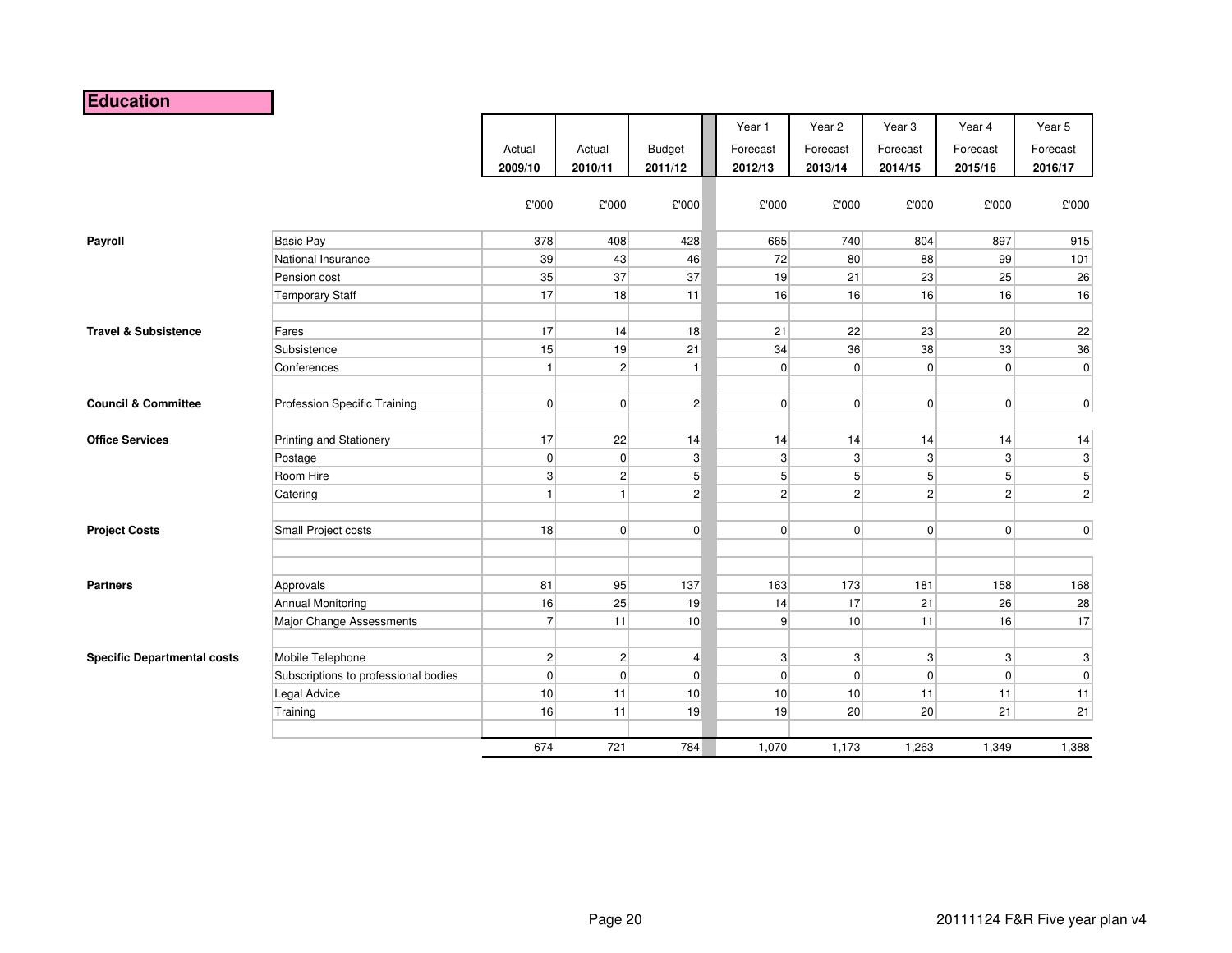# **Registration**

|                                    |                                      |                |                |                | Year 1         | Year 2         | Year <sub>3</sub> | Year 4         | Year 5         |
|------------------------------------|--------------------------------------|----------------|----------------|----------------|----------------|----------------|-------------------|----------------|----------------|
|                                    |                                      | Actual         | Actual         | <b>Budget</b>  | Forecast       | Forecast       | Forecast          | Forecast       | Forecast       |
|                                    |                                      | 2009/10        | 2010/11        | 2011/12        | 2012/13        | 2013/14        | 2014/15           | 2015/16        | 2016/17        |
|                                    |                                      |                |                |                |                |                |                   |                |                |
|                                    |                                      | £'000          | £'000          | £'000          | £'000          | £'000          | £'000             | £'000          | £'000          |
|                                    |                                      |                |                |                |                |                |                   |                |                |
| Payroll                            | <b>Basic Pay</b>                     | 831            | 863            | 924            | 943            | 961            | 981               | 1,000          | 1,020          |
|                                    | Overtime                             | 37             | 19             | 24             | 24             | 25             | 25                | 26             | 26             |
|                                    | National Insurance                   | 84             | 86             | 91             | 94             | 97             | 100               | 102            | 105            |
|                                    | Pension cost                         | 50             | 51             | 45             | 26             | 27             | 27                | 28             | 29             |
|                                    | <b>Temporary Staff</b>               | 66             | 12             | 15             | 15             | 16             | 16                | 16             | 17             |
|                                    |                                      |                |                |                |                |                |                   |                |                |
| <b>Travel &amp; Subsistence</b>    | Fares                                | $\vert$ 2      | $\overline{4}$ | $\mathbf{3}$   | $\mathbf{3}$   | $\mathbf{3}$   | 3 <sup>1</sup>    | $\mathbf{3}$   | $\mathbf{3}$   |
|                                    | Subsistence                          | 5 <sup>1</sup> | 3              | 3              | 3              | $\overline{3}$ | 3 <sup>1</sup>    | $\mathbf{3}$   | 3              |
|                                    | Conferences                          | $\overline{0}$ | $\overline{c}$ | 4              | $\overline{4}$ | $\overline{4}$ | 4                 | $\overline{4}$ | $\overline{4}$ |
|                                    |                                      |                |                |                |                |                |                   |                |                |
| <b>Office Services</b>             | Printing & Stationery                | 384            | 235            | 382            | 255            | 395            | 375               | 403            | 383            |
|                                    |                                      |                |                |                |                |                |                   |                |                |
| <b>Partners</b>                    | <b>International Assessors Fees</b>  | 209            | 302            | 133            | 93             | 63             | 45                | 31             | 22             |
|                                    | <b>Grandparenting Assessors Fees</b> | 13             | 12             | 49             | 49             | $\overline{0}$ | 0                 | $\overline{0}$ | $\overline{0}$ |
|                                    | <b>Aptitude Tests</b>                | 0              | $\overline{0}$ | $\mathbf{1}$   | $\mathbf{1}$   | $\mathbf{1}$   | $\mathbf{1}$      | $\mathbf{1}$   | $\mathbf{1}$   |
|                                    | <b>Test of Competence</b>            | 3 <sup>1</sup> |                | 13             | $\overline{2}$ | $\overline{2}$ | $\mathbf{2}$      | $\mathbf{2}$   | $\overline{2}$ |
|                                    | <b>CPD Assessors</b>                 | 115            | 82             | 167            | 102            | 124            | 192               | 130            | 200            |
|                                    |                                      |                |                |                |                |                |                   |                |                |
|                                    | Small Project costs                  | 32             | 8              | $\vert$        | $\overline{0}$ | $\overline{0}$ | 0                 | $\overline{0}$ | $\overline{0}$ |
|                                    |                                      |                |                |                |                |                |                   |                |                |
| <b>Specific Departmental costs</b> | Mobile Telephone                     | $\mathbf{1}$   |                | $\mathbf{1}$   | $\mathbf{1}$   | $\mathbf{1}$   | $\mathbf{1}$      | $\mathbf{1}$   | 1              |
|                                    | <b>Other Professional Fees</b>       | 0              | $\mathbf 0$    | $\mathbf 0$    | $\overline{0}$ | $\overline{0}$ | $\overline{0}$    | $\overline{0}$ | $\overline{0}$ |
|                                    | Subscriptions to Professional Bodies | $\mathbf{1}$   | 5              | $\overline{7}$ | $\overline{7}$ | $\overline{7}$ | $\overline{7}$    | $\overline{7}$ | 8              |
|                                    | Legal Advice                         | $\overline{4}$ | 0              | $\overline{4}$ | $\overline{4}$ | $\overline{4}$ | $\overline{4}$    | $\overline{4}$ | $\overline{4}$ |
|                                    | Training                             | 22             | 24             | 42             | 43             | 44             | 45                | 46             | 47             |
|                                    |                                      |                |                |                |                |                |                   |                |                |
|                                    |                                      | 1,859          | 1,715          | 1,908          | 1,671          | 1,779          | 1,833             | 1,809          | 1,877          |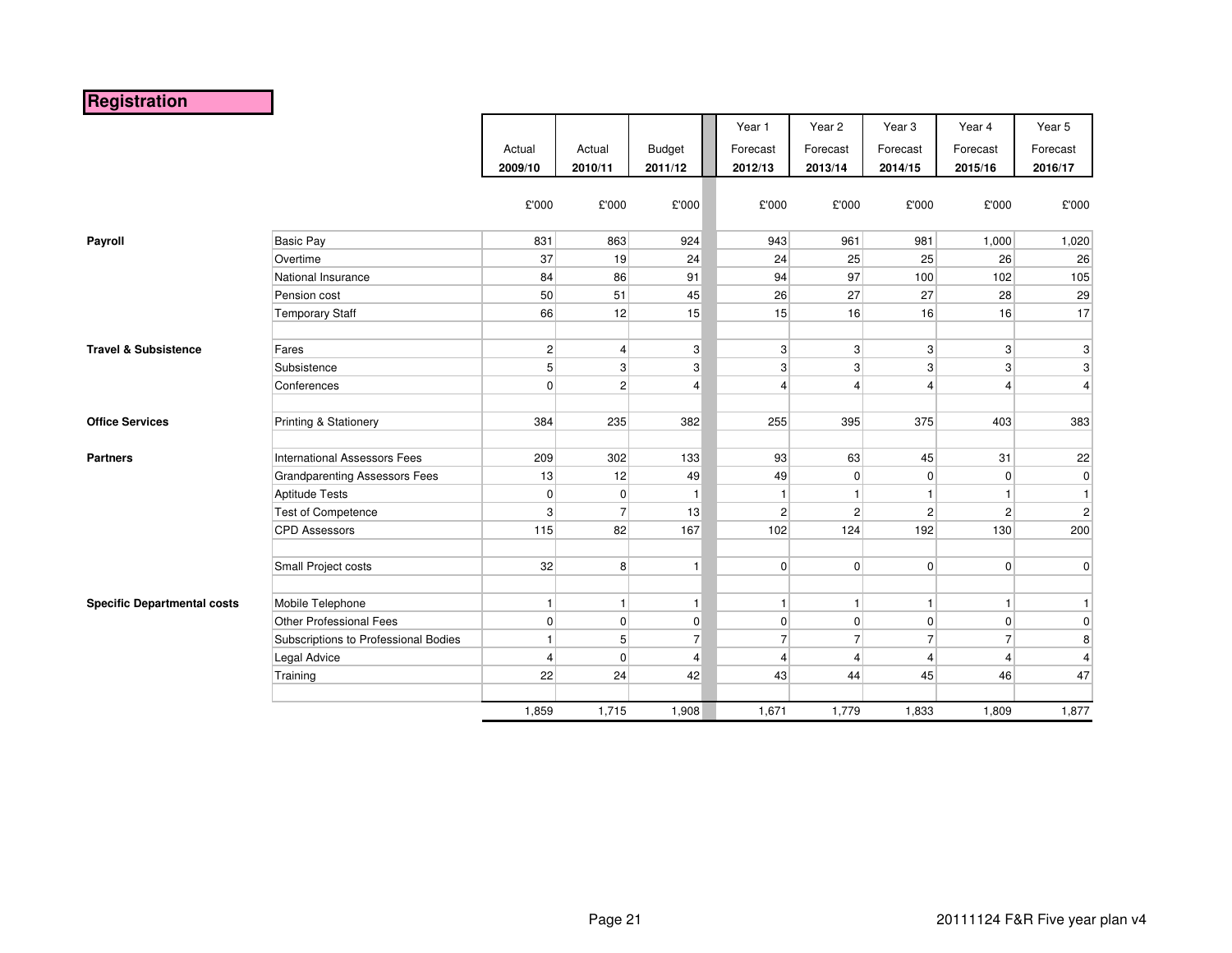# **Operations**

|                                    |                                        |                |                |                | Year 1           | Year <sub>2</sub>       | Year <sub>3</sub> | Year 4         | Year 5          |
|------------------------------------|----------------------------------------|----------------|----------------|----------------|------------------|-------------------------|-------------------|----------------|-----------------|
|                                    |                                        | Actual         | Actual         | <b>Budget</b>  | Forecast         | Forecast                | Forecast          | Forecast       | Forecast        |
|                                    |                                        | 2009/10        | 2010/11        | 2011/12        | 2012/13          | 2013/14                 | 2014/15           | 2015/16        | 2016/17         |
|                                    |                                        |                |                |                |                  |                         |                   |                |                 |
|                                    |                                        | £'000          | £'000          | £'000          | £'000            | £'000                   | £'000             | £'000          |                 |
|                                    |                                        |                |                |                |                  |                         |                   |                |                 |
| Payroll                            | <b>Basic Pay</b>                       | 271            | 283            | 289            | 335              | 341                     | 348               | 355            | 362             |
|                                    | National Insurance                     | 31             | 32             | 34             | 39               | 40                      | 40                | 41             | 42              |
|                                    | Pension cost                           | 31             | $30\,$         | 24             | $\overline{9}$   | 10                      | 10                | 10             | 10              |
|                                    | <b>Temporary Staff</b>                 | 0              | $\mathbf 0$    | $\overline{0}$ | $\overline{0}$   | $\overline{0}$          | $\overline{0}$    | $\overline{0}$ | $\overline{0}$  |
| <b>Travel &amp; Subsistence</b>    | Fares                                  | 8 <sup>1</sup> | 5              | 5              | $6 \overline{6}$ | $6 \mid$                | $6 \mid$          | 6              | 6               |
|                                    |                                        |                |                |                |                  |                         |                   |                |                 |
|                                    | Subsistence                            | 6 <sup>1</sup> | 3              | $\overline{4}$ | $\overline{4}$   | $\overline{\mathbf{4}}$ | $\overline{4}$    | 4              | $\overline{4}$  |
|                                    | Conferences                            | $\mathbf{1}$   | 0              | $\mathbf{1}$   | -1               | $\mathbf{1}$            | $\mathbf{1}$      | $\mathbf{1}$   | $\mathbf{1}$    |
| <b>Office Services</b>             | Printing & Stationery                  | 2 <sup>2</sup> | $\mathbf{1}$   | $\mathbf{1}$   | $\mathbf{1}$     | $\mathbf{1}$            | $\mathbf{1}$      | $\mathbf{1}$   | 1               |
| Project costs                      | Small projects                         | $\vert$        | 5              | 15             | $\overline{0}$   | $\overline{0}$          | $\overline{0}$    | $\overline{0}$ | $\pmb{0}$       |
|                                    |                                        |                |                |                |                  |                         |                   |                |                 |
| <b>Specific Departmental costs</b> | Mobile Telephone                       | 0              | $\overline{c}$ | $\mathbf{1}$   | $\mathbf{1}$     | $\mathbf{1}$            | $\mathbf{1}$      | $\vert$        | $\mathbf{1}$    |
|                                    | Internet/3G                            | $\mathbf{1}$   |                | $\mathbf{1}$   |                  | 1                       | $\mathbf{1}$      | $\mathbf{1}$   | $\mathbf{1}$    |
|                                    | Subscriptions to professional services | $\overline{0}$ | $\mathbf 0$    | $\mathbf{1}$   | $\overline{1}$   | $\mathbf{1}$            | $\mathbf{1}$      | $\mathbf{1}$   | $\mathbf{1}$    |
|                                    | Other Professional Fees                | 4              | 4              | $\overline{0}$ | $\overline{0}$   | $\overline{0}$          | $\overline{0}$    | $\overline{0}$ | $\pmb{0}$       |
|                                    | Legal Advice                           | 14             | 68             | 15             | 15               | 16                      | 16                | 16             | 17              |
|                                    | ISO 9001 Certification                 | $\vert$        | 3              | 5              | 5 <sup>5</sup>   | 5 <sup>5</sup>          | $6 \mid$          | 6 <sup>1</sup> | $6 \,$          |
| Inflate                            | ISO 27001 Certification                | $\overline{0}$ | $\mathbf 0$    | 10             | 5                | 5                       | 5 <sup>5</sup>    | 5 <sup>1</sup> | $5\overline{)}$ |
|                                    | <b>Disaster Recovery</b>               | 18             | 15             | 17             | 17               | 18                      | 18                | 18             | 19              |
|                                    | Archive Storage                        | 37             | 22             | 14             | 15               | 15                      | 15                | 16             | 16              |
|                                    | Training                               | 20             | 20             | 9              | 9                | 9                       | 9                 | 10             | 10              |
|                                    |                                        |                |                |                |                  |                         |                   |                |                 |
|                                    |                                        |                |                |                |                  |                         |                   |                |                 |
|                                    |                                        | 452            | 494            | 445            | 463              | 472                     | 481               | 491            | 501             |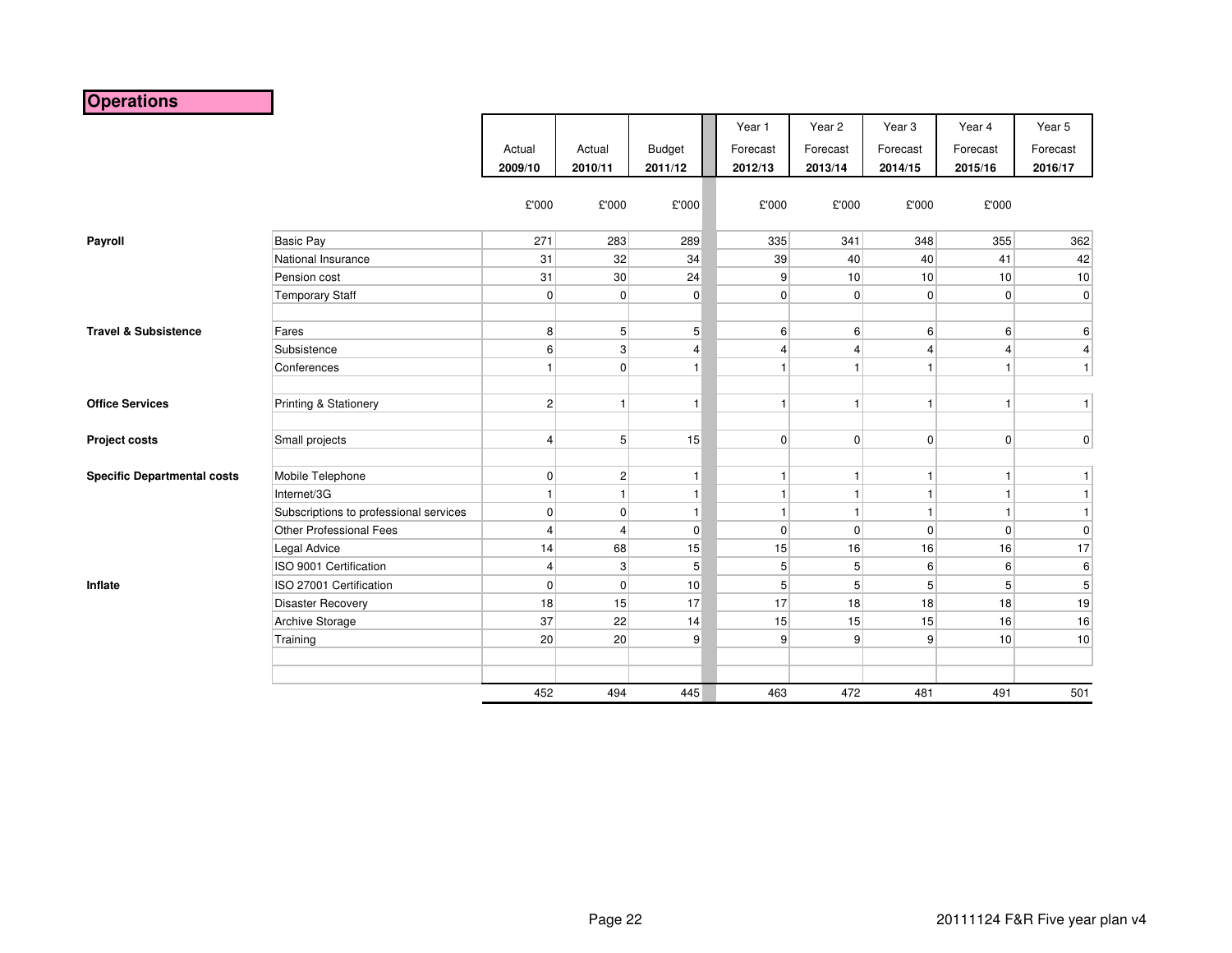# **Information Technology**

|                                    |                                 |                |                |                | Year 1         | Year 2         | Year <sub>3</sub> | Year 4         | Year 5           |
|------------------------------------|---------------------------------|----------------|----------------|----------------|----------------|----------------|-------------------|----------------|------------------|
|                                    |                                 | Actual         | Actual         | Budget         | Forecast       | Forecast       | Forecast          | Forecast       | Forecast         |
|                                    |                                 | 2009/10        | 2010/11        |                |                |                |                   | 2015/16        |                  |
|                                    |                                 |                |                | 2011/12        | 2012/13        | 2013/14        | 2014/15           |                | 2016/17          |
|                                    |                                 | £'000          | £'000          | £'000          | £'000          | £'000          | £'000             | £'000          |                  |
| Payroll                            | <b>Basic Pay</b>                | 219            | 234            | 265            | 305            | 311            | 317               | 323            | 330              |
|                                    | Overtime                        | 9              | 5              | 4              | 3 <sup>1</sup> | $\mathbf{3}$   | 3 <sup>1</sup>    | $\mathbf{3}$   | $\mathbf{3}$     |
|                                    | National Insurance              | 24             | 26             | 31             | 35             | 36             | 37                | 38             | 39               |
|                                    | Pension cost                    | 20             | 22             | 16             | 9              | $\overline{9}$ | $\overline{9}$    | $\overline{9}$ | $9\,$            |
|                                    | Contractor                      | 50             | $\mathbf 0$    | 0              | $\overline{0}$ | $\overline{0}$ | $\overline{0}$    | $\overline{0}$ | $\pmb{0}$        |
|                                    | <b>Temporary Staff</b>          | $\Omega$       | 42             | $\overline{c}$ | $\overline{0}$ | $\Omega$       | $\overline{0}$    | $\overline{0}$ | $\overline{0}$   |
|                                    |                                 |                |                |                |                |                |                   |                |                  |
| <b>Travel &amp; Subsistence</b>    | Fares                           | 2              | $\mathbf{1}$   | $\mathbf{1}$   | 1              | $\mathbf{1}$   | 1                 | 1              | $\mathbf{1}$     |
|                                    | Subsistence                     | $\overline{c}$ | $\overline{2}$ | 3              | 3 <sup>1</sup> | 3              | $\mathbf{3}$      | $\mathbf{3}$   | $\overline{3}$   |
|                                    |                                 |                |                |                |                |                |                   |                |                  |
| <b>Office Services</b>             | Printing & Stationery           | 0              | $\mathbf 0$    | $\overline{0}$ | $\overline{0}$ | $\overline{0}$ | $\overline{0}$    | $\overline{0}$ | $\overline{0}$   |
|                                    |                                 |                |                |                |                |                |                   |                |                  |
| <b>Computer Services</b>           | Hardware $<$ £1,000             | 20             | 12             | 14             | 14             | 14             | 14                | 15             | 15               |
|                                    | Hardware Maintenance            | 17             | 34             | 34             | 35             | 36             | 36                | 37             | 38               |
|                                    | Software Purchase               | $-76$          | $\overline{0}$ | 0              | $\overline{0}$ | $\overline{0}$ | $\overline{0}$    | $\overline{0}$ | $\overline{0}$   |
|                                    | Software Maintenance & licences | 55             | 76             | 146            | 149            | 152            | 155               | 158            | 161              |
|                                    | NetRegulate Systems Support     | 120            | 159            | 177            | 180            | 180            | 184               | 187            | 191              |
|                                    | Internet Maintenance            | 222            | 232            | 346            | 305            | 315            | 321               | 328            | 334              |
|                                    | Computer media & Sundries       | 4              | $\sqrt{2}$     | 5              | 5 <sup>5</sup> | 5              | 5 <sup>1</sup>    | 5 <sup>1</sup> | $6 \overline{6}$ |
|                                    | Office tape data archive        | $\mathbf{1}$   | $\mathbf{1}$   | $\mathbf{1}$   | $\mathbf{1}$   | $\mathbf{1}$   | $\mathbf{1}$      | $\mathbf{1}$   | $\vert$ 1        |
|                                    | Secure hardware disposals       | 5              | $\mathbf 0$    | $\mathbf{1}$   | 1              | $\mathbf{1}$   | $\overline{1}$    | $\vert$        | $\vert$ 1        |
|                                    | Specialist external support     | 6              | 12             | 12             | 13             | 13             | 13                | 13             | 14               |
|                                    | Telephone                       | 0              | 37             | 50             | 51             | 52             | 53                | 54             | 55               |
|                                    |                                 |                |                |                |                |                |                   |                |                  |
| <b>Project Costs</b>               | Small Project costs             | 59             | 29             | 26             | $\overline{0}$ | $\overline{0}$ | $\overline{0}$    | $\overline{0}$ |                  |
|                                    |                                 |                |                |                |                |                |                   |                |                  |
| <b>Specific Departmental costs</b> | Mobile Telephone                | $\overline{0}$ | $\overline{c}$ | $\overline{c}$ | 2              | 2 <sup>2</sup> | $\overline{2}$    | $\overline{2}$ | $\mathbf{2}$     |
|                                    | Internet/3G                     | 3              | $\mathbf{1}$   | $\mathbf{1}$   | 1              | $\mathbf{1}$   | $\mathbf{1}$      | $\mathbf{1}$   | 1                |
|                                    | Legal Advice                    | 4              | 5              | 5              | 5 <sup>1</sup> | 5 <sup>1</sup> | 5 <sup>1</sup>    | 5 <sup>1</sup> | $6 \overline{6}$ |
|                                    | Training                        | $\overline{4}$ | $\overline{A}$ | 10             | 10             | 10             | 10                | 10             | 11               |
|                                    |                                 |                |                |                |                |                |                   |                |                  |
|                                    |                                 | 771            | 938            | 1,152          | 1,127          | 1,150          | 1,173             | 1,196          | 1,220            |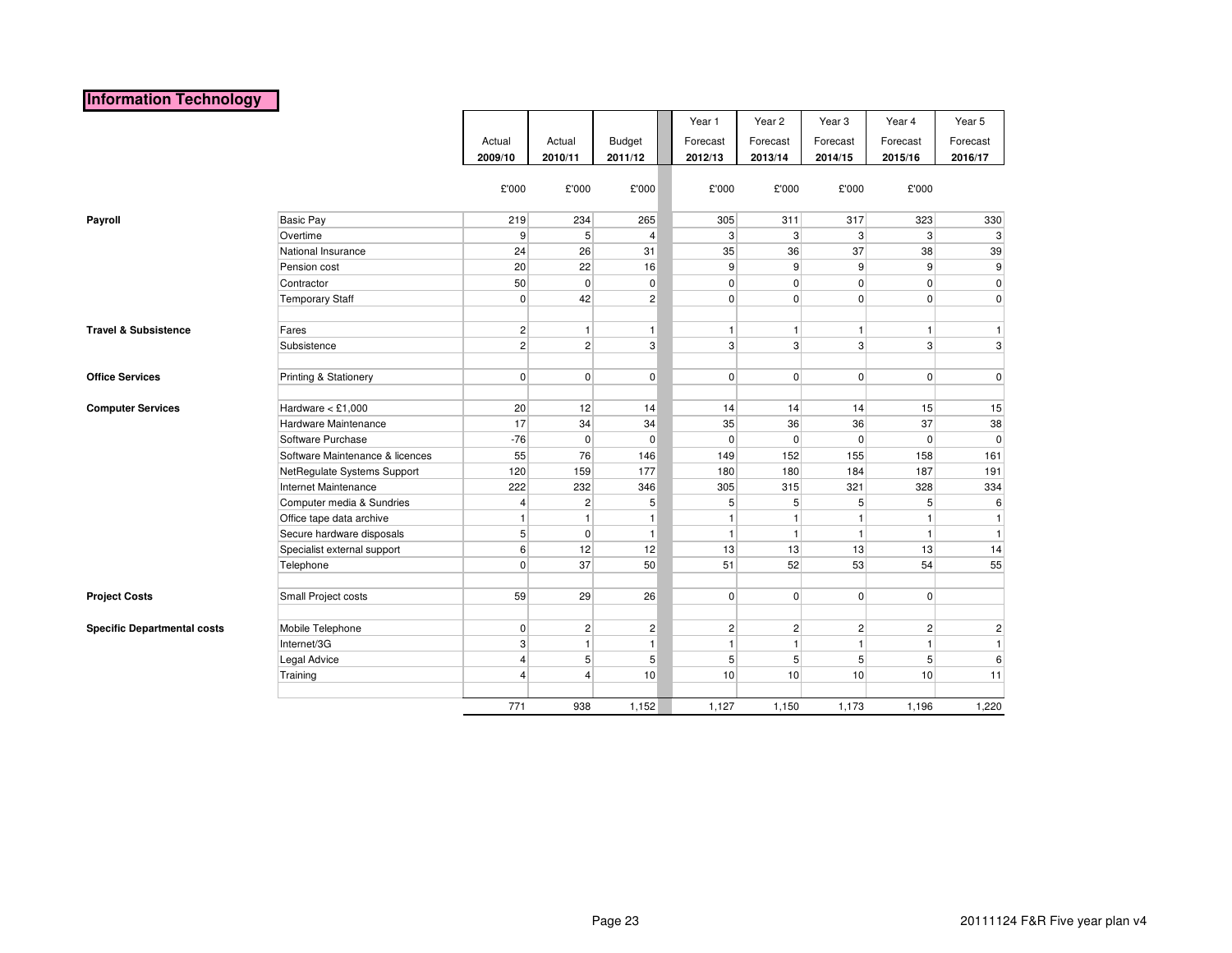# **Finance**

|                                    |                             | Actual<br>2009/10<br>£'000 | Actual<br>2010/11<br>£'000 | <b>Budget</b><br>2011/12<br>£'000 | Year 1<br>Forecast<br>2012/13<br>£'000 | Year 2<br>Forecast<br>2013/14<br>$\pounds$ 000 | Year <sub>3</sub><br>Forecast<br>2014/15<br>£'000 | Year 4<br>Forecast<br>2015/16<br>£'000 | Year 5<br>Forecast<br>2016/17<br>£'000 |
|------------------------------------|-----------------------------|----------------------------|----------------------------|-----------------------------------|----------------------------------------|------------------------------------------------|---------------------------------------------------|----------------------------------------|----------------------------------------|
| Payroll                            | <b>Basic Pay</b>            | 278                        | 271                        | 292                               | 345                                    | 352                                            | 383                                               | 391                                    | 399                                    |
|                                    | Overtime                    | $\overline{2}$             | $\overline{1}$             | $\mathbf{1}$                      | $\overline{\mathbf{c}}$                | 2 <sup>2</sup>                                 | $\mathbf{2}$                                      | $\overline{2}$                         | $\overline{2}$                         |
|                                    | National Insurance          | 30                         | 29                         | 32                                | 38                                     | 39                                             | 42                                                | 43                                     | 44                                     |
|                                    | Pension cost                | 25                         | 25                         | 25                                | 10                                     | 10                                             | 11                                                | 11                                     | 11                                     |
|                                    | <b>Temporary Staff</b>      | 27                         | $\overline{1}$             | 18                                | 5                                      | 5 <sup>1</sup>                                 | 5 <sup>1</sup>                                    | 5 <sup>1</sup>                         | 5 <sup>1</sup>                         |
|                                    |                             |                            |                            |                                   |                                        |                                                |                                                   |                                        |                                        |
| <b>Travel &amp; Subsistence</b>    | Fares                       | 2                          | $\overline{1}$             | $\mathbf{2}$                      | $\overline{c}$                         | 2                                              | $\mathbf{2}$                                      | 2                                      | $\vert$ 2                              |
|                                    | Subsistence                 | $\vert$                    | $\mathbf 0$                | 1                                 | $\mathbf{1}$                           | $\mathbf{1}$                                   | $\mathbf{1}$                                      | $\mathbf{1}$                           | 1                                      |
|                                    |                             |                            |                            |                                   |                                        |                                                |                                                   |                                        |                                        |
| <b>Office Services</b>             | Printing & Stationery       | $6 \mid$                   | 5 <sup>1</sup>             | 5                                 | 5                                      | 5 <sup>1</sup>                                 | $6 \mid$                                          | $6 \overline{6}$                       | $6 \mid$                               |
|                                    | Room Hire                   | $\mathbf{0}$               | $\overline{2}$             | 3                                 | 3                                      | $\mathbf{3}$                                   | $\mathbf{3}$                                      | $\vert$ 3                              | $\lvert 3 \rvert$                      |
|                                    | Couriers                    | $\mathbf{3}$               | $\overline{1}$             | $\overline{c}$                    | $\overline{c}$                         | $\overline{2}$                                 | $\mathbf{2}$                                      | $\overline{2}$                         | $\vert$ 2                              |
|                                    |                             |                            |                            |                                   |                                        |                                                |                                                   |                                        |                                        |
| <b>Computer Services</b>           | Systems support             | 14                         | $\mathbf 0$                | 0                                 | 0                                      | $\overline{0}$                                 | $\overline{0}$                                    | $\mathbf{0}$                           | 0                                      |
|                                    |                             |                            |                            |                                   |                                        |                                                |                                                   |                                        |                                        |
| <b>Project Costs</b>               | Small Project costs         | 3                          | 8                          | 5 <sup>2</sup>                    | 0                                      | $\overline{0}$                                 | $\overline{0}$                                    | $\overline{0}$                         | 0                                      |
|                                    |                             |                            |                            |                                   |                                        |                                                |                                                   |                                        |                                        |
| <b>Specific Departmental costs</b> | Mobile telephone            | $\vert$                    | $\overline{1}$             | 1                                 | 1                                      | 1                                              | $\mathbf{1}$                                      | $\mathbf{1}$                           | $\mathbf{1}$                           |
|                                    | <b>Internal Audit</b>       | 34                         | 32                         | 25                                | 26                                     | 26                                             | 27                                                | 27                                     | 28                                     |
|                                    | <b>Auditors Fees</b>        | 68                         | 30                         | 36                                | 37                                     | 37                                             | 38                                                | 39                                     | 40                                     |
|                                    | Bank charges                | 66                         | 79                         | 39                                | 40                                     | 41                                             | 41                                                | 42                                     | 43                                     |
|                                    | Other Professional fees     | 15                         | 14                         | 15                                | 15                                     | 16                                             | 16                                                | 16                                     | 17                                     |
|                                    | Legal Advice                | $\overline{2}$             | $\mathbf 0$                | $\mathbf{1}$                      | $\mathbf{1}$                           | $\mathbf{1}$                                   | $\mathbf{1}$                                      | $\mathbf{1}$                           | $\mathbf{1}$                           |
|                                    | Pension Administration      | 38                         | 71                         | 81                                | 20                                     | 10                                             | 10                                                | 10                                     | 11                                     |
|                                    | Subs to professional bodies | $\mathbf{1}$               | $\overline{1}$             | $\mathbf 2$                       | $\overline{c}$                         | $\mathbf{2}$                                   | $\mathbf{2}$                                      | $\overline{2}$                         | $\overline{c}$                         |
|                                    | <b>Taxation advice</b>      | 14                         | 6                          | 8                                 | 8                                      | 8 <sup>1</sup>                                 | 8                                                 | $\mathsf{g}$                           | $\boldsymbol{9}$                       |
|                                    | Training                    | $\overline{9}$             | 4                          | 9                                 | 9                                      | 9 <sup>1</sup>                                 | 9                                                 | 9                                      | 9                                      |
|                                    | General Insurance           | $\mathbf 0$                | 47                         | 52                                | 53                                     | 54                                             | 55                                                | 56                                     | 57                                     |
|                                    |                             | 640                        | 628                        | 654                               | 622                                    | 624                                            | 665                                               | 678                                    | 692                                    |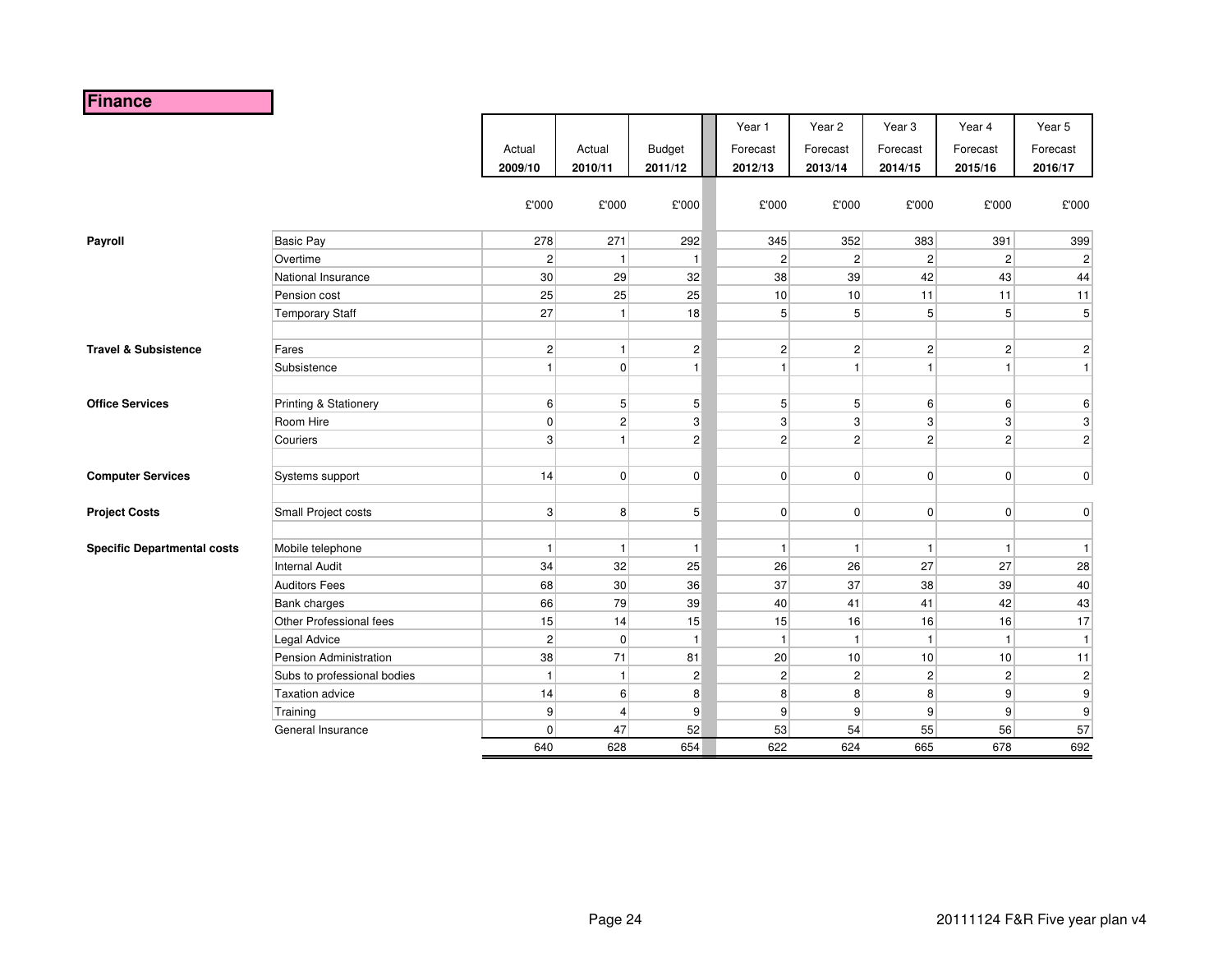#### **Facilities**

|                                    |                               |                |                 |                  | Year 1         | Year 2           | Year 3         | Year 4                  | Year 5         |
|------------------------------------|-------------------------------|----------------|-----------------|------------------|----------------|------------------|----------------|-------------------------|----------------|
|                                    |                               | Actual         | Actual          | <b>Budget</b>    | Forecast       | Forecast         | Forecast       | Forecast                | Forecast       |
|                                    |                               | 2009/10        | 2010/11         | 2011/12          | 2012/13        | 2013/14          | 2014/15        | 2015/16                 | 2016/17        |
|                                    |                               |                |                 |                  |                |                  |                |                         |                |
|                                    |                               | £'000          | £'000           | £'000            | £'000          | £'000            | £'000          | £'000                   | £'000          |
| Payroll                            | <b>Basic Pay</b>              | 148            | 152             | 152              | 155            | 158              | 162            | 165                     | 168            |
|                                    | Overtime                      | 6              | $6\overline{6}$ | 6                | $\overline{2}$ | 2 <sup>2</sup>   | $\overline{2}$ | $\overline{2}$          | $\overline{2}$ |
|                                    | National Insurance            | 15             | 16              | 15               | 17             | 17               | 17             | 18                      | 18             |
|                                    | Pension cost                  | 22             | 23              | 21               | 10             | 10               | 11             | 11                      | 11             |
|                                    | <b>Temporary Staff</b>        | $\overline{2}$ | 25              | 8                | 8              | 8 <sup>1</sup>   | 8              | $9\,$                   | 9              |
|                                    |                               |                |                 |                  |                |                  |                |                         |                |
| <b>Travel &amp; Subsistence</b>    | Fares                         | $\overline{2}$ | $\overline{2}$  | 3                | 3              | $\overline{3}$   | 3              | 3                       | 3              |
|                                    | Car expenses & car parking    | $\mathbf{1}$   | $\mathbf{1}$    | $\overline{c}$   | $\overline{2}$ | 2 <sup>2</sup>   | 2              | $\overline{c}$          | $\overline{c}$ |
| <b>Property Services</b>           | <b>Business rates</b>         | 83             | 98              | 115              | 117            | 120              | 122            | 124                     | 127            |
|                                    | Water                         | $\sqrt{2}$     | $\overline{c}$  | 3                | 3              | $\overline{3}$   | $\mathbf{3}$   | 3                       | 3              |
|                                    | Electricity                   | 48             | 36              | 52               | 53             | 54               | 55             | 56                      | 57             |
|                                    | Gas                           | $-1$           | $\sqrt{5}$      | 9                | 9              | $\overline{9}$   | 10             | $10$                    | 10             |
|                                    | Cleaning                      | 62             | 72              | 60               | 61             | 62               | 63             | 64                      | 66             |
|                                    | Waste disposal                | 10             | 15              | 21               | 21             | 22               | 22             | 23                      | 23             |
|                                    | Repairs & Maintenance         | 22             | 24              | 32               | 33             | 33               | 34             | 35                      | 35             |
|                                    | Maintenance contracts         | 22             | 24              | 21               | 21             | 21               | 22             | 22                      | 23             |
|                                    | Security                      | 33             | 20              | 21               | 21             | 22               | 22             | 23                      | 23             |
|                                    | <b>Building refurbishment</b> | 34             | 52              | 32               | 33             | 33               | 34             | 35                      | 35             |
| <b>Office Services</b>             | Mobile Telephone              | $\pmb{0}$      | $\mathbf 0$     | $\pmb{0}$        | $\overline{0}$ | $\overline{0}$   | $\overline{0}$ | $\mathbf 0$             | $\mathbf 0$    |
|                                    | Printing & Stationery         | 33             | 32              | 42               | 43             | 44               | 45             | 45                      | 46             |
|                                    | Photocopying                  | 8              | 8               | 10               | 10             | 10               | 11             | 11                      | 11             |
|                                    | Postage                       | 98             | 100             | 90               | 92             | 94               | 96             | 97                      | 99             |
|                                    | Telephone                     | 38             | $\pmb{0}$       | $\pmb{0}$        | $\overline{0}$ | $\mathbf 0$      | $\overline{0}$ | $\mathbf 0$             | $\mathbf{0}$   |
|                                    | Office equipment <£1000       | 32             | 19              | $10$             | 10             | 10               | 11             | 11                      | 11             |
|                                    | Office equipment rental       | 8              | $\overline{7}$  | $\overline{5}$   | $\,$ 6 $\,$    | 6                | 6              | 6                       | 6              |
|                                    | Catering                      | 13             | 15              | 20               | 20             | 21               | 21             | 22                      | 22             |
|                                    | Other Office Services         | 10             | 23              | 20               | 20             | 20               | 21             | 21                      | 22             |
|                                    | Room Hire                     | 42             | 88              | 49               | $\overline{0}$ | $\overline{0}$   | $\overline{0}$ | $\mathbf 0$             | $\mathbf{0}$   |
| <b>Specific Departmental Costs</b> | Other Profession Fees         | $\mathbf{1}$   | $\overline{2}$  | $\boldsymbol{6}$ | $\overline{0}$ | $\mathbf{0}$     | $\overline{0}$ | $\mathbf 0$             | $\mathbf 0$    |
|                                    | General Insurance             | 34             | $\pmb{0}$       | $\pmb{0}$        | $\mathbf{0}$   | $\mathbf 0$      | $\overline{0}$ | $\pmb{0}$               | $\overline{0}$ |
|                                    | Health & Safety               | $\overline{4}$ | $\sqrt{3}$      | 11               | 11             | 11               | 11             | 11                      | 12             |
|                                    | Legal Advice/Training         | $\overline{2}$ | $\mathbf{1}$    | 6                | 6              | $6 \overline{6}$ | 6              | 6                       | 6              |
|                                    | Office Rent                   | $\mathbf 0$    | $\mathsf 0$     | $\pmb{0}$        | 97             | 99               | 101            | 103                     | 105            |
| <b>Additional Office Space</b>     | Service Charge                | $\mathbf 0$    | 0               | 0                | $\overline{7}$ | $\overline{7}$   | $\overline{7}$ | $\overline{7}$          | $\overline{7}$ |
|                                    | <b>Business Rates</b>         | $\pmb{0}$      | $\pmb{0}$       | $\pmb{0}$        | 18             | 19               | 19             | 19                      | 20             |
|                                    | <b>Cleaning Contractors</b>   | $\pmb{0}$      | $\pmb{0}$       | $\pmb{0}$        | $9\,$          | $\mathsf{g}$     | 9              | $10$                    | 10             |
|                                    | <b>Cleaning Materials</b>     | $\pmb{0}$      | $\pmb{0}$       | $\pmb{0}$        | $\mathbf{3}$   | 3 <sup>1</sup>   | 3 <sup>1</sup> | 3                       | 3              |
|                                    | Electricity                   | $\pmb{0}$      | $\pmb{0}$       | $\pmb{0}$        | $\overline{4}$ | $\overline{4}$   | $\vert$        | $\overline{\mathbf{4}}$ | $\overline{4}$ |
|                                    | Gas                           | $\pmb{0}$      | $\pmb{0}$       | 0                | 2              | $\mathbf{2}$     | $\overline{2}$ | $\mathbf 2$             | $\overline{2}$ |
|                                    | Repairs and Maintenance       | $\mathbf 0$    | $\mathbf 0$     | 0                | $\overline{4}$ | $\overline{4}$   | $\overline{4}$ | 4                       | $\overline{4}$ |
|                                    | <b>Waste Disposal</b>         | $\mathbf 0$    | $\pmb{0}$       | $\mathbf 0$      | $\overline{2}$ | $\overline{2}$   | $\overline{2}$ | $\overline{c}$          | $\overline{2}$ |
|                                    |                               |                |                 |                  |                |                  |                |                         |                |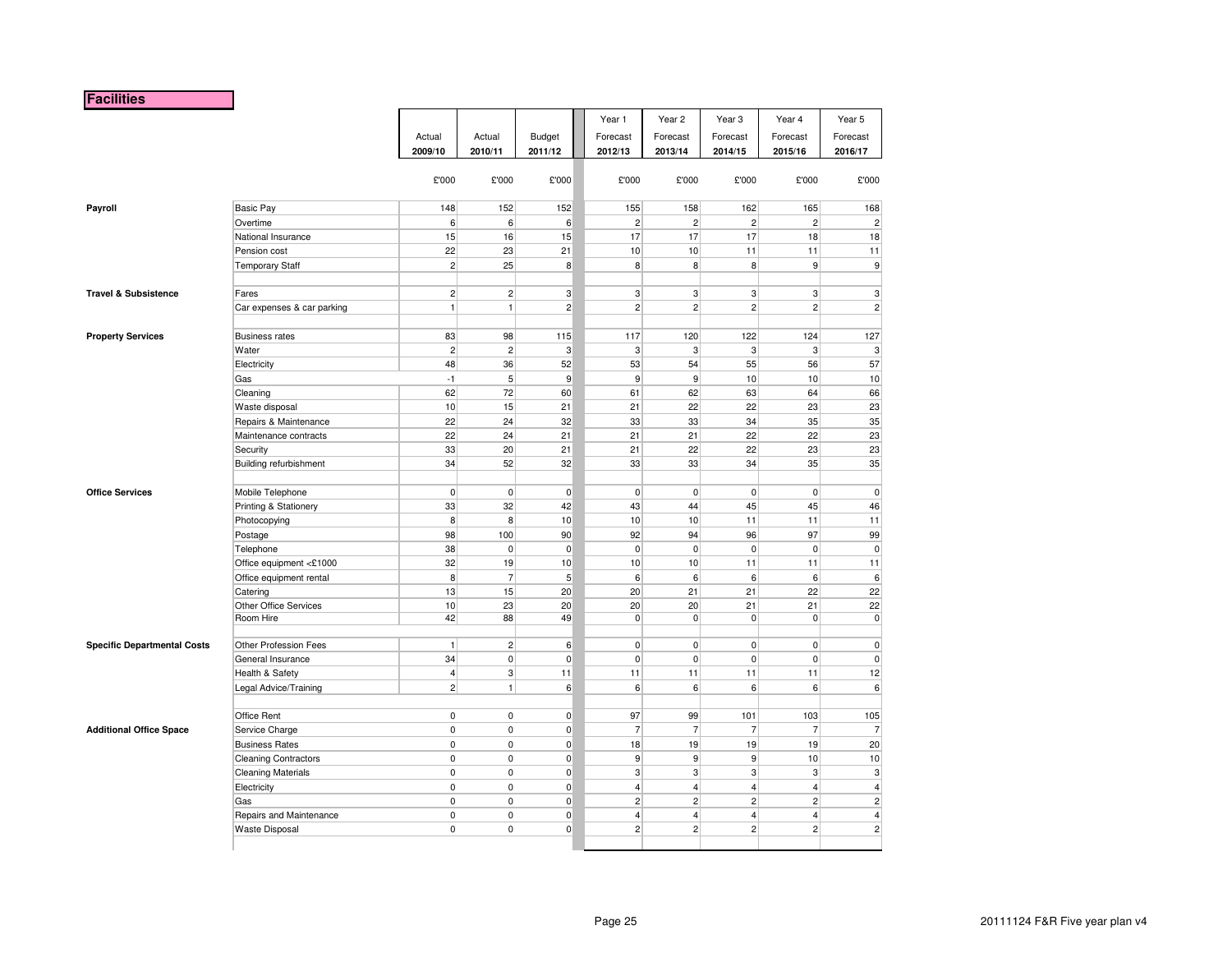#### **Facilities**

|         |         |               | Year 1   | Year 2   | Year 3   | Year 4   | Year 5   |
|---------|---------|---------------|----------|----------|----------|----------|----------|
| Actual  | Actual  | <b>Budget</b> | Forecast | Forecast | Forecast | Forecast | Forecast |
| 2009/10 | 2010/11 | 2011/12       | 2012/13  | 2013/14  | 2014/15  | 2015/16  | 2016/17  |
|         |         |               |          |          |          |          |          |
| £'000   | £'000   | £'000         | £'000    | £'000    | £'000    | £'000    | £'000    |
| 834     | 870     | 839           | 932      | 950      | 969      | 989      |          |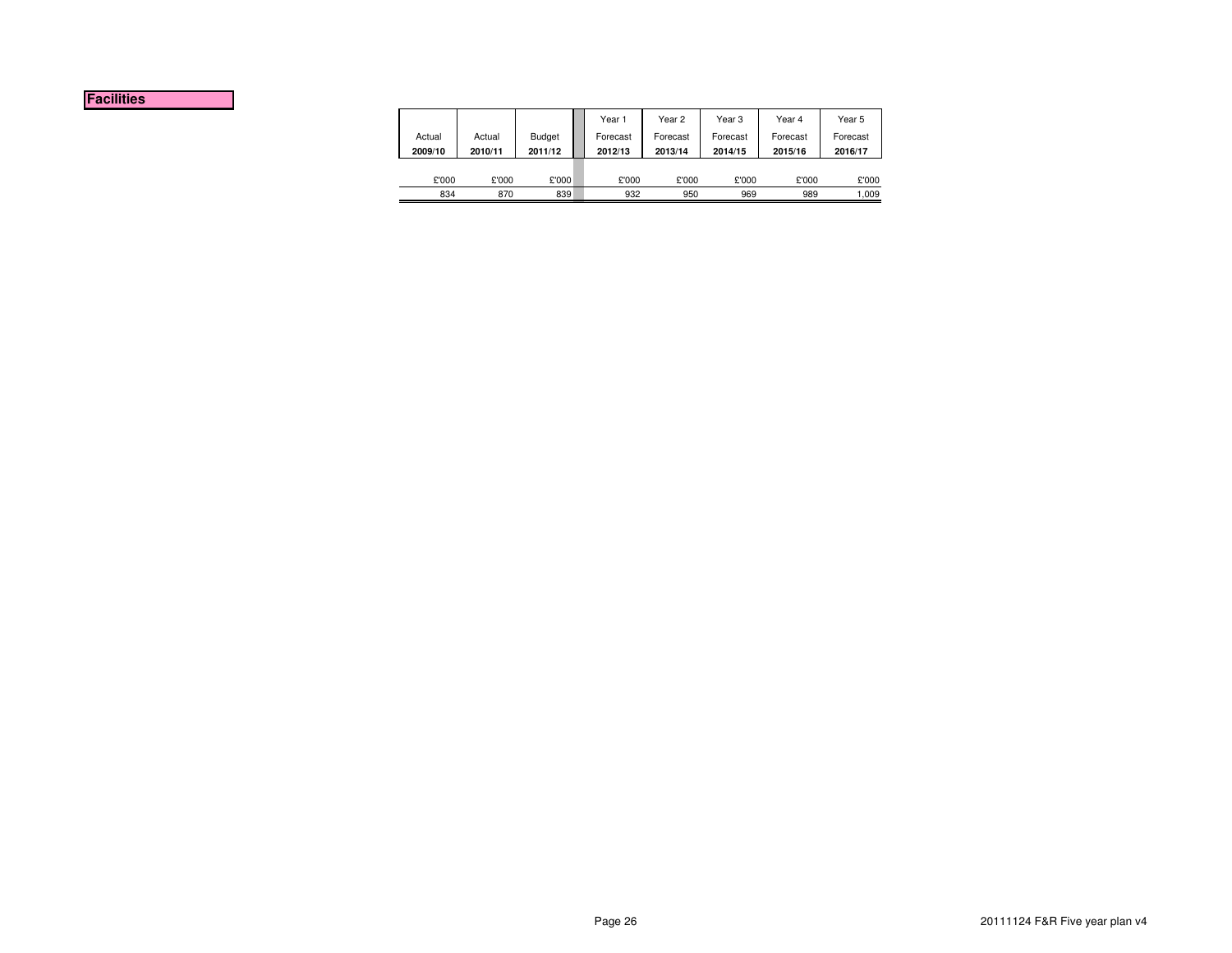|                                 |                             |                |                |                | Year 1         | Year 2         | Year <sub>3</sub> | Year 4         | Year 5                    |
|---------------------------------|-----------------------------|----------------|----------------|----------------|----------------|----------------|-------------------|----------------|---------------------------|
|                                 |                             | Actual         | Actual         | <b>Budget</b>  | Forecast       | Forecast       | Forecast          | Forecast       | Forecast                  |
|                                 |                             | 2009/10        | 2010/11        | 2011/12        | 2012/13        | 2013/14        | 2014/15           | 2015/16        | 2016/17                   |
|                                 |                             |                |                |                |                |                |                   |                |                           |
|                                 |                             | £'000          | £'000          | £'000          | £'000          | £'000          | £'000             | £'000          |                           |
| Payroll                         | <b>Basic Pay</b>            | 893            | 1,133          | 1,307          | 1,889          | 2,406          | 2,539             | 2,590          | 2,721                     |
|                                 | Overtime                    | 8              | $\mathbf{1}$   | 10             | 94             | 120            | 127               | 129            | 136                       |
|                                 | National Insurance          | 93             | 116            | 139            | 193            | 259            | 274               | 281            | 297                       |
|                                 | Pension cost                | 39             | 46             | 41             | 66             | 84             | 89                | 91             | 95                        |
|                                 | <b>Temporary Staff</b>      | 58             | 38             | 29             | 70             | 40             | 40                | 40             | 40                        |
|                                 |                             |                |                |                |                |                |                   |                |                           |
| <b>Travel &amp; Subsistence</b> | Fares                       | 34             | 68             | 54             | 50             | 50             | 50                | 50             | 50                        |
|                                 | Subsistence                 | 13             | $\overline{0}$ | $\mathbf 0$    | $\mathbf 0$    | $\mathbf 0$    | $\mathbf{0}$      | $\pmb{0}$      | $\overline{0}$            |
|                                 | Conferences                 | $\overline{0}$ | $\pmb{0}$      | $\overline{0}$ | $\pmb{0}$      | $\overline{0}$ | $\overline{0}$    | $\overline{0}$ | $\mathbf{0}$              |
|                                 |                             |                |                |                |                |                |                   |                |                           |
| <b>Property Services</b>        | Security                    | $\mathbf 0$    | $\mathbf{1}$   | $\overline{5}$ | 5 <sup>5</sup> | 5 <sup>5</sup> | $5\overline{)}$   | 5              | $6\overline{6}$           |
|                                 | Catering                    | 49             | 32             | 37             | 38             | 39             | 39                | 40             | 41                        |
|                                 |                             |                |                |                |                |                |                   |                |                           |
| <b>Office Services</b>          | Printing & Stationery       | 61             | 78             | 93             | 95             | 97             | 99                | 102            | 104                       |
|                                 | Room Hire                   | 149            | 181            | 175            | 200            | 500            | 250               | 250            | 250                       |
|                                 | Video Conferencing          | $\Omega$       | $\mathbf 0$    | $\mathbf 0$    | $\mathbf 0$    | $\Omega$       | $\overline{0}$    | $\mathbf 0$    | $\mathbf 0$               |
|                                 |                             |                |                |                |                |                |                   |                |                           |
| <b>Partners</b>                 | Panels                      | 1,494          | 1,574          | 1,697          | 2,279          | 2,556          | 2,089             | 2,101          | 1,604                     |
|                                 | <b>Registration Appeals</b> | 8              | 11             | 29             | 32             | 46             | 47                | 49             | 49                        |
|                                 | Witness                     | 113            | 124            | 180            | 65             | 72             | 58                | 59             | 60                        |
|                                 |                             |                |                |                |                |                |                   |                |                           |
| Communications                  | Annual reports              | 13             | 10             | 10             | 10             | 10             | 11                | 11             | 11                        |
|                                 | <b>Brochures</b>            | $\overline{2}$ | 10             | 5              | $\,$ 5 $\,$    | 5 <sup>1</sup> | 5 <sup>1</sup>    | 5 <sup>1</sup> | $\sqrt{6}$                |
|                                 |                             |                |                |                |                |                |                   |                |                           |
| <b>Project Costs</b>            | Project costs               | 38             | 10             | 32             | $\overline{0}$ | $\overline{0}$ | $\mathbf{0}$      | $\pmb{0}$      | $\pmb{0}$                 |
| Specific departmental costs     | Mobile telephone            | $\mathbf{1}$   | 2              | $\overline{c}$ | $\vert$ 2      | $\overline{2}$ | 3                 | $\mathbf{3}$   | $\ensuremath{\mathsf{3}}$ |
|                                 | Internet/3G                 | $\mathbf{1}$   | $\mathbf{1}$   | $\overline{c}$ | $\overline{2}$ | $\overline{2}$ | $\mathbf{2}$      | $\overline{2}$ | $\overline{2}$            |
|                                 | Counselling                 | $\overline{2}$ | $\overline{0}$ | $\overline{c}$ | $\overline{2}$ | $\overline{2}$ | $\overline{2}$    | $\overline{2}$ | $\overline{2}$            |
|                                 | Other Professional fees     | $\mathbf 0$    | $\overline{0}$ | $\mathbf 0$    | $\pmb{0}$      | $\mathbf 0$    | $\mathbf{0}$      | $\pmb{0}$      | $\pmb{0}$                 |
|                                 | Legal insurance             | 32             | 27             | 25             | 28             | 28             | 28                | 28             | 28                        |
|                                 | Legal expenses              | 2,332          | 2,795          | 2,910          | 3,232          | 3,588          | 3,983             | 4,421          | 4,907                     |
|                                 | Legal advice                | 178            | 359            | 255            | 400            | 350            | 350               | 350            | 350                       |
|                                 | Other legal costs           | 144            | 60             | 30             | 50             | 60             | 70                | 70             | 70                        |
|                                 | Staff training              | 58             | 42             | 48             | 49             | 50             | 51                | 52             | 53                        |
|                                 | <b>Disc Trans Writer</b>    | 376            | 485            | 373            | 417            | 469            | 385               | 377            | 381                       |
|                                 |                             |                |                |                |                |                |                   |                |                           |
|                                 |                             | 6,192          | 7,203          | 7,492          | 9,273          | 10,840         | 10,596            | 11,107         | 11,265                    |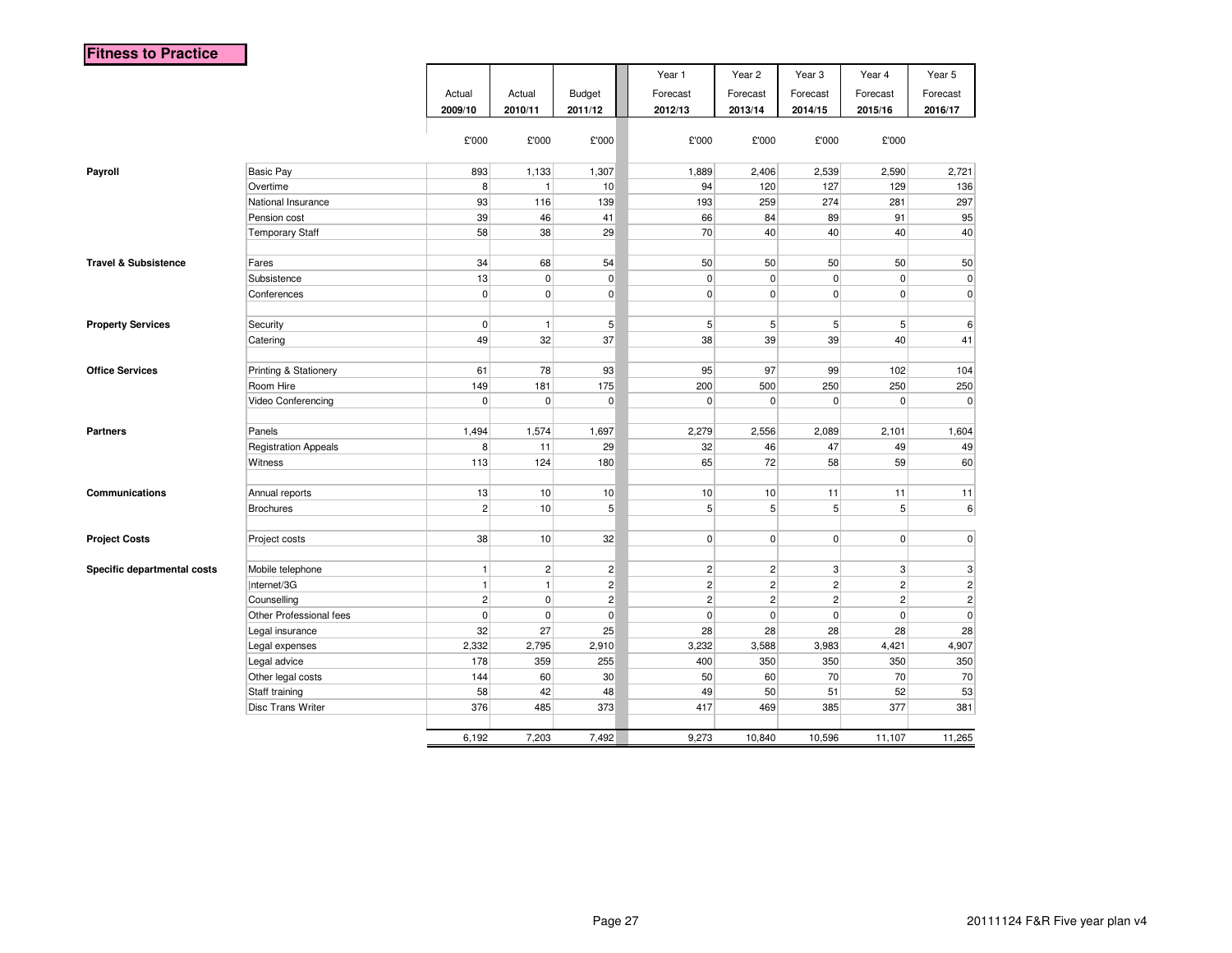# **Human Resources**

|                                 |                                      |                |                |                | Year 1         | Year 2         | Year <sub>3</sub> | Year 4          | Year 5           |
|---------------------------------|--------------------------------------|----------------|----------------|----------------|----------------|----------------|-------------------|-----------------|------------------|
|                                 |                                      | Actual         | Actual         | <b>Budget</b>  | Forecast       | Forecast       | Forecast          | Forecast        | Forecast         |
|                                 |                                      | 2009/10        | 2010/11        | 2011/12        | 2012/13        | 2013/14        | 2014/15           | 2015/16         | 2016/17          |
|                                 |                                      |                |                |                |                |                |                   |                 |                  |
|                                 |                                      | £'000          | £'000          | £'000          | £'000          | £'000          | £'000             | £'000           | £'000            |
|                                 |                                      |                |                |                |                |                |                   |                 |                  |
| Payroll                         | <b>Basic Pay</b>                     | 130            | 150            | 174            | 134            | 137            | 140               | 143             | 146              |
|                                 | Overtime                             | $\overline{0}$ | $\overline{0}$ | $\mathbf{1}$   | $\mathbf 0$    | $\overline{0}$ | $\overline{0}$    | $\overline{0}$  | $\overline{0}$   |
|                                 | National Insurance                   | 15             | 17             | 20             | 15             | 15             | 15                | 16              | 16               |
|                                 | Pension cost                         | 5 <sup>5</sup> | $\overline{7}$ | 6              | $\overline{4}$ | $\overline{4}$ | $\vert$           | $\overline{4}$  | $\overline{4}$   |
|                                 | <b>Staff Recruitment</b>             | 157            | 75             | 94             | 92             | 94             | 100               | 120             | 120              |
|                                 | <b>Temporary Staff</b>               | 0              | $\mathbf 0$    | $\overline{4}$ | 4              | $\overline{4}$ | $\overline{4}$    | $\overline{4}$  | 4                |
|                                 | Other Payroll costs                  | 7              | $\mathbf 0$    | 15             | 15             | 16             | 16                | 16              | 17               |
|                                 |                                      |                |                |                |                |                |                   |                 |                  |
| <b>Travel &amp; Subsistence</b> | Fares                                | 0              | $\mathbf 0$    | $\mathbf{2}$   | $\overline{c}$ | $\overline{2}$ | $\mathbf{2}$      | $\mathbf{2}$    | $\mathbf{2}$     |
|                                 | Subsistence                          | $\overline{0}$ | $\mathbf 0$    | $\mathbf{1}$   | 1              | $\mathbf{1}$   | $\mathbf{1}$      | $\mathbf{1}$    | $\vert$          |
|                                 |                                      |                |                |                |                |                |                   |                 |                  |
| <b>Office Services</b>          | Printing & Stationery                | $\overline{0}$ | $\mathbf 0$    | $\vert$        | 1              | 1 <sup>1</sup> | 1                 | $\mathbf{1}$    | $\mathbf{1}$     |
|                                 | Room Hire                            | $\vert$        | $\mathbf 0$    | $\overline{0}$ | $\mathbf 0$    | $\overline{0}$ | $\overline{0}$    | $\overline{0}$  | $\overline{0}$   |
|                                 | <b>Courier Charges</b>               | $\overline{0}$ | $\mathbf 0$    | $\overline{0}$ | $\mathbf 0$    | $\overline{0}$ | $\overline{0}$    | $\overline{0}$  | $\overline{0}$   |
|                                 |                                      |                |                |                |                |                |                   |                 |                  |
| <b>Computer Services</b>        | Systems Support                      | $\overline{0}$ | $\mathbf 0$    | $\pmb{0}$      | $\mathbf 0$    | $\overline{0}$ | 0                 | $\overline{0}$  | $\overline{0}$   |
|                                 |                                      |                |                |                |                |                |                   |                 |                  |
| Specific departmental costs     | Mobile telephone                     | $\vert$        | -1             | $\vert$ 1      | 1              | $\mathbf{1}$   | $\mathbf{1}$      | $\mathbf{1}$    | $\mathbf{1}$     |
|                                 | Other professional fees              | 34             | 20             | 14             | 8              | 8              | 8 <sup>1</sup>    | 8               | 8                |
|                                 | Legal expenses                       | 15             | 9              | 28             | 29             | 29             | 30 <sup>°</sup>   | 30 <sup>°</sup> | 31               |
|                                 | Legal advice                         | $\mathbf{3}$   | $\overline{c}$ | $\overline{0}$ | 0              | $\overline{0}$ | $\overline{0}$    | $\overline{0}$  | $\overline{0}$   |
|                                 | Training                             | 8 <sup>1</sup> | 3              | 5 <sup>5</sup> | 5              | 5 <sup>1</sup> | 5 <sup>5</sup>    | 5 <sup>1</sup>  | $6 \overline{6}$ |
|                                 | Subscriptions to professional bodies | $\vert$        | -1             | $\mathbf{1}$   | $\mathbf{1}$   | $\mathbf{1}$   | $\mathbf{1}$      | $\mathbf{1}$    | $\mathbf{1}$     |
|                                 | Organisation training                | 25             | 45             | 60             | 61             | 80             | 82                | 83              | 85               |
|                                 | Employee Assistance Programme        | 9              | $\overline{7}$ | 10             | 10             | 10             | 11                | 11              | 11               |
|                                 | Reward data                          | 13             | 11             | 11             | 11             | 11             | 12                | 12              | 12               |
|                                 |                                      |                |                |                |                |                |                   |                 |                  |
|                                 |                                      | 426            | 349            | 447            | 392            | 418            | 430               | 457             | 464              |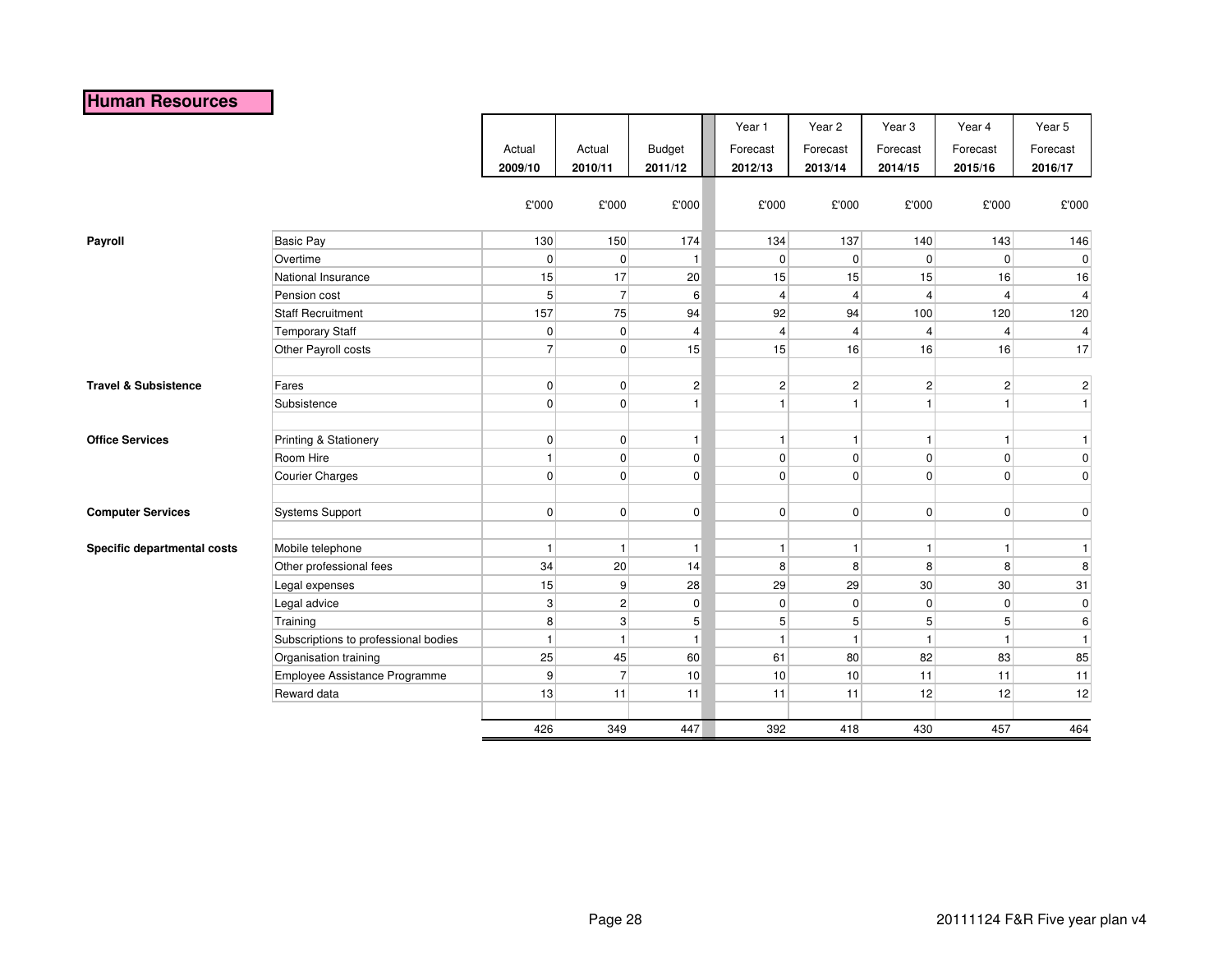| <b>Human Resources - Partners</b>  |                                   |                   |                   |                          |                               |                               |                                          |                               |                               |
|------------------------------------|-----------------------------------|-------------------|-------------------|--------------------------|-------------------------------|-------------------------------|------------------------------------------|-------------------------------|-------------------------------|
|                                    |                                   | Actual<br>2009/10 | Actual<br>2010/11 | <b>Budget</b><br>2011/12 | Year 1<br>Forecast<br>2012/13 | Year 2<br>Forecast<br>2013/14 | Year <sub>3</sub><br>Forecast<br>2014/15 | Year 4<br>Forecast<br>2015/16 | Year 5<br>Forecast<br>2016/17 |
|                                    |                                   | £'000             | £'000             | £'000                    | £'000                         | £'000                         | £'000                                    | £'000                         | £'000                         |
|                                    |                                   |                   |                   |                          |                               |                               |                                          |                               |                               |
| Payroll                            | <b>Basic Pay</b>                  | 70                | 103               | 121                      | 182                           | 186                           | 215                                      | 219                           | 224                           |
|                                    | Overtime                          | $\overline{0}$    | 0                 | $\pmb{0}$                | $\overline{0}$                | $\pmb{0}$                     | $\overline{0}$                           | 0                             | 0                             |
|                                    | National Insurance                | $\overline{7}$    | 10                | 13                       | 20                            | 21                            | 25                                       | 25                            | 26                            |
|                                    | Pension cost                      | $\overline{0}$    | $\mathbf 0$       | $\overline{0}$           | 5                             | 5 <sup>5</sup>                | $6 \,$                                   | 6                             | $6 \overline{6}$              |
|                                    | <b>Temporary Staff</b>            | $\mathbf{3}$      | 0                 | 4                        | $\overline{0}$                | $\overline{0}$                | $\overline{0}$                           | $\overline{0}$                | 0                             |
| <b>Travel &amp; Subsistence</b>    | Fares                             | $\overline{0}$    | $\mathbf 0$       | $\mathbf{1}$             | $\mathbf{1}$                  | $\vert$                       | $\mathbf{1}$                             | $\mathbf{1}$                  | $\vert$                       |
|                                    | Subsistence                       | $\mathbf{0}$      | 0                 | $\overline{0}$           | $\mathbf 0$                   | $\overline{0}$                | $\mathbf{0}$                             | $\overline{0}$                | $\overline{0}$                |
| <b>Office Services</b>             | <b>Printing &amp; Stationery</b>  | $\mathbf{3}$      | 4                 | 5                        | 5                             | $5\overline{)}$               | $5\overline{)}$                          | 5 <sub>l</sub>                | 5 <sup>1</sup>                |
|                                    | Room hire                         | $\mathbf{0}$      | $\mathbf 0$       | 1                        |                               | $\mathbf{1}$                  | $\mathbf{1}$                             |                               | $\mathbf{1}$                  |
| <b>Partners</b>                    | Partners Recruitment & Interviews | 24                | 33                | 44                       | 25                            | 33                            | 52                                       | 30                            | 33                            |
|                                    | Partners Training                 | 218               | 175               | 206                      | 250                           | 350                           | 357                                      | 364                           | 371                           |
| <b>Specific Departmental Costs</b> | Mobile Telephone                  | $\mathbf 0$       | $\mathbf 0$       | $\overline{0}$           | $\mathbf 0$                   | $\mathbf 0$                   | $\overline{0}$                           | $\mathbf 0$                   | $\mathbf 0$                   |
|                                    | Legal expenses                    | $\mathbf 0$       | $\mathbf 0$       | $\pmb{0}$                | 0                             | $\mathbf 0$                   | $\overline{0}$                           | $\mathbf 0$                   | $\overline{0}$                |
|                                    | Legal advice                      | 4                 | 9                 | 5 <sup>1</sup>           | 5 <sup>5</sup>                | $5\overline{)}$               | 5 <sup>5</sup>                           | 5 <sup>5</sup>                | $6 \overline{6}$              |
|                                    | Training                          |                   | 4                 | 5 <sup>1</sup>           | 5                             | 5 <sup>5</sup>                | 5 <sup>5</sup>                           | 5 <sup>5</sup>                | $6 \overline{6}$              |
|                                    |                                   | 329               | 338               | 405                      | 499                           | 612                           | 672                                      | 663                           | 678                           |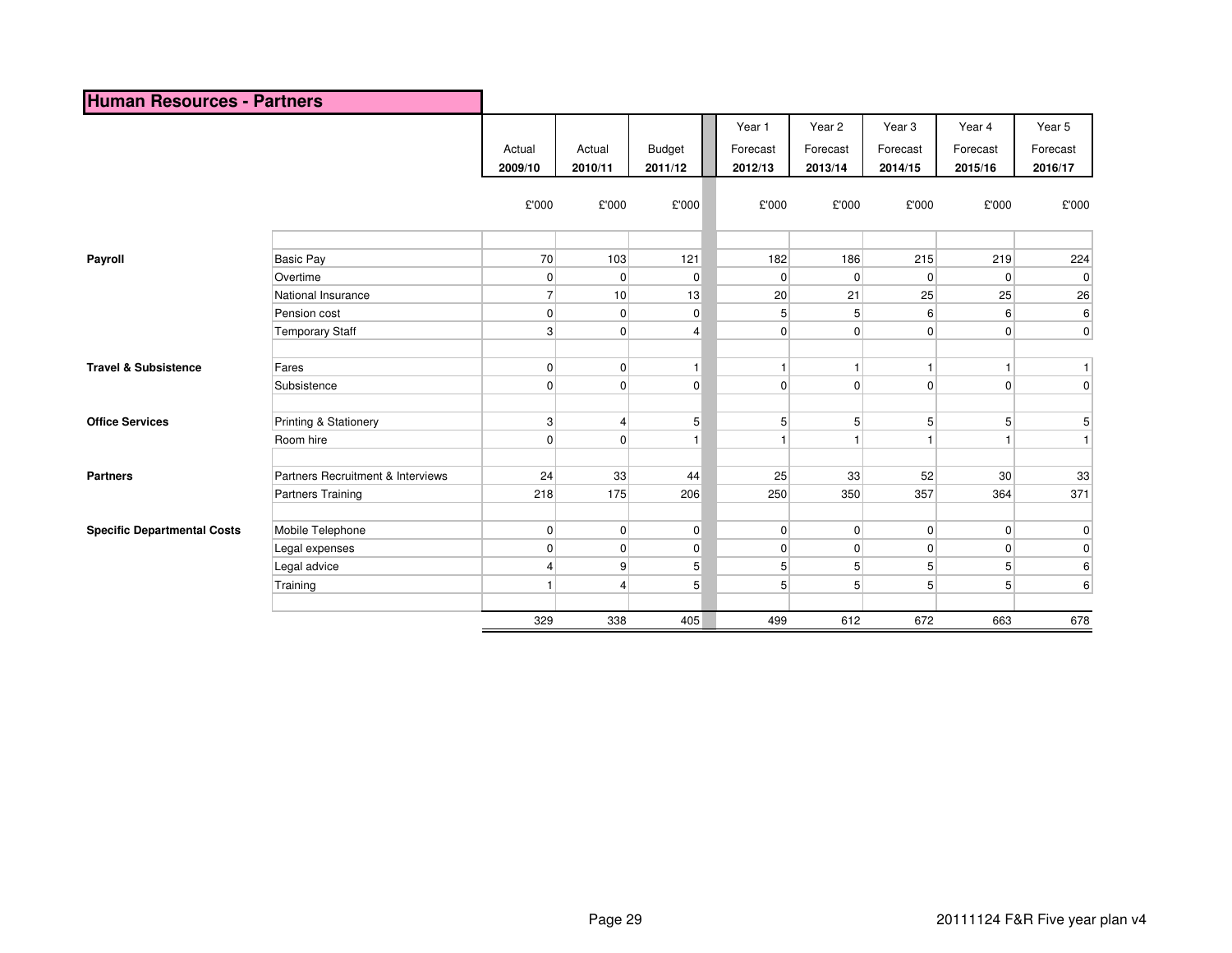#### **Communications**

|                                    |                                  |                 |                |                | Year 1         | Year <sub>2</sub> | Year <sub>3</sub> | Year 4         | Year 5         |
|------------------------------------|----------------------------------|-----------------|----------------|----------------|----------------|-------------------|-------------------|----------------|----------------|
|                                    |                                  | Actual          | Actual         | Budget         | Forecast       | Forecast          | Forecast          | Forecast       | Forecast       |
|                                    |                                  | 2009/10         | 2010/11        | 2011/12        | 2012/13        | 2013/14           | 2014/15           | 2015/16        | 2016/17        |
|                                    |                                  |                 |                |                |                |                   |                   |                |                |
|                                    |                                  | £'000           | £'000          | £'000          | £'000          | £'000             | £'000             | £'000          | £'000          |
|                                    |                                  |                 |                |                |                |                   |                   |                |                |
| Payroll                            | <b>Basic Pay</b>                 | 310             | 346            | 364            | 371            | 378               | 416               | 424            | 432            |
|                                    | Overtime                         | $\overline{2}$  | $\mathbf{1}$   | $\mathbf{1}$   | $\overline{1}$ | $\mathbf{1}$      | $\mathbf{1}$      | 1              | $\overline{1}$ |
|                                    | National Insurance               | 33              | 37             | 40             | 42             | 43                | 47                | 48             | 49             |
|                                    | Pension cost                     | 23              | 28             | 22             | 10             | 11                | 12                | 12             | 12             |
|                                    | <b>Temporary Staff</b>           | 34              | 14             | $\pmb{0}$      | $\mathbf 0$    | $\overline{0}$    | $\mathbf 0$       | $\overline{0}$ | $\pmb{0}$      |
| <b>Travel &amp; Subsistence</b>    | Fares                            | 30 <sup>°</sup> | 16             | 26             | 27             | 27                | 28                | 28             | 29             |
|                                    | Subsistence                      | 20              | 16             | 15             | 16             | 16                | 16                | 17             | 17             |
|                                    | Conferences                      | $\overline{0}$  | $\overline{0}$ | $\mathbf 0$    | $\mathbf 0$    | $\overline{0}$    | $\pmb{0}$         | $\overline{0}$ | 0              |
|                                    |                                  |                 |                |                |                |                   |                   |                |                |
| <b>Office Services</b>             | Printing & Stationery            | 8               | $\mathbf{1}$   | 3              | 3              | $\mathbf{3}$      | 3                 | $\mathbf{3}$   | 3              |
|                                    | Couriers                         | 19              | 23             | 23             | 23             | 24                | 24                | 25             | 25             |
|                                    |                                  |                 |                |                |                |                   |                   |                |                |
| <b>Communications</b>              | Campaigns                        | 183             | 206            | 135            | 100            | 300               | 500               | 500            | 510            |
|                                    | Annual reports                   | $\mathbf{3}$    | $\overline{2}$ | 3              | 3              | 3 <sup>1</sup>    | 3                 | $\overline{3}$ | 3              |
|                                    | <b>Brochures</b>                 | 95              | 39             | 65             | 66             | 68                | 69                | 70             | 72             |
|                                    | <b>Listening Events</b>          | 42              | 31             | 48             | 49             | 50                | 51                | 52             | 53             |
|                                    | Market Research                  | 41              | $\mathbf 0$    | 40             | $\mathbf 0$    | 40                | $\mathbf 0$       | 40             | 41             |
|                                    | <b>Translations</b>              | $-2$            | $\overline{9}$ | 10             | 10             | 10                | 11                | 11             | 11             |
|                                    | Public Affairs & Stakeholder     | 52              | 42             | 61             | 55             | 56                | 57                | 58             | 60             |
|                                    | Web                              | 35              | 35             | 67             | 35             | 36                | 36                | 37             | 38             |
|                                    | Marketing & Promotions           | 19              | 6              | $\overline{7}$ | $\overline{7}$ | $\overline{7}$    | $\overline{7}$    | 8              | 8              |
|                                    | Conferences & Exhibitions        | 42              | 56             | 50             | 51             | 52                | 53                | 54             | 55             |
|                                    | General events (external)        | $\overline{0}$  | $\overline{0}$ | $\mathbf 0$    | $\mathbf 0$    | $\overline{0}$    | $\mathbf 0$       | $\overline{0}$ | 0              |
|                                    | Media relations                  | 23              | $\overline{0}$ | 25             | 26             | 26                | 27                | 27             | 28             |
|                                    | <b>Student Information Packs</b> | $\overline{0}$  | $\overline{0}$ | $\mathbf 0$    | $\mathbf 0$    | $\overline{0}$    | $\pmb{0}$         | $\overline{0}$ | $\pmb{0}$      |
|                                    | <b>Internal Communications</b>   | 50              | 51             | 45             | 46             | 47                | 48                | 49             | 50             |
|                                    |                                  |                 |                |                |                |                   |                   |                |                |
| <b>Specific Departmental Costs</b> | Mobile telephone                 | $\mathbf{3}$    | $\overline{3}$ | $\overline{c}$ | $\overline{2}$ | 2                 | $\overline{c}$    | $\mathbf{2}$   | $\sqrt{2}$     |
|                                    | <b>Professional Fees</b>         | $\overline{0}$  | $\overline{0}$ | $\mathbf 0$    | $\mathbf 0$    | $\overline{0}$    | 0                 | $\overline{0}$ | $\pmb{0}$      |
|                                    | Legal advice                     | $\mathbf{1}$    | $\overline{0}$ | $\mathbf 0$    | $\mathbf 0$    | $\overline{0}$    | $\pmb{0}$         | $\overline{0}$ | 0              |
|                                    | Subscriptions                    | 33              | 18             | 36             | 37             | 37                | 38                | 39             | 40             |
|                                    | Training                         | 15              | $\overline{7}$ | 8              | 8              | $\boldsymbol{8}$  | 8                 | $\overline{9}$ | 9              |
|                                    |                                  |                 |                |                |                |                   |                   |                |                |
|                                    |                                  | 1,114           | 987            | 1,096          | 987            | 1,245             | 1,457             | 1,517          | 1,547          |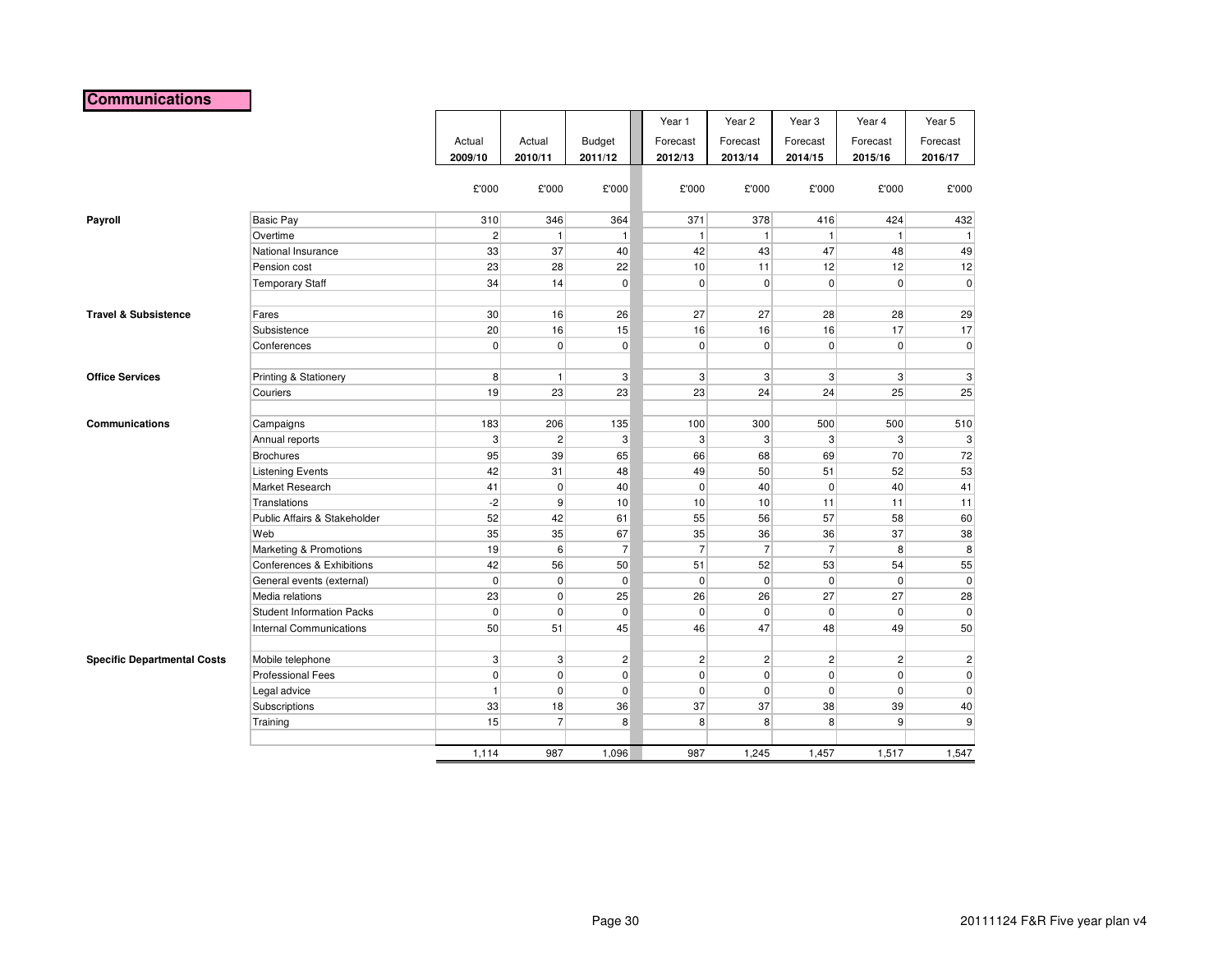# **Policy and Standards**

|                                 |                                 |                |                |                | Year 1         | Year 2         | Year 3         | Year 4         | Year 5           |
|---------------------------------|---------------------------------|----------------|----------------|----------------|----------------|----------------|----------------|----------------|------------------|
|                                 |                                 | Actual         | Actual         | <b>Budget</b>  | Forecast       | Forecast       | Forecast       | Forecast       | Forecast         |
|                                 |                                 | 2009/10        | 2010/11        | 2011/12        | 2012/13        | 2013/14        | 2014/15        | 2015/16        | 2016/17          |
|                                 |                                 |                |                |                |                |                |                |                |                  |
|                                 |                                 | £'000          | £'000          | £'000          | £'000          | £'000          | £'000          | £'000          | £'000            |
|                                 |                                 |                |                |                |                |                |                |                |                  |
| Payroll                         | <b>Basic Pay</b>                | 131            | 137            | 148            | 163            | 224            | 229            | 234            | 238              |
|                                 | Overtime                        | $\mathbf{1}$   | 0              | $\overline{0}$ | $\overline{2}$ | $\sqrt{2}$     | $\overline{c}$ | $\mathbf{2}$   | $\overline{2}$   |
|                                 | National Insurance              | 13             | 15             | 17             | 18             | 25             | 26             | 26             | 27               |
|                                 | Pension cost                    | 20             | 18             | 16             | 5 <sup>5</sup> | 6              | $6 \mid$       | $\overline{7}$ | $\overline{7}$   |
|                                 | <b>Temporary Staff</b>          | $\overline{7}$ | 0              | $\overline{0}$ | $\overline{0}$ | $\overline{0}$ | $\overline{0}$ | 0              | $\overline{0}$   |
|                                 |                                 |                |                |                |                |                |                |                |                  |
| <b>Travel &amp; Subsistence</b> | Fares                           | 10             | 8 <sup>1</sup> | 13             | 13             | 14             | 14             | 14             | 14               |
|                                 | Subsistence                     | 5              | 3 <sup>1</sup> | $\overline{7}$ | 7              | $\overline{7}$ | $\overline{7}$ | $\overline{7}$ | $\overline{7}$   |
|                                 | Conferences                     | 1              | 3 <sup>1</sup> | $\mathbf{3}$   | 3              | $\mathbf{3}$   | $\mathbf{3}$   | 3 <sup>1</sup> | $\mathbf{3}$     |
|                                 |                                 |                |                |                |                |                |                |                |                  |
| <b>Council &amp; Committee</b>  | Fees                            | $\overline{0}$ | 2              | $\mathbf{3}$   | $\overline{0}$ | $\overline{0}$ | $\overline{0}$ | $\overline{0}$ | $\overline{0}$   |
|                                 | Travel                          | $\overline{0}$ | 0              | $\overline{2}$ | $\mathbf 0$    | $\overline{0}$ | $\overline{0}$ | $\overline{0}$ | 0                |
|                                 |                                 |                |                |                |                |                |                |                |                  |
| <b>Office Services</b>          | Printing & Stationery           | 37             | 13             | 21             | 21             | 22             | 22             | 23             | 23               |
|                                 | Room Hire                       | 1              | 0              | $\mathbf{1}$   | $\mathbf 0$    | 0              | $\overline{0}$ | $\overline{0}$ | $\overline{0}$   |
|                                 |                                 |                |                |                |                |                |                |                |                  |
| Communications                  | <b>Standards of Proficiency</b> | $\overline{0}$ | 0              | $\overline{7}$ | 10             | 10             | 27             | 11             | 11               |
|                                 | <b>General Events</b>           | $\mathbf{2}$   | $\vert$ 2      | $\overline{7}$ | 7              | $\overline{7}$ | $\overline{7}$ | $\overline{7}$ | 8                |
|                                 | Research                        | $6 \mid$       | $\overline{0}$ | 25             | 26             | 26             | 27             | 27             | 28               |
|                                 |                                 |                |                |                |                |                |                |                |                  |
| Specific departmental costs     | Legal Advice                    | 5 <sup>1</sup> | 7 <sup>1</sup> | $\overline{7}$ | $\overline{7}$ | $\overline{7}$ | 8 <sup>2</sup> | 8 <sup>1</sup> | $\bf8$           |
|                                 | Mobile phone                    | $\overline{0}$ | 0              | 1              | $\overline{2}$ | $\mathbf 2$    | $\mathbf{2}$   | 2              | $\boldsymbol{2}$ |
|                                 | Training                        | $\mathbf{9}$   | 9              | 9              | 5              | 5              | 5 <sup>1</sup> | 5 <sup>1</sup> | $\overline{5}$   |
|                                 | Subscriptions                   | $\overline{0}$ | $\overline{0}$ | $\overline{1}$ |                | $\mathbf{1}$   | $\mathbf{1}$   | $\mathbf{1}$   | $\mathbf{1}$     |
|                                 |                                 |                |                |                |                |                |                |                |                  |
|                                 |                                 | 248            | 217            | 286            | 289            | 362            | 386            | 377            | 384              |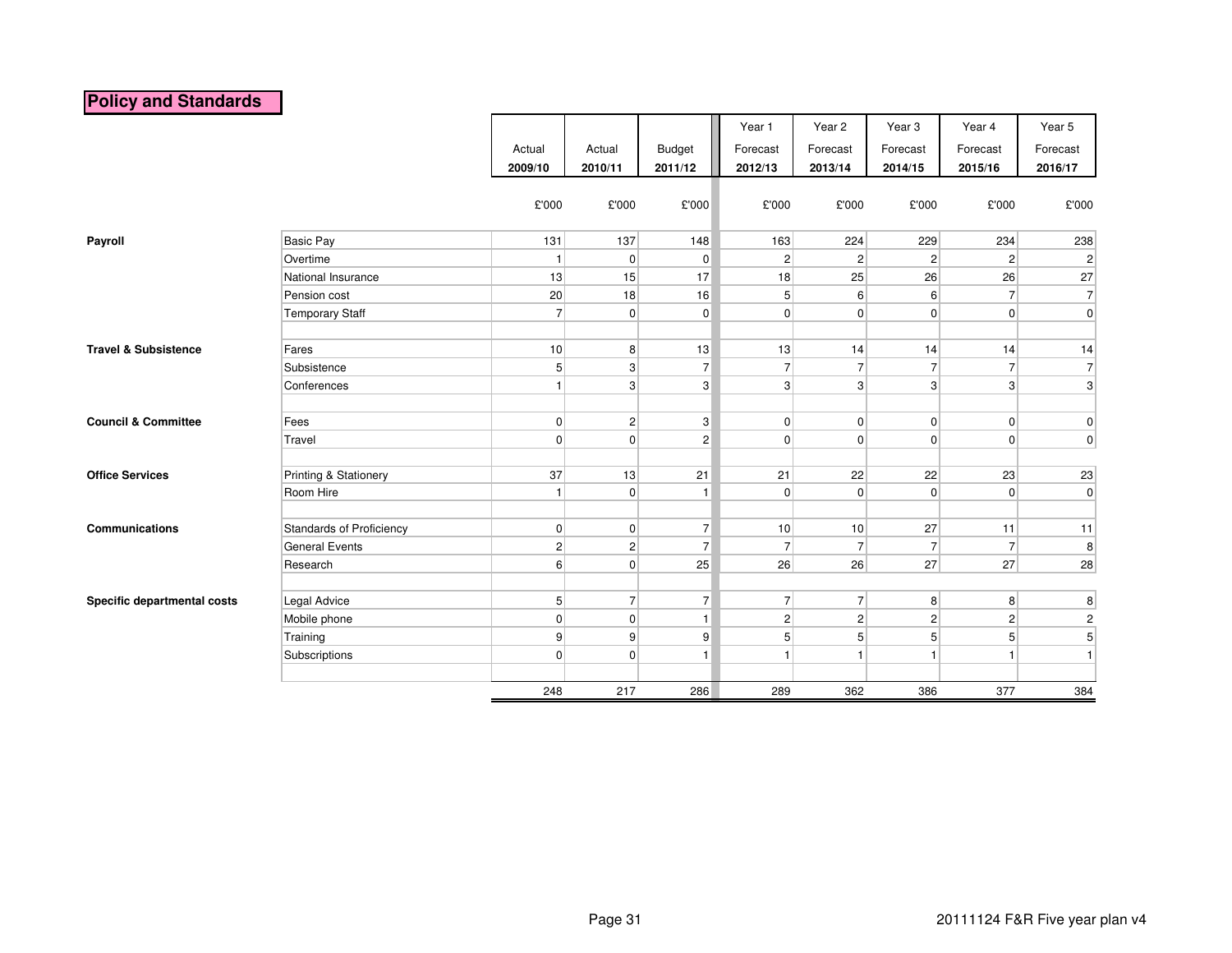4.0 Operational Information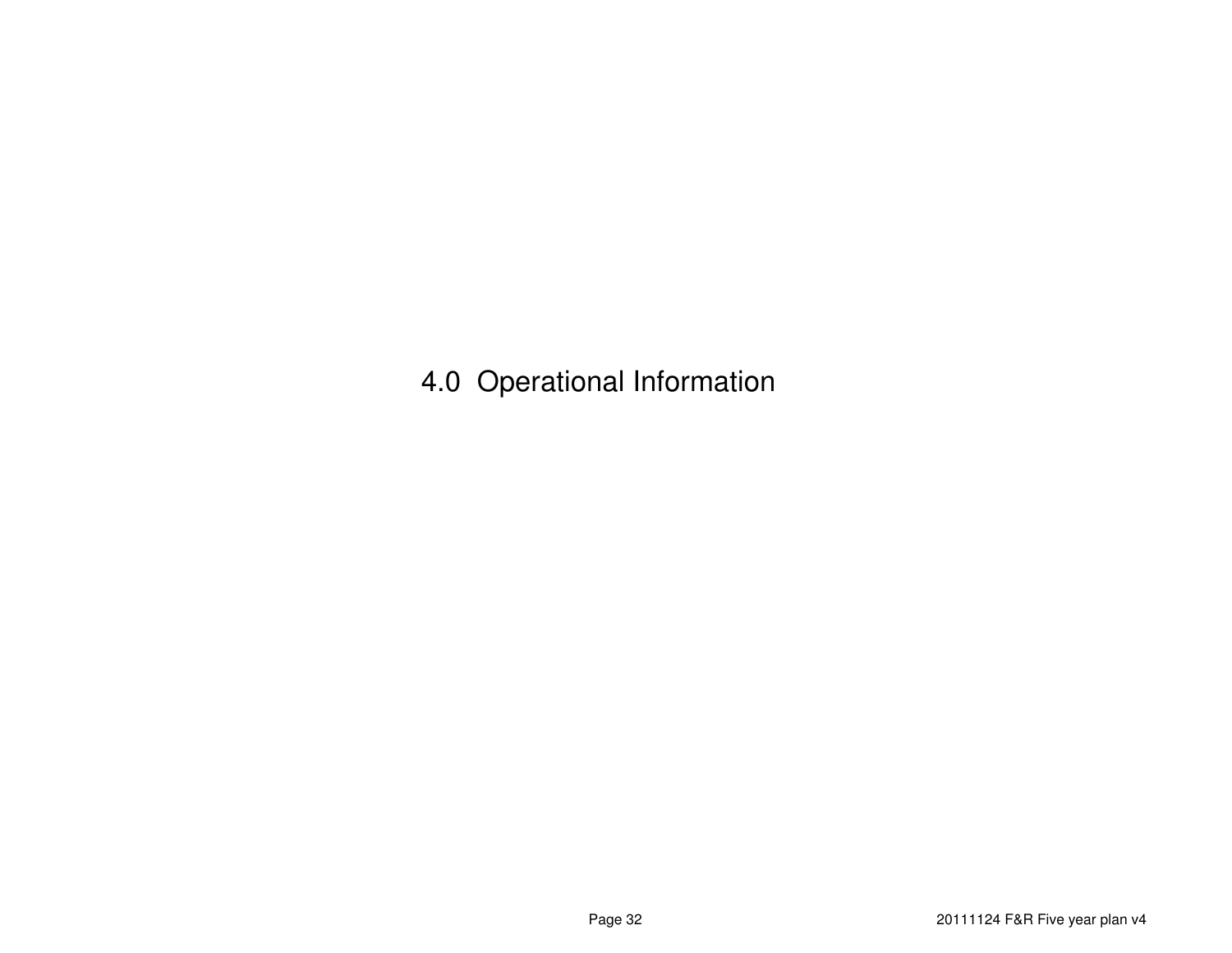# **Council & Committee Meetings**

|                  |                                 |                |                 |                | Year 1          | Year 2         | Year <sub>3</sub> | Year 4         | Year 5                    |
|------------------|---------------------------------|----------------|-----------------|----------------|-----------------|----------------|-------------------|----------------|---------------------------|
|                  |                                 | Actual         | Actual          | <b>Budget</b>  | Forecast        | Forecast       | Forecast          | Forecast       | Forecast                  |
|                  |                                 | 2009/10        | 2010/11         | 2011/12        | 2012/13         | 2013/14        | 2014/15           | 2015/16        | 2016/17                   |
|                  |                                 |                |                 |                |                 |                |                   |                |                           |
|                  |                                 | No.            | No.             | No.            | No.             | No.            | No.               | No.            | No.                       |
| No. of Meetings  |                                 |                |                 |                |                 |                |                   |                |                           |
|                  | Council                         | 8 <sup>1</sup> | $\overline{7}$  | 8              | 8 <sup>1</sup>  | 8              | 8                 | 8              | $\boldsymbol{8}$          |
|                  | Council - Training              | $\overline{2}$ | $\vert 4 \vert$ | $\overline{c}$ | $\overline{2}$  | $\overline{2}$ | $\overline{c}$    | 2              | $\mathbf{2}$              |
|                  | Total                           | 10             | 11              | 10             | 10 <sup>1</sup> | 10             | 10                | 10             | 10                        |
|                  |                                 |                |                 |                |                 |                |                   |                |                           |
| <b>Statutory</b> | <b>FTP</b>                      | $\overline{2}$ | 3 <sup>1</sup>  | 3              | 3 <sup>1</sup>  | 3              | 3                 | 3              | 3                         |
|                  | <b>Education &amp; Training</b> | $6 \mid$       | $\overline{9}$  | $\overline{4}$ | 4               | 4              | 4                 | 4              | $\overline{4}$            |
|                  |                                 |                |                 |                |                 |                |                   |                |                           |
| Non - Statutory  | Audit                           | 4              | $\vert 4 \vert$ | $\overline{4}$ | 3               | 3              | 3                 | 3              | $\ensuremath{\mathsf{3}}$ |
|                  | Approvals Panels                | 3              | $\overline{0}$  |                | $\overline{c}$  | $\overline{c}$ | $\overline{c}$    | $\overline{c}$ | $\mathbf{2}$              |
|                  | Communications                  | 3 <sub>l</sub> | 3               | 3              | 3               | 3              | 3                 | 3              | $\mathbf{3}$              |
|                  | Finance & Resources             | 8              | $\overline{7}$  | $\overline{7}$ | 8               | 8              | 8                 | 8              | 8                         |
|                  |                                 |                |                 |                |                 |                |                   |                |                           |
|                  | <b>Total</b>                    | 26             | 26              | 22             | 23              | 23             | 23                | 23             | 23                        |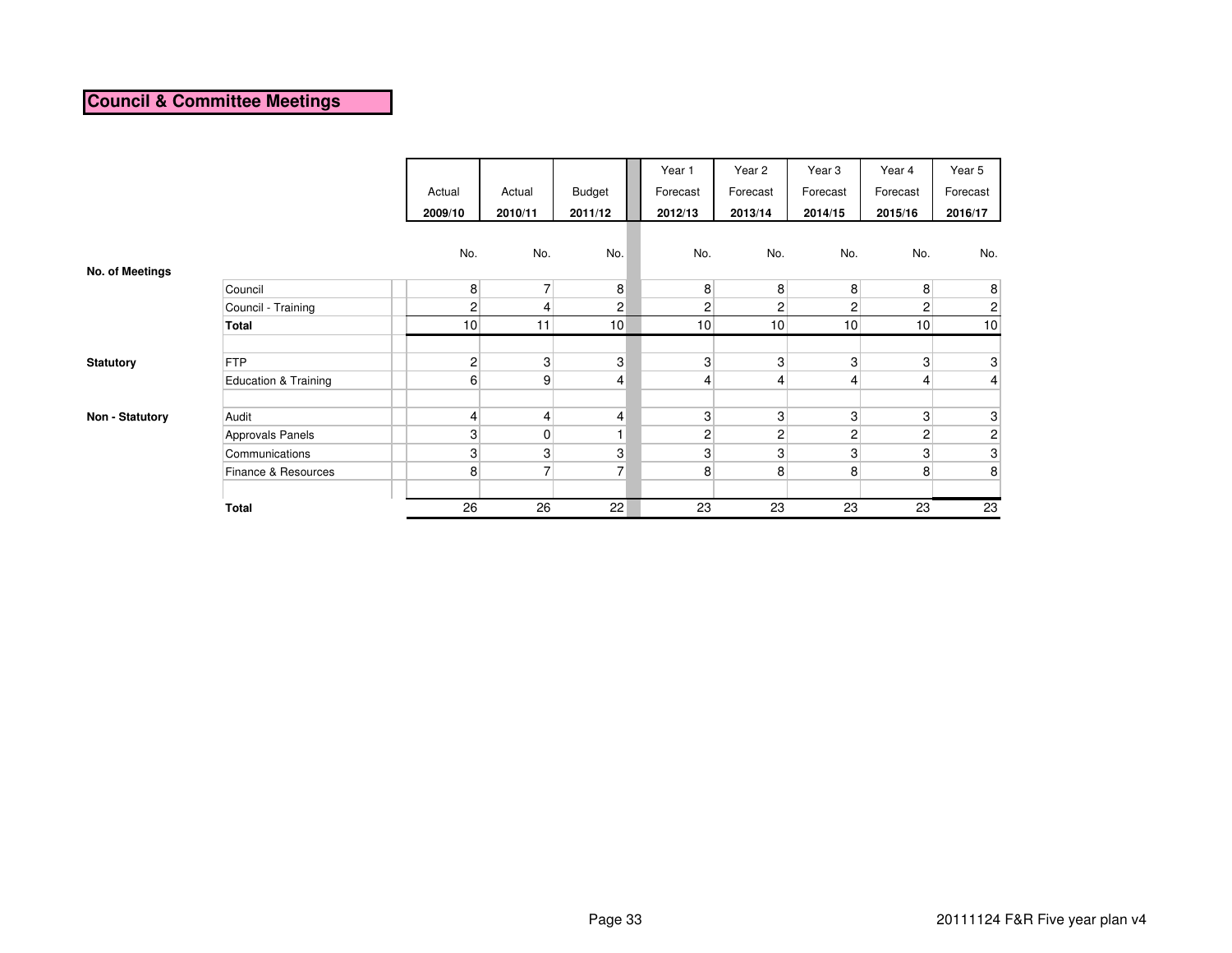#### **Employee - Numbers (Overview)**

|                               |                |                 |                 |  | Year 1          | Year 2          | Year <sub>3</sub> | Year 4         | Year 5         |
|-------------------------------|----------------|-----------------|-----------------|--|-----------------|-----------------|-------------------|----------------|----------------|
|                               | Actual         | Actual          | <b>Budget</b>   |  | Forecast        | Forecast        | Forecast          | Forecast       | Forecast       |
|                               | 2009/10        | 2010/11         | 2011/12         |  | 2012/13         | 2013/14         | 2014/15           | 2015/16        | 2016/17        |
|                               |                |                 |                 |  |                 |                 |                   |                |                |
|                               | No.            | No.             | No.             |  | No.             | No.             | No.               | No.            | No.            |
|                               |                |                 |                 |  |                 |                 |                   |                |                |
| Education                     | 13             | 13              | 15              |  | 20.45           | 22.45           | 24                | 26             | 26             |
| <b>Chief Executive</b>        | 2              | 2               | $\overline{2}$  |  | 2               | 2               | 2                 | 2              | $\overline{c}$ |
| <b>Communications</b>         | 9              | 10 <sup>1</sup> | 10 <sup>1</sup> |  | 10 <sup>1</sup> | 10 <sup>1</sup> | 11                | 11             | 11             |
| Finance                       | 8              | 9               | $\vert 9 \vert$ |  | 10              | 10 <sup>1</sup> | 11                | 11             | 11             |
| <b>Human Resources</b>        | 6              | 7               | 8 <sup>1</sup>  |  | 9               | $\vert 9 \vert$ | 10 <sup>1</sup>   | 10             | 10             |
| Registration                  | 37             | 37              | 37              |  | 37              | 37              | 37                | 37             | 37             |
| <b>Information Technology</b> | 6              | $6 \mid$        | $6 \mid$        |  |                 | 7               |                   | $\overline{7}$ |                |
| <b>Fitness to Practise</b>    | 35             | 40              | 43              |  | 70              | 76              | 79                | 79             | 81             |
| <b>Facilities Management</b>  | 6              | 6               | $6 \mid$        |  | 5               | 5 <sup>1</sup>  | 5                 | 5              | 5              |
| <b>Operations</b>             | 6              | 6               | 6               |  | ⇁               | 7               | 8                 | 8              | 8 <sup>1</sup> |
| <b>Secretariat</b>            | 4              | 3               | $\mathbf{3}$    |  | 3               | $\overline{3}$  | 4                 | 4              | 4 <sub>1</sub> |
| <b>Policy &amp; Standards</b> | 5 <sup>1</sup> | 4               | $\vert$         |  | 5 <sup>5</sup>  | 6               | 6 <sup>1</sup>    | $6 \mid$       | 6              |
|                               |                |                 |                 |  |                 |                 |                   |                |                |
|                               | 137            | 143             | 149             |  | 185.45          | 194.45          | 204               | 206            | 208            |

This is the number of posts available at HPC and includes any vacant posts, as at 31 March in each year.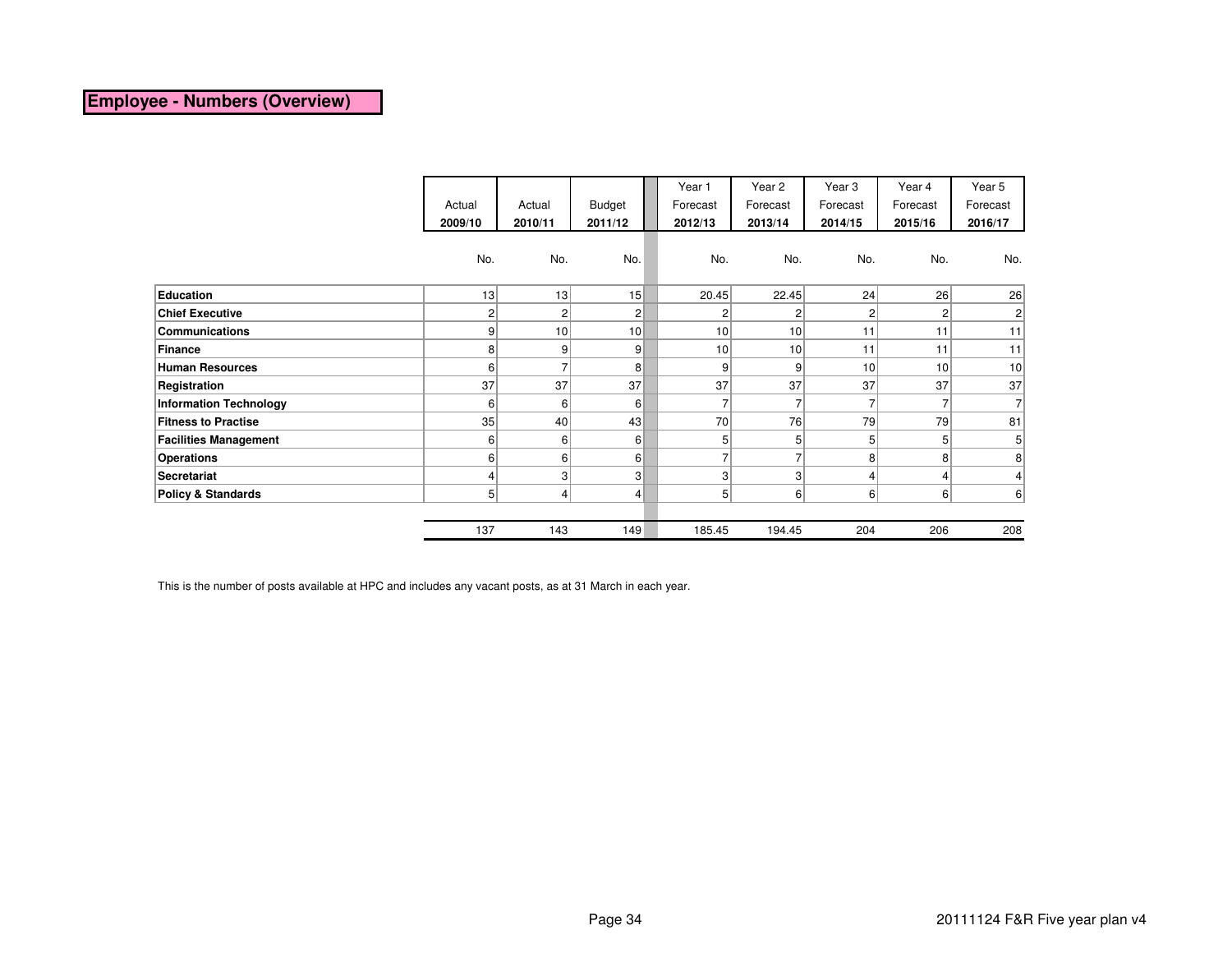# **Partners - Number of Assessments/Panels/Approvals**

|                           |                             | Actual<br>2009/10 | Actual<br>2010/11 | Budget<br>2011/12 | Year 1<br>Forecast<br>2012/13 | Year 2<br>Forecast<br>2013/14 | Year <sub>3</sub><br>Forecast<br>2014/15 | Year 4<br>Forecast<br>2015/16 | Year 5<br>Forecast<br>2016/17 |
|---------------------------|-----------------------------|-------------------|-------------------|-------------------|-------------------------------|-------------------------------|------------------------------------------|-------------------------------|-------------------------------|
|                           |                             | No.               | No.               | No.               | No.                           | No.                           | No.                                      | No.                           | No.                           |
| <b>Assessments</b>        | Registrant - International  | 1,401             | 1,705             | 925               | 646                           | 429                           | 303                                      | 205                           | 148                           |
|                           | Registrant - Grandparenting | 9                 | 69                | 150               | 338                           | $\overline{0}$                | $\Omega$                                 | $\overline{0}$                | $\pmb{0}$                     |
|                           | CPD                         | 855               | 2,351             | 2,771             | 2,558                         | 3,110                         | 4,809                                    | 3,241                         | 5,010                         |
|                           |                             | 2,265             | 4,125             | 3,846             | 3,543                         | 3,539                         | 5,112                                    | 3,446                         | 5,158                         |
|                           |                             |                   |                   |                   |                               |                               |                                          |                               |                               |
| <b>Test of Competence</b> | Various Professions         | 8                 | 8 <sup>1</sup>    | 15                | 15                            | 15                            | 15                                       | 15                            | 15                            |
|                           |                             |                   |                   |                   |                               |                               |                                          |                               |                               |
| <b>Panels</b>             | Investigating               | 53                | 78                | 80                | 107                           | 125                           | 101                                      | 102                           | 103                           |
| (no. of days)             | <b>Interim Orders</b>       | 40                | 53                | 49                | 106                           | 116                           | 108                                      | 94                            | 95                            |
|                           | <b>Review Hearings</b>      | 41                | 38                | 60                | 88                            | 107                           | 86                                       | 71                            | 71                            |
|                           | Full Hearing                | 369               | 546               | 745               | 871                           | 965                           | 778                                      | 784                           | 794                           |
|                           | <b>Registration Appeals</b> | 10                | $6 \mid$          | 10                | 18                            | 26                            | 26                                       | 27                            | 27                            |
|                           |                             | 513               | 721               | 944               | 1,190                         | 1,339                         | 1,100                                    | 1,078                         | 1,090                         |
|                           |                             |                   |                   |                   |                               |                               |                                          |                               |                               |
| <b>Education</b>          | <b>Initial visit</b>        | 38                | 58                | 68                | 129                           | 133                           | 139                                      | 118                           | 125                           |
|                           | Annual Monitoring Reports   | 3                 | $\overline{7}$    | 5                 | 8                             | 9                             | 11                                       | 13                            | 14                            |
|                           | Major / Minor Change        | 76                | 69                | 77                | 63                            | 69                            | 74                                       | 105                           | $111$                         |
|                           |                             | 117               | 134               | 150               | 200                           | 211                           | 224                                      | 236                           | 250                           |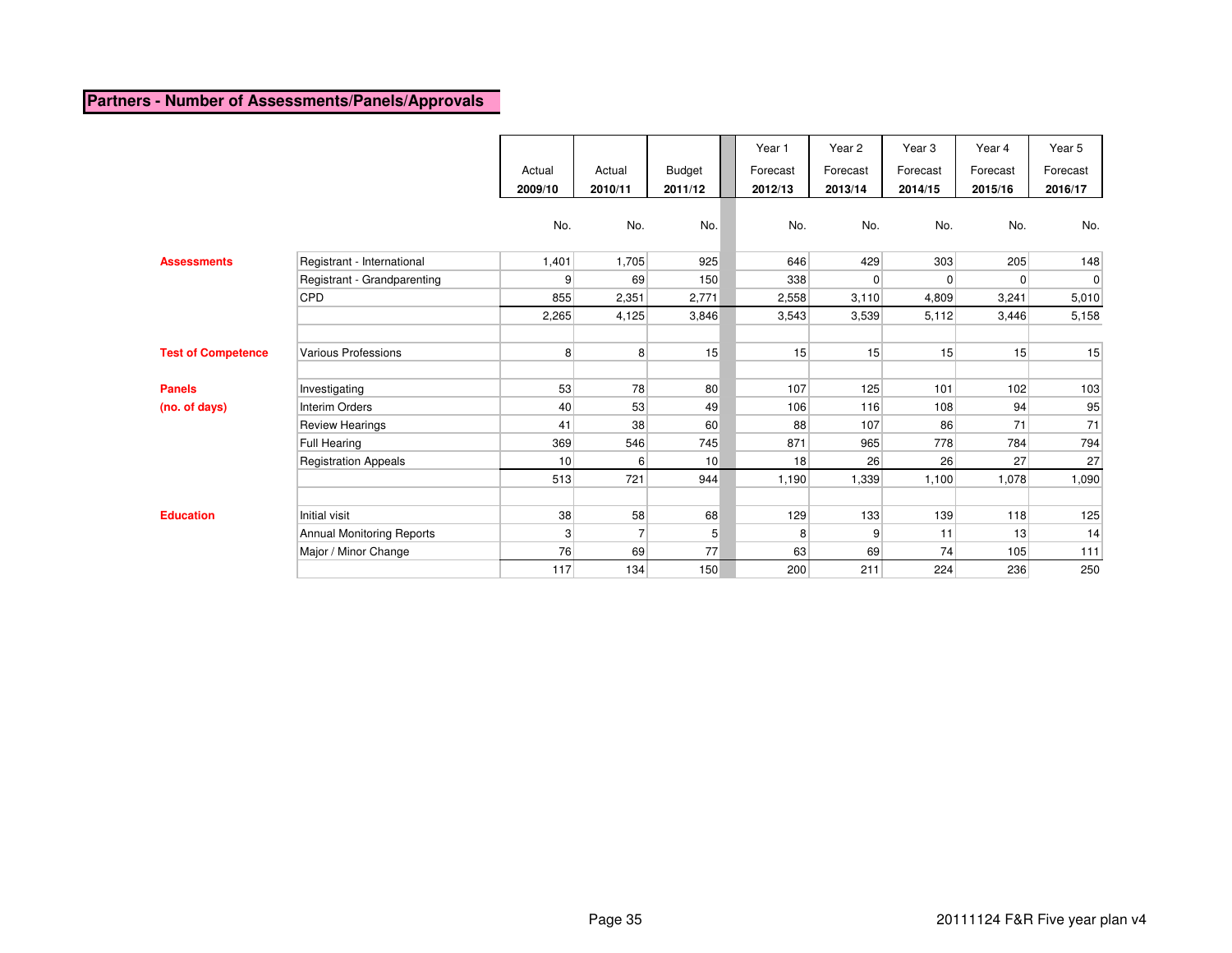# **Registrants\***

|                                           |             |             |               | Year 1   | Year <sub>2</sub> | Year <sub>3</sub> | Year 4   | Year 5   |
|-------------------------------------------|-------------|-------------|---------------|----------|-------------------|-------------------|----------|----------|
|                                           |             |             |               |          |                   |                   |          |          |
|                                           | Actual      | Actual      | <b>Budget</b> | Forecast | Forecast          | Forecast          | Forecast | Forecast |
|                                           | 2009/10     | 2010/11     | 2011/12       | 2012/13  | 2013/14           | 2014/15           | 2015/16  | 2016/17  |
| <b>Current Professions:</b>               | No.         | No.         | No.           | No.      | No.               | No.               | No.      | No.      |
| Art Therapists                            | 2,785       | 2,899       | 3,103         | 3,271    | 3,428             | 3,549             | 3,703    | 3,803    |
| <b>Biomedical Scientists</b>              | 21,894      | 22,627      | 22,753        | 23,267   | 23,467            | 23,801            | 23,920   | 24,189   |
| Chiropodists                              | 12,897      | 12,734      | 12,972        | 13,091   | 13,253            | 13,299            | 13,431   | 13,449   |
| <b>Clinical Scientists</b>                | 4,444       | 4,621       | 4,702         | 4,861    | 4,949             | 5,062             | 5,129    | 5,226    |
| <b>Dietitians</b>                         | 7,160       | 7,322       | 7,701         | 7,984    | 8,249             | 8,429             | 8,651    | 8,791    |
| <b>Hearing Aid Dispensers</b>             | $\Omega$    | 1,587       | 1,676         | 1,713    | 1,800             | 1,837             | 1,954    | 2,060    |
| Occupational Therapists                   | 30,351      | 32,126      | 32,817        | 34,031   | 34,713            | 35,570            | 36,089   | 36,812   |
| <b>Operating Department Practitioners</b> | 10,085      | 10,313      | 10,773        | 11,122   | 11,468            | 11,705            | 12,004   | 12,192   |
| Orthoptists                               | 1,260       | 1,303       | 1,308         | 1,336    | 1,349             | 1,370             | 1,379    | 1,395    |
| Paramedics                                | 15,766      | 16,782      | 17,352        | 18,202   | 18,752            | 19,393            | 19,846   | 20,404   |
| <b>Practitioner Psychologists</b>         | 15,583      | 17,165      | 17,126        | 17,545   | 17,166            | 17,561            | 17,802   | 18,089   |
| Physiotherapists                          | 44,651      | 45,002      | 46,568        | 47,602   | 48,636            | 49,195            | 50,033   | 50,416   |
| Prosthetists and Orthotists               | 869         | 901         | 907           | 928      | 939               | 955               | 962      | 975      |
| Radiographers                             | 25,195      | 26,615      | 27,005        | 27,840   | 28,265            | 28,841            | 29,148   | 29,628   |
| Speech and Language Therapists            | 12,371      | 13,086      | 13,415        | 13,954   | 14,268            | 14,651            | 14,893   | 15,218   |
| Total                                     | 205,311     | 215,083     | 220,178       | 226,747  | 230,702           | 235,218           | 238,944  | 242,647  |
|                                           |             |             |               |          |                   |                   |          |          |
| <b>New Professions:</b>                   |             |             |               |          |                   |                   |          |          |
|                                           |             |             |               |          |                   |                   |          |          |
| Social Work                               | $\mathbf 0$ | 0           | 0             | 84,083   | 84,383            | 86,783            | 89,183   | 91,583   |
| <b>Licensed Herbalists</b>                | $\Omega$    | 0           | $\mathbf 0$   | 4,537    | 4,236             | 4,171             | 4,006    | 3,932    |
| Total                                     | $\mathbf 0$ | $\mathbf 0$ | 0             | 88,620   | 88,619            | 90.954            | 93,189   | 95,515   |
| <b>Total Registrants</b>                  | 205,311     | 215,083     | 220,178       | 315,367  | 319,321           | 326,172           | 332,133  | 338,162  |

\* includes renewals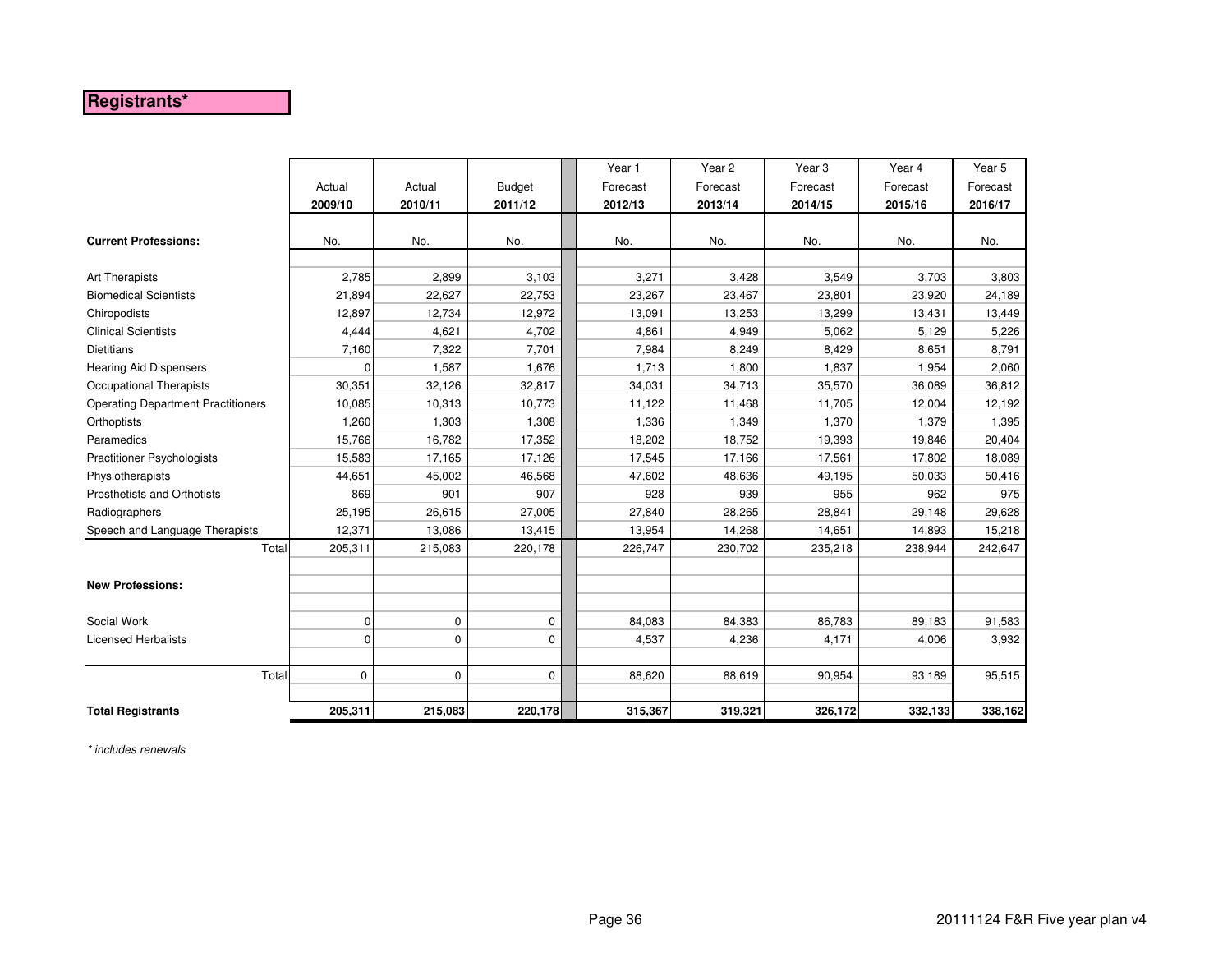5.0 Additional Information